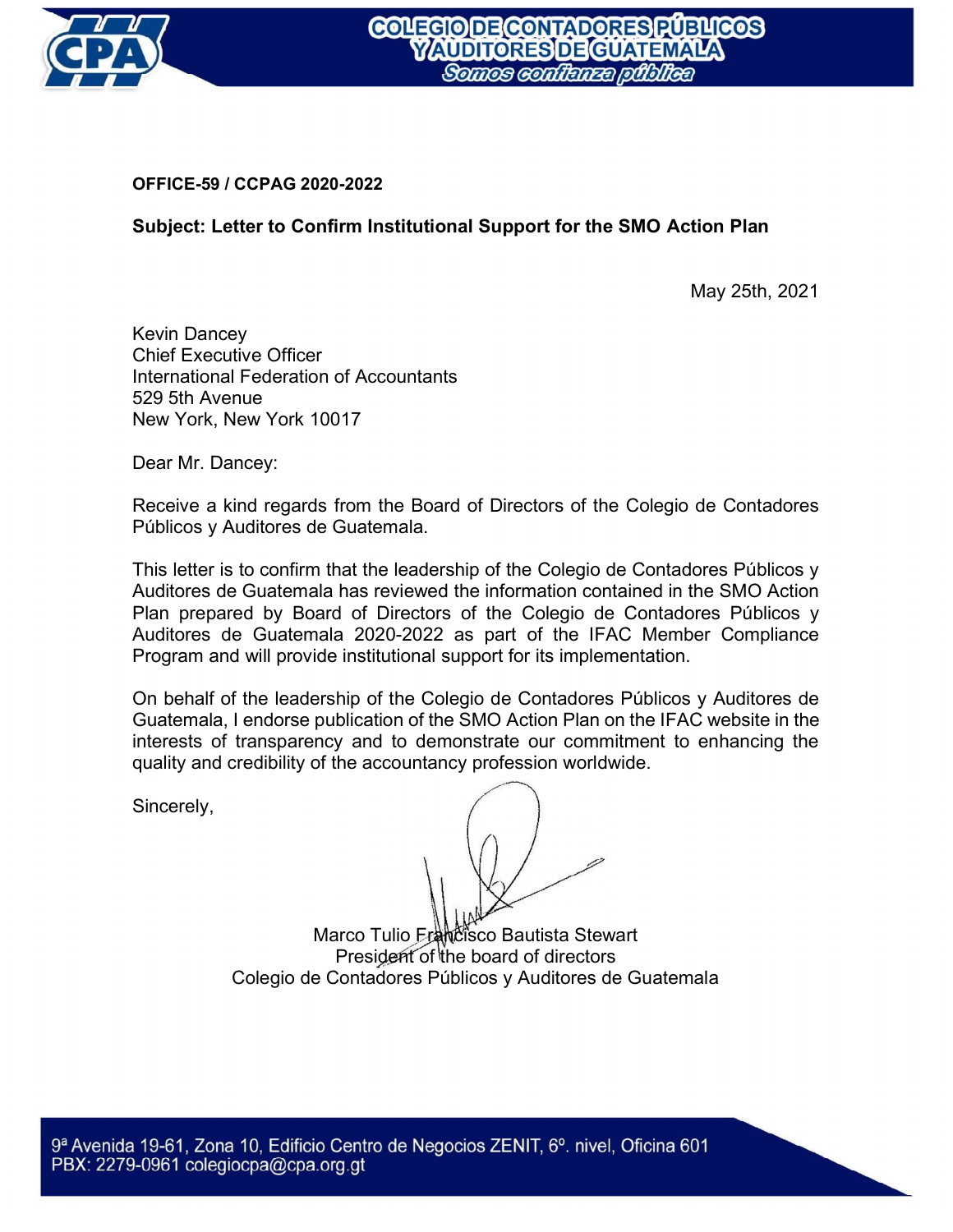# **ACTION PLAN AND TIMETABLE REGARDING THE INTERNATIONAL FEDERATION OF ACCOUNTANTS –IFAC- STATEMENT OF MEMBERSHIP OBLIGATIONS**

**DEVELOPED BY**



**"CCPAG" COLEGIO DE CONTADORES PÚBLICOS Y AUDITORES DE GUATEMALA**

**Guatemala, March 26, 2021**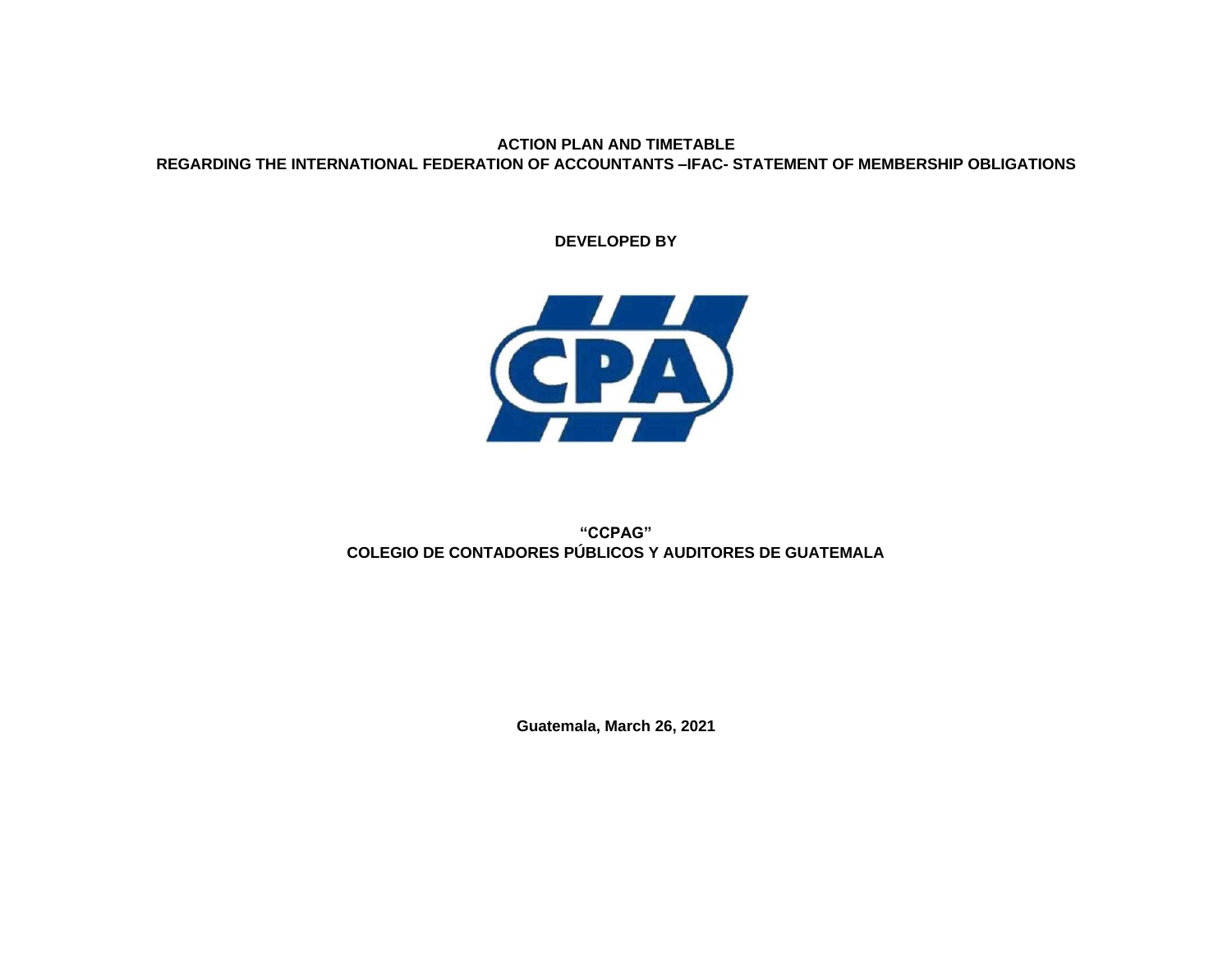# **CONTENTS**

| Action Plan Subject: |                                                                                                                        |  |
|----------------------|------------------------------------------------------------------------------------------------------------------------|--|
| General background   |                                                                                                                        |  |
|                      |                                                                                                                        |  |
| Governance framework |                                                                                                                        |  |
|                      |                                                                                                                        |  |
|                      | Priorities for 2021 and 2022 <b>Manual Accord 2022</b> 2012 2023 13                                                    |  |
| Projects             |                                                                                                                        |  |
|                      |                                                                                                                        |  |
|                      | SMO 2 - International Education Standards for Professional Accountants and Other Pronouncements Issued by the IAESB 19 |  |
|                      |                                                                                                                        |  |
|                      |                                                                                                                        |  |
|                      |                                                                                                                        |  |
|                      |                                                                                                                        |  |
|                      |                                                                                                                        |  |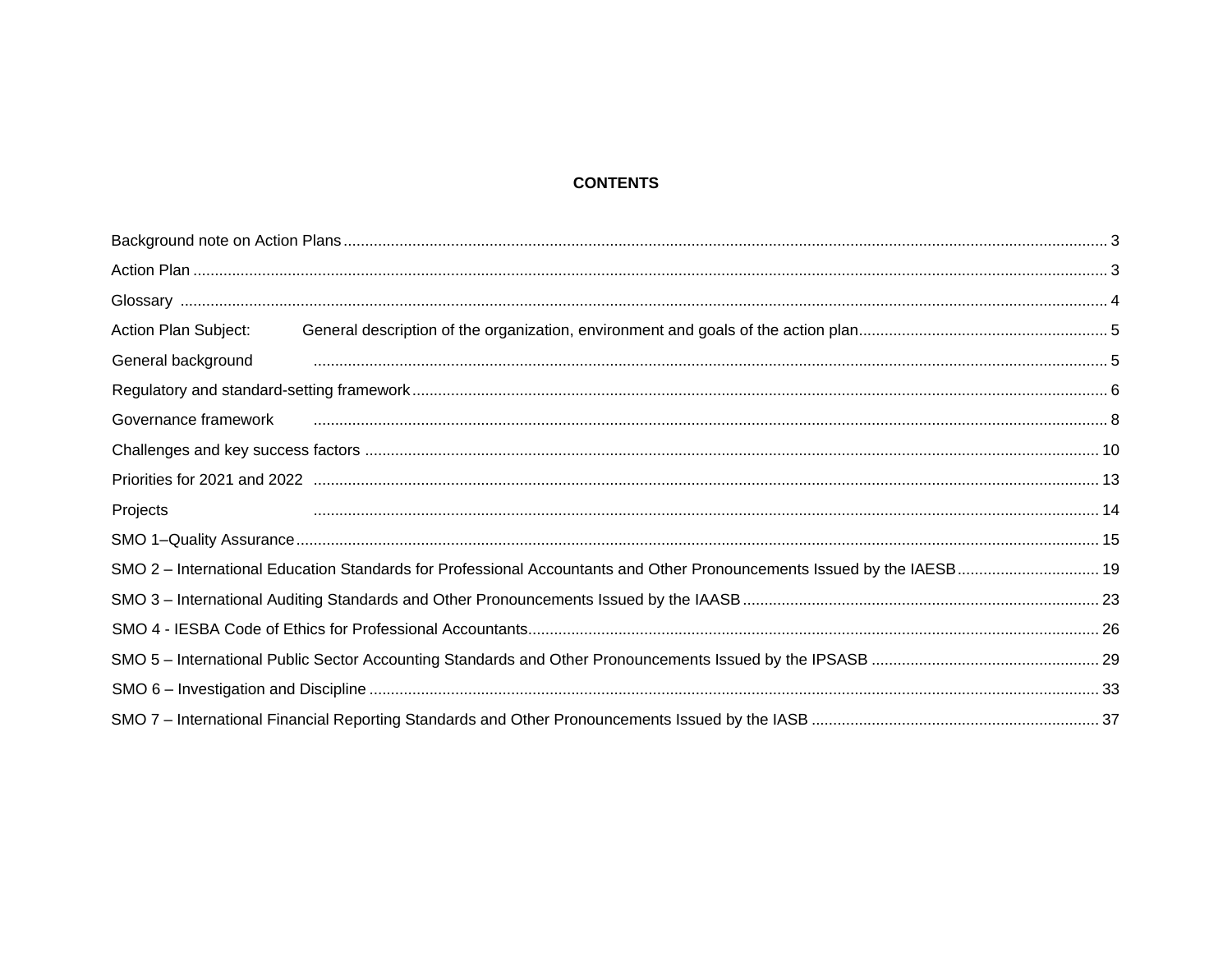### <span id="page-3-0"></span>**BACKGROUND NOTES ON ACTIONS PLANS**

SMO Action Plans are developed by IFAC Members and Associates to demonstrate fulfillment of IFAC Statements of Membership Obligations (SMOs). SMOs require IFAC Members and Associates to support the adoption and implementation of international standards and other pronouncements issued by independent standard-setting boards under the auspices of IFAC as well as by the International Accounting Standards Board (IASB); and to establish a Quality Assurance (QA) review and Investigation and Disciplinary (I&D) systems.

IFAC Members and Associates conduct a self-assessment against the requirements of SMOs and identify areas where improvements are needed. Based on the results of the assessment, Members and Associates develop an SMO Action Plan to (a) demonstrate how they fulfill the requirements of the SMOs and (b) where some requirements are not yet addressed, to present plans towards their fulfillment.

SMO Action Plans are designed to be ever-green documents that provide a comprehensive description of the accountancy profession and its legislative and regulatory environment in the jurisdiction as well as the actions undertaken by IFAC Members or Associates to support adoption and implementation of international standards and best practices.

Regular updates of the SMO Action Plans are required as part of the IFAC Member Compliance Program.

#### **Use of information**

Please refer to the *Disclaimer* published on the Compliance Program website.

#### <span id="page-3-1"></span>**ACTION PLAN**

| <b>IFAC Member /Associate:</b>      | Colegio de Contadores Públicos y Auditores de Guatemala (CCPAG) (Professional Association of Certified Public |
|-------------------------------------|---------------------------------------------------------------------------------------------------------------|
|                                     | Accountants and Auditors of Guatemala)                                                                        |
| Approved by:                        | <b>Executive Board</b>                                                                                        |
| Original publish date:              | August 2011                                                                                                   |
| Last Updated:                       | December 2017                                                                                                 |
| <b>Subsequent Update:</b>           | May 2021                                                                                                      |
| <b>Next Update:</b>                 | May 2023                                                                                                      |
| <b>Total Members February 2021:</b> | 12.434                                                                                                        |
| <b>Total Active Members:</b>        | 9.089                                                                                                         |
| <b>Total Inactive Members:</b>      | 3.345                                                                                                         |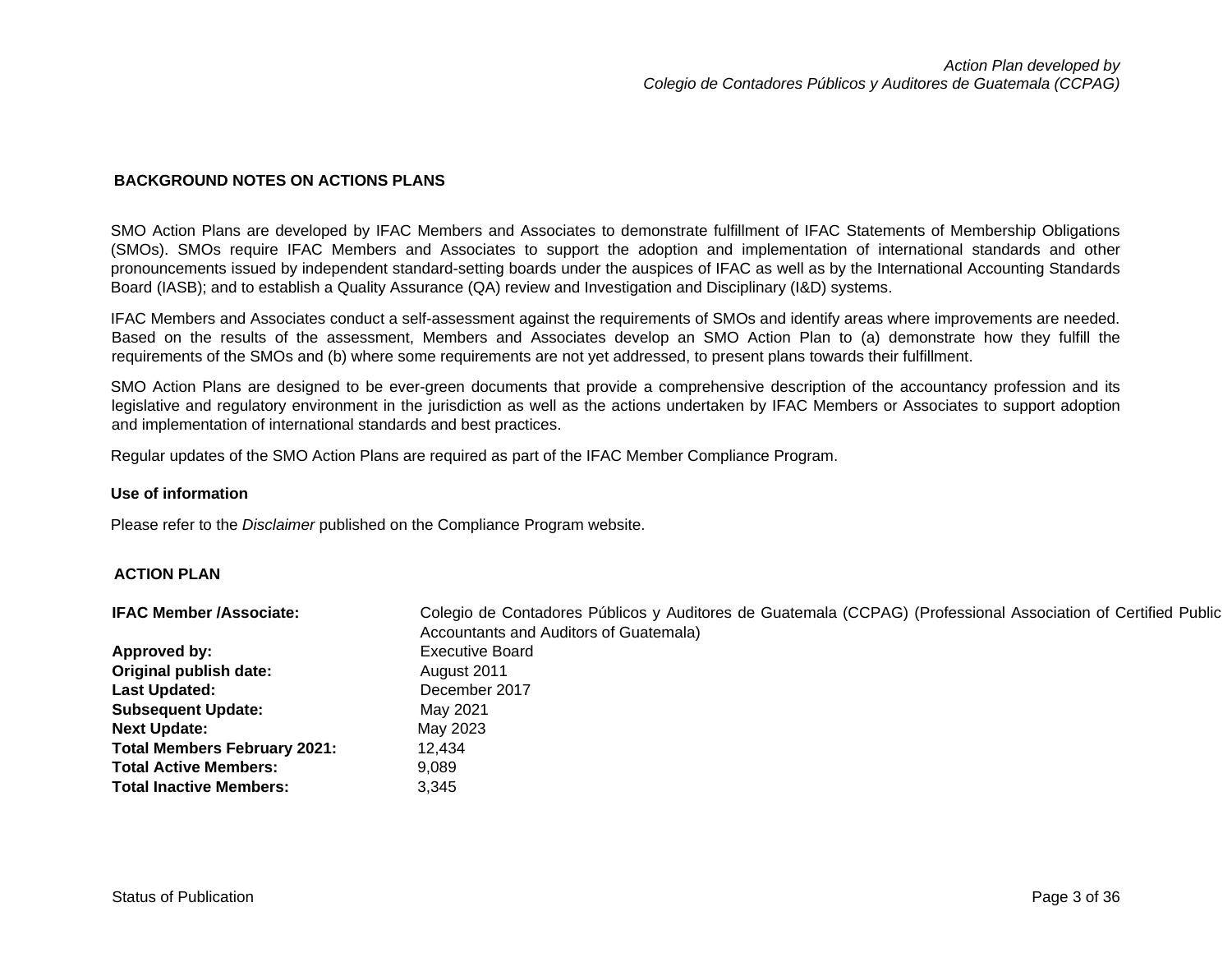# **GLOSSARY**

### **Abbreviations related to the Colegio de Contadores Públicos y Auditores de Guatemala and Related Institutions**

- <span id="page-4-0"></span>BD Board of Directors
- CCPAG Colegio de Contadores Públicos y Auditores de Guatemala (Professional Association of Certified Public Accountants and Auditors of Guatemala)
- CNCC National Quality Control Commission
- IGCPA Instituto Guatemalteco de Contadores Públicos y Auditores (Guatemalan Institute of Certified Public Accountants and Auditors)
- EB Executive Board
- SIB Superintendency of Banks

#### **Abbreviations related to the International Federation of Accountants and related abbreviations**

- SMO Statements of Membership Obligations
- IAESB International Accounting Education Standards Board
- IESBA International Ethics Standards Board for Accountants
- IAASB International Auditing and Assurance Standards Board
- IASB International Accounting Standards Board
- IES International Education Standards
- IFAC International Federation of Accountants
- IPSAS International Public Sector Accounting Standards
- ISA International Standards on Auditing
- AP Action Plan
- SAT Superintendency for Tax Administration
- PACK PE Supporting tool for performing audits based on ISAs of small and medium-sized entities
- ROSC Report on the Observance of Standards and Codes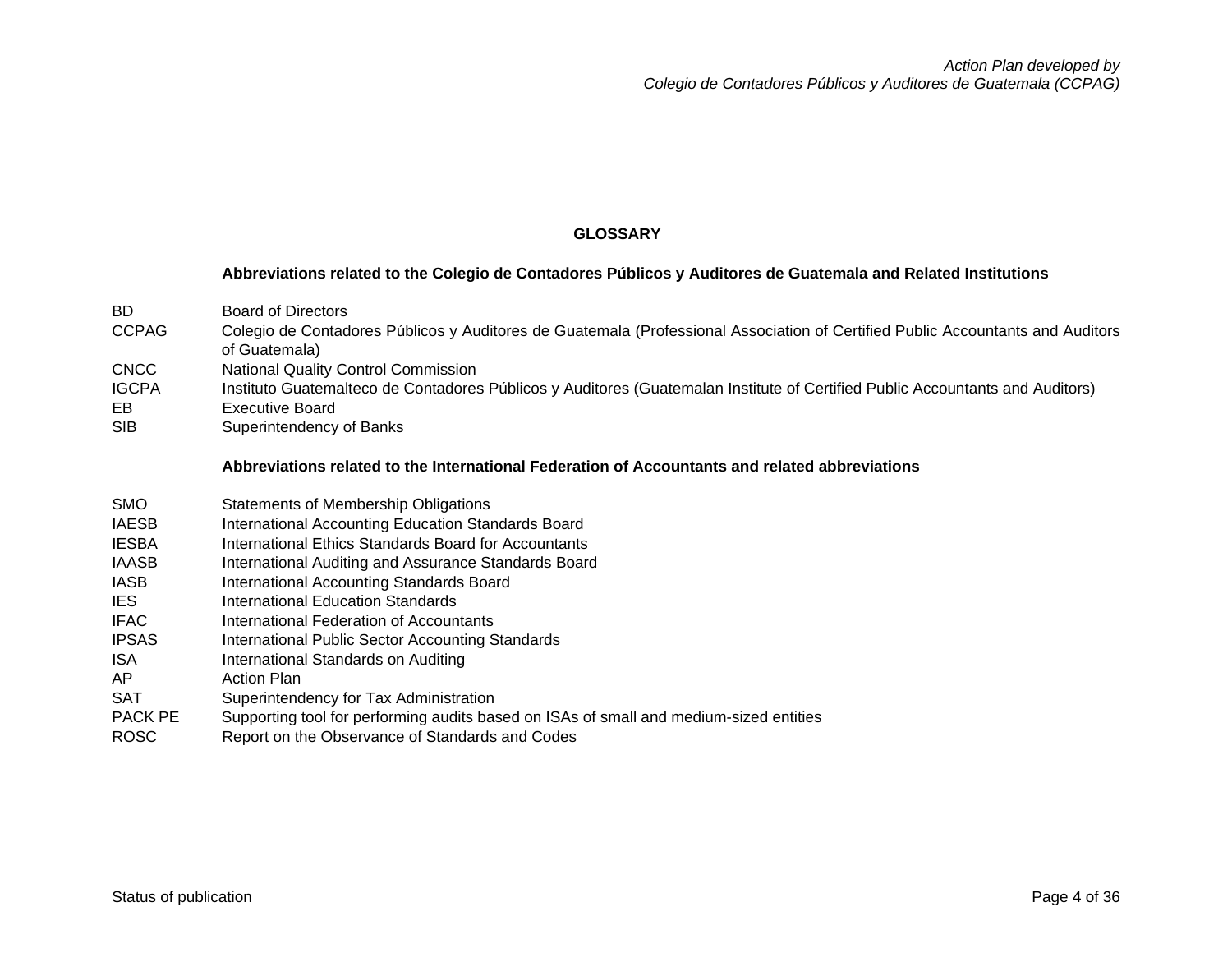<span id="page-5-0"></span>**Action Plan Subject:** General description of the organization, environment and goals of the action plan. **Action Plan Objective:** Describe the regulatory and standard-setting framework, governance, challenges and key success factors.

### <span id="page-5-1"></span>**General Background**

The Law of Mandatory Professional Association Membership, Decree No. 72-2001 of the Congress of the Republic of Guatemala, governs, among others, the professional practice of Certified Public Accountants and Auditors, as well as a variety of regulations and resolutions. Based on such Law, the Colegio de Contadores Públicos y Auditores de Guatemala (CCPAG) - Professional Association of Certified Public Accountants and Auditors of Guatemala- was established as a non-profit professional association that unites all of the certified public accountants and auditors of the country so that they can become members, and thus legally exercise their profession in the field in an honorable manner. It is the governing body of the accounting and auditing profession in the country, as well as the entity in charge of research, development and implementation of accounting and auditing standards, procedures and techniques.

The bylaws of the CCPAG were approved on November 28, 2002, in accordance with notarial instruments No. 160 and 161 signed by the attorney Rodolfo Vielman Castellanos, who recorded in the Notarial Certificate of the Organizing Assembly Meeting of the Professional Association the objectives of the Professional Association, which are as follows: a) To promote, oversee and defend the efficient practice of the Certified Public Accounting and Audit profession; b) To defend and protect the professional practice of the Certified Public Accountant and Auditor, combat empiricism and unauthorized practice of the profession; c) To respond to consultations and present reports requested by individuals or private entities regarding its area of expertise, which are matters of public interest; d) To participate in the study and resolution of national issues and promote the overall improvement of Guatemalans, e) To promote the continuing training and education of its members; f) To foster representation and interaction with similar professional and educational entities, at the national and international levels; g) To promote and maintain professional ethical standards to the benefit of the public accounting profession and of those with a general interest in the field; h) To promote constant research of Accounting and Auditing Standards and Techniques, tax laws and laws of a general nature, and sciences related to the audit profession.

Prior to the approval of the bylaws of the Colegio de Contadores Públicos y Auditores de Guatemala (CCPAG), this professional association was founded on November 15, 2001, through the initiative of the IGCPA Restructuring Commission. After the approval of the bylaws of the CCPAG, it was registered and legally recognized at the General Assembly of Presidents of Professional Associations on June 1, 2005, date on which, based on the Law of Mandatory Professional Association Membership Decree number 72-2001 of the Congress of the Republic of Guatemala, it is legally recognized as the governing body of the accounting profession of Guatemala.

The statutory mandate of the CCPAG includes (I) establishing membership requirements; (II) keeping a registry of professional accountants; (III) establishing CPD requirements; (IV) setting accounting and auditing standards for its members; (V) setting ethical requirements; (VI) carrying out investigative and disciplinary procedures; (VI) establishing and implementing a Quality Assurance (QA) review system; (VII)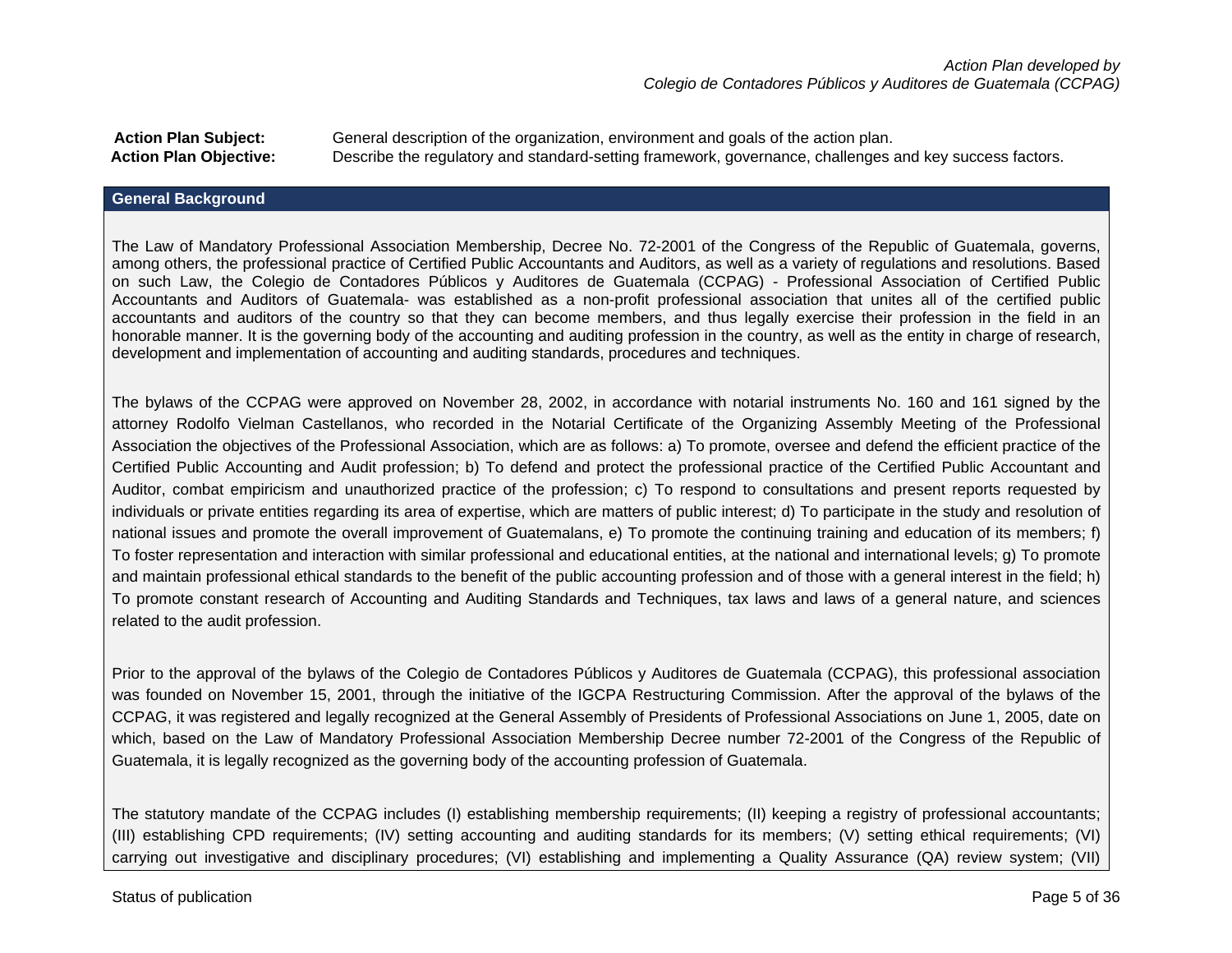providing training programs for its members, and (VIII) promoting improvements to the profession. For the development of the Accounting and Audit Profession, since November 13, 2013 the CCPAG is a member of the International Federation of Accountants (IFAC). It is also a member of the Inter-American Accounting Association (IAA), the Group of Latin American Accounting Standard Setters (GLASS) and the Integration Committee for Latin America and Europe (CILEA). The CCPAG is an Associate of IFAC and is a professional accounting organization (PAO), and it must comply with the IFAC Statements of Membership Obligations, which serve as a framework for credible and high quality professional accountancy organizations focused on serving the public interest.

To comply with the IFAC Statements of Membership Obligations, the CCPAG presented to IFAC the Action Plan that had been updated from 2015 to 2017. Progress in compliance suffered delays since that update until November 2019, and thus when the 2020 – 2022 Executive Board took office in December, the following processes were begun: a) resuming communication with IFAC and other entities of which it is a member, associate or sponsor; b) reviewing IFAC announcements and participation in IFAC activities; c) determining the IFAC member body compliance program compliance; and d) updating the Action Plan.

CCPAG needed to update the Action Plan because as the governing body of the accounting and audit profession, it is necessary for it to adopt and implement international standards and other pronouncements issued by independent standard-setting boards under the auspices of IFAC as well as by the International Accounting Standards Board (IASB); and to establish a Quality Assurance (QA) review and Investigation and Disciplinary (I&D) systems. The basis for the update was the self-assessment performed in 2020 based on compliance with the requirements of SMOs and identification of areas where improvements are needed, in order to develop the update of an Action Plan to (a) demonstrate how CCPAG fulfills the requirements of the SMOs and (b) where some requirements are not yet addressed, to present plans towards their fulfillment.

This Action Plan update, based on the templates designed by IFAC, provides a comprehensive description of the accountancy profession and its legislative and regulatory environment in the jurisdiction, as well as the actions undertaken by IFAC Members or Associates to support adoption and implementation of international standards and best practices.

# <span id="page-6-0"></span>**Regulatory and standard-setting framework**

The regulatory and standard-setting framework for the implementation of IFAC international standards, both legal and technical, is as follows:

The Law of Mandatory Professional Association Membership, Decree No. 72-2001 of the Congress of the Republic of Guatemala, governs, among others, the professional practice of Certified Public Accountants and Auditors, and serves as the basis on which the Colegio de

Status of publication Page 6 of 36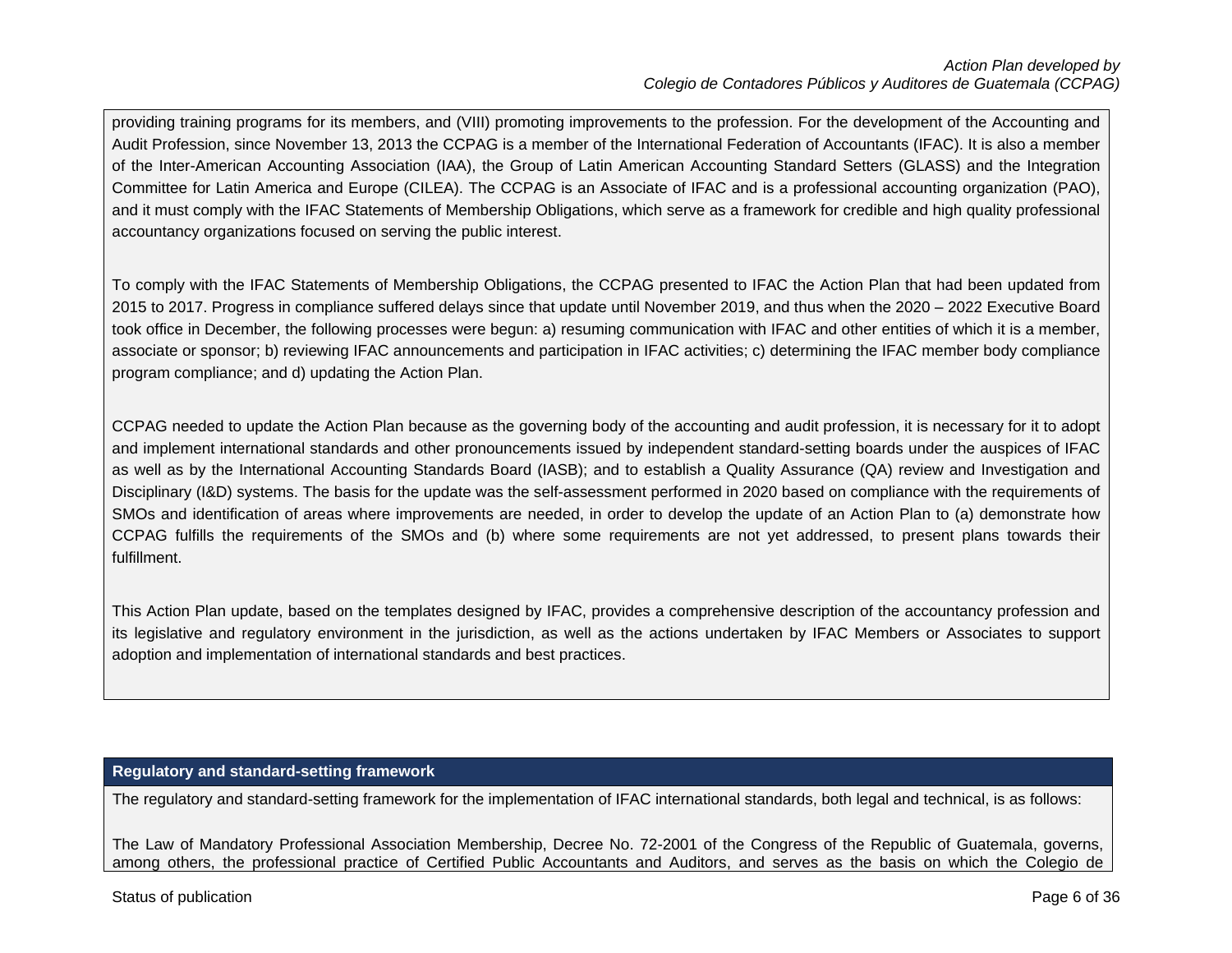### **Regulatory and standard-setting framework**

Contadores Públicos de Guatemala (CCPAG) has approved the bylaws for the operation of the CCPAG, as well as various regulations.

The process of implementing international accounting standards in Guatemala started in July 2002, when the Instituto Guatemalteco de Contadores Públicos y Auditores (IGCPA) adopted International Accounting Standards (IAS) and their Interpretations (SIC) issued by the IASB, as generally accepted accounting principles in Guatemala. In 2004, the IGCPA updated its resolutions through the adoption of IFRS in Guatemala in order to be in line with international changes and convergence. After the creation of the Colegio de Contadores Públicos y Auditores de Guatemala (CCPAG), in 2007 the CCPAG and IGCPA adopted the most up-to-date IFRSs and agreed that the revised IFRSs would be applicable to the financial information of public companies.

On December 18, 2007, the CCPAG adopted the International Standards on Auditing (ISA) issued by the International Auditing and Assurance Standards Board (IAASB) as its regulation on auditing standards in Guatemala. On January 22, 2008, the IGCPA also adopted ISAs as its regulation for auditing standards. These decisions were published on December 20, 2007 and February 5, 2008, respectively, in the *Diario de Centro América* (the official gazette).

In June 2010, the CCPAG, based on the proposal of the IGCPA, adopted the IFRS for Small and Medium-Sized Entities (SMEs) for non-public companies.

The Superintendency of Banks, as the regulatory body for financial institutions in Guatemala, and based on article 16, subsection a) of the Regulation for Credit Risk Management issued through the Resolution of the Monetary Board JM-93-2005, issued Official Notice No. 81-2010 dated February 5, 2010, addressed to financial institutions, which indicated, among others, that: financial entities must obtain from legal entities classified as applicants and major business borrowers (Q5 million or US \$ 650,000), a report from an independent public accountant, issued as a result of an audit of a complete set of general purpose financial statements prepared in accordance with a financial reporting framework to achieve fair presentation (Full IFRS Standards or IFRS for SMEs). Such report must be based on the provisions of ISA 700 and should contain a clear expression of a written opinion that the financial statements present fairly, in all material respects, the financial position of the audited companies.

The adoption of the IFAC Code of Ethics was unanimously approved at an Extraordinary General Assembly Meeting on January 30, 2013, according to Minute AGE-4-JDCCPG-2011/2013. On July 24, 2013, ISCQ Standard 1 was adopted at an Extraordinary General Assembly Meeting of the CCPAG and the Quality Control Commission was created.

In the public sector, the amendments made to the Organic Budget Law (Decree 101-1997 of the Congress of the Republic of Guatemala) established the accounting framework for the Guatemalan public sector, assigning responsibility to the senior authorities of each public sector agency or entity, per article 1 letter f) numeral 1), which indicates: "Hold responsible the senior authorities of each public sector agency or entity, for the implementation and maintenance of: 1) The Integrated Accounting System that meets the needs for recording financial information and of physical, reliable and timely outputs, tailored to its own characteristics, in accordance with International Public Sector Accounting Standards and best practices applicable to the national reality."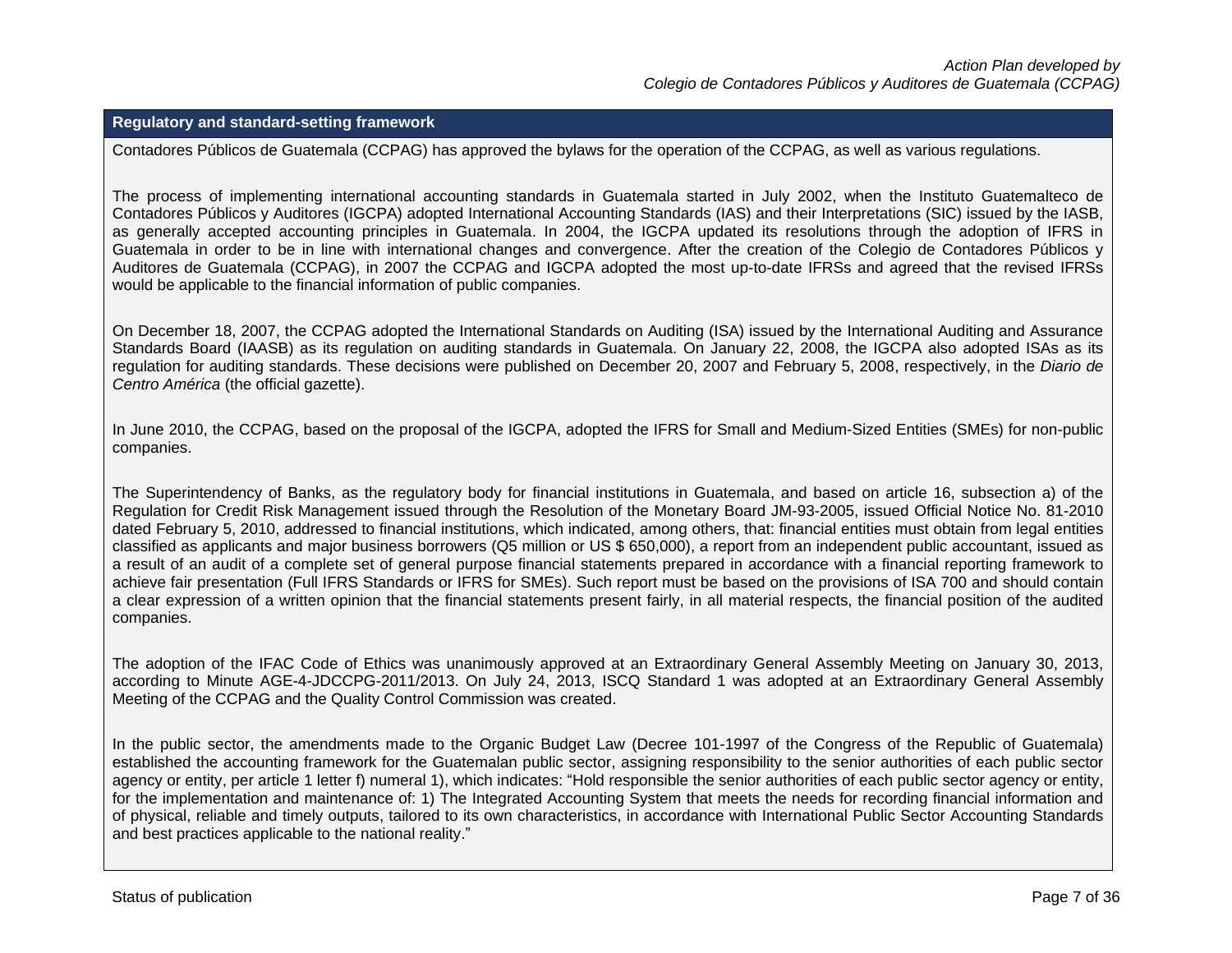#### **Regulatory and standard-setting framework**

Government Agreement No. 540-2013, Regulation of the Organic Budget Law, stipulated in Article 5. that "The Ministry of Public Finance, through a Ministerial Agreement, shall establish the guidelines for the progressive implementation of the International Accounting Standards in the Government Integrated Accounting System - SICOIN." As can be observed, the progressive implementation of the International Public Sector Accounting Standards in Guatemala, as a framework for financial recording and accounting, as well as the issuance of guidelines for applying the International Public Sector Accounting Standards, is the responsibility of the authorities of public sector entities and organizations, at the highest level, who must make this process operational.

On June 8, 2015, the Regulation for the Quality Control Review System for Firms that Perform Audits and Reviews of Financial Statements and Other Assurance and Related Services Engagements was published in the *Diario Oficial de Centroamérica*.

At the Extraordinary General Assembly Meeting held on July 13, 2015, according to Minute No. AGE-6-CCPAG-2013/2015, the CCPAG approved the adoption of International Education Standards 1 to 8 (2008 version in Spanish), as well as any future amendments and new standards that may be enacted. It was published in the *Diario Oficial de Centro América* on July 30, 2015.

Through Agreement A-075-2017, the Comptroller General of Accounts –CGC-, approved the technical Government Auditing Standards named "International Standards of Supreme Audit Institutions adapted to Guatemala", ISSAI.GT. These standards are periodically reviewed by the Office of Audit Quality Assurance of the CGC for their updating and tailoring to the needs of the audit process, and thus any modification must be incorporated into the regulations through the issuance of the respective agreement. It is important to indicate that this adaptation was made to the International Standards of Supreme Audit Institutions issued by the International Organization of Supreme Audit Institutions (INTOSAI), which is the umbrella organization for the external government audit community, a non-governmental organization with special consultative status with the Economic and Social Council of the United Nations (ECOSOC).

The ISSAIs are based on International Standards on Auditing (ISAs), issued by IFAC, which have made a name for themselves in the international audit community in line with the prestige that they have in the private sector, as well as the Institute of Internal Auditors (IIA). Therefore, for public sector audits, INTOSAI, with a broader mandate than that for private sector audits, has been recognized as the entity that must define the terms for government audits due to the specific needs of public audits, and thus in the international audit community there is consensus with respect to the fact that INTOSAI must set the professional standards when dealing specifically with practice notes, compliance audits and performance audits in the public sector.

### <span id="page-8-0"></span>**Governance framework**

In accordance with the bylaws, article 9. Organization, the Colegio de Contadores Públicos y Auditores de Guatemala shall have within its organizational structure the following bodies:

- **1. General Assembly:** Article 10 of the bylaws states that the General Assembly is the supreme body of the CCPAG and is deemed assembled upon the gathering of its active members at an ordinary or extraordinary meeting.
- **2. Executive Board:** Article 19 of the bylaws states that the Executive Board is the executive body of the CCPAG. It consists of seven members: President, Vice-President, two members-at-large designated in order as first and second; Secretary, Deputy Secretary and Treasurer. Per article 22, with respect to the duration and renewal of positions, it is established that the members of the Executive Board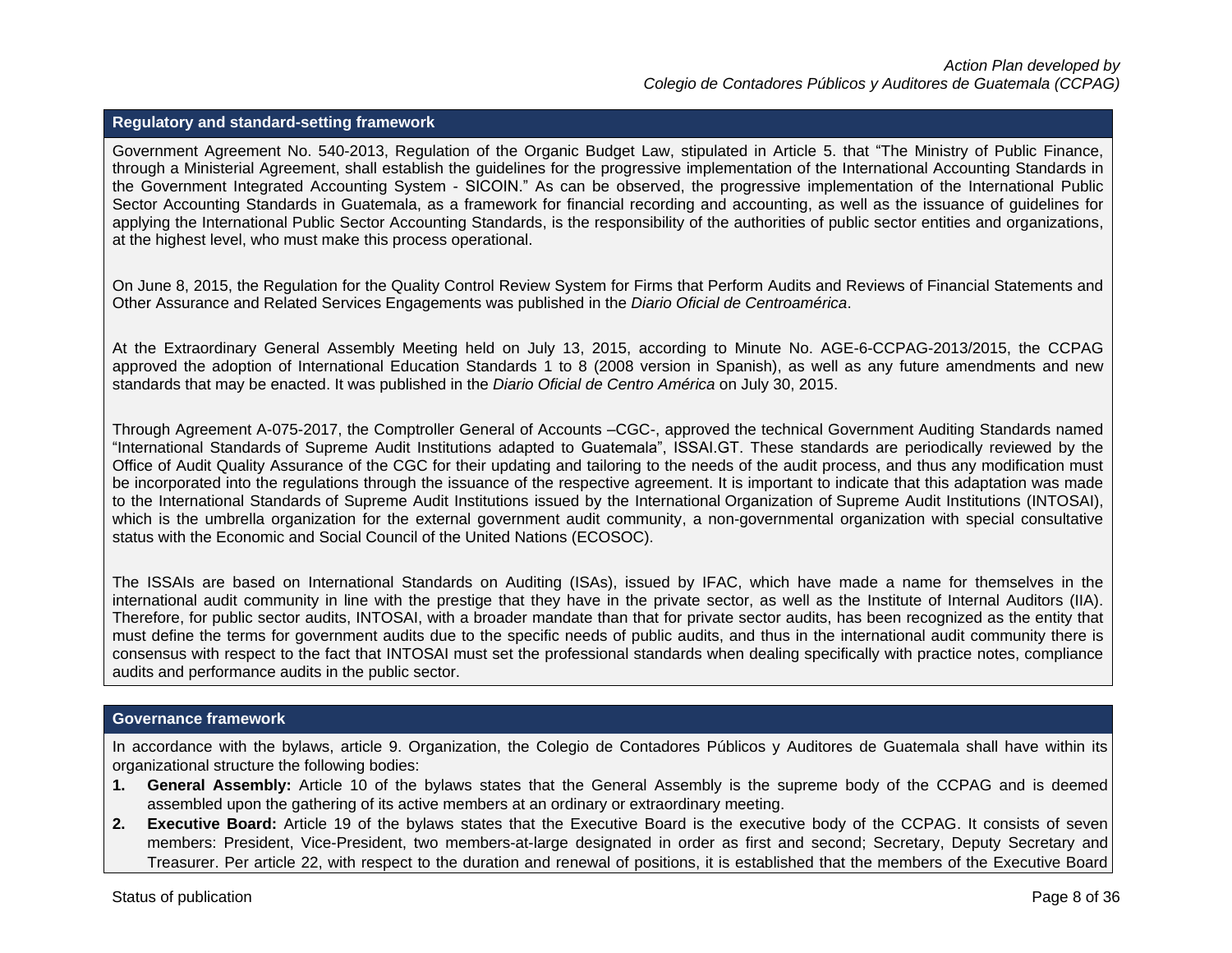# **Governance framework**

shall hold their positions for two years and shall perform their duties ad-honorem. It is important to indicate that per article 23, if a vacancy should occur during the period and such vacancy is definitive, the Executive Board must call up the professional that it deems necessary, and in this case, no election is required.

- **3. Electoral Tribunal.** Article 38 of the bylaws states that within sixty business days following the approval of the bylaws, the General Assembly must approve the Internal Regulations for the operations of the Tribunal Electoral and within the following two months, it must proceed with the election of its members.
- **4. Honor Tribunal.** Article 30 of the bylaws states that it is the body in charge of directing inquiries and handing down the corresponding rulings, imposing penalties as applicable, in the cases of complaints in which a member of the CCPAG is accused of ethics violations, having affected the honor and prestige of the profession, or having flagrantly incurred in inefficiency, incompetence, negligence, lack of skills, malpractice or morally improper conduct in the practice of the profession.

### **5. Council, Committee and Commissions**

### • **IFAC-IAA Technical Advisory Council**

On June 23, 2011, as established in the bylaws, the organization of the IFAC-IAA Technical Advisory Council was approved, for the updating of technical knowledge and professional development before the international organizations that govern the certified public accounting and audit profession. As indicated in Minute No. SO-24-JDCCPAG-2011/2013 dated January 31, 2012, the Regulations for the Operations of the Technical Advisory Council were approved, and they were published and went into effect on March 13, 2012. This Council was suspended from 2015 to 2020, despite the fact that article 2 of the regulations establish that the objective of the council is to serve as the body in charge of implementing any necessary Action Plan, with the purpose of obtaining the membership of the Colegio de Contadores Públicos y Auditores de Guatemala (CCPAG) in the International Federation of Accountants (IFAC). In addition, it is also in charge of analyzing international advancements in accounting and audit and other related disciplines, and proposing to the Executive Board of the Colegio de Contadores Públicos y Auditores de Guatemala (CCPAG) the corresponding adaptations so that they can be approved by the General Assembly for their implementation. Therefore, the 2020 – 2022 Executive Board is in the process of updating and implementing the Council.

#### • **Accounting and Auditing Standards Committee**

On July 18, 2012, with the purpose of promoting the technical development of financial reporting and auditing standards in Guatemala, and to comply with that established in the bylaws of the CCPAG, at an Extraordinary General Assembly Meeting held on July 18, 2012, the creation of the Accounting and Auditing Standards Committee was approved for regulating and updating the financial reporting and auditing standards that must be in place in Guatemala, per Minute No. AGE-2-JDCCPAG 2011-2013.

On October 16, 2012, the Regulations of the Accounting and Auditing Standards Committee were approved, and article 2 establishes as one of the objectives of this committee, "Researching and disseminating the application of the accounting and auditing standards in Guatemala, in accordance with global technical requirements, ensuring that such standards are comprehensible, and facilitate the comparison, analysis and review of financial statements in which such standards mandatorily apply; with the purpose of presenting the different users and readers of the financial information reports that meet quality standards." This Committee was suspended from 2015 to 2020, and therefore the 2020 – 2022 Executive Board is in the process of updating and implementing it.

#### • **Work Commissions**

According to article 25 of the bylaws of the CCPAG, it is an attribute of the Executive Board to exercise the governance of the CCPAG, and for such purpose it includes the creation of work commissions, which are created considering the Committees and commissions created by the General Assembly of the CCPAG. Based on the above and with the purpose of the execution of strategic lines for the dissemination,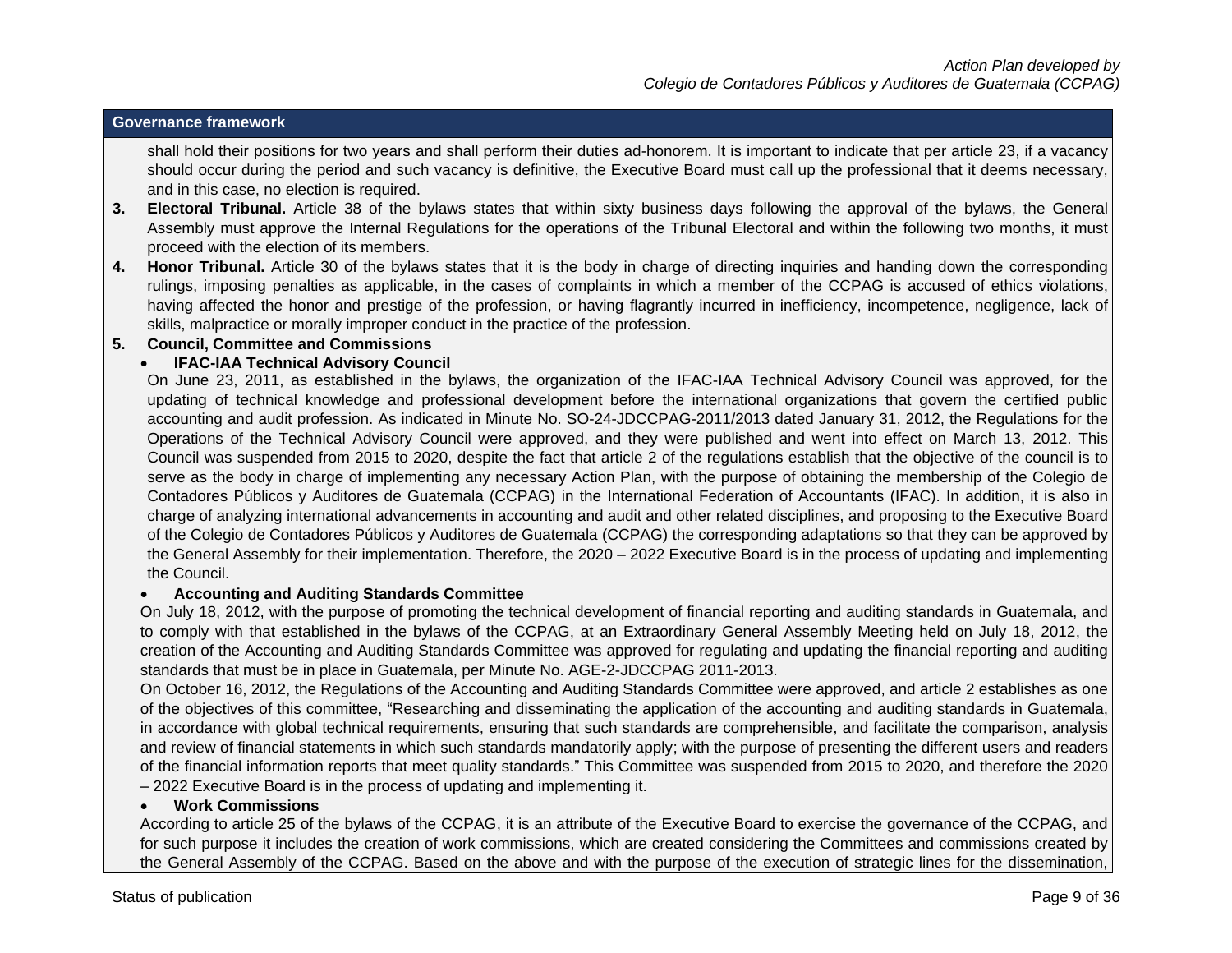### **Governance framework**

creation and implementation of international standards together with the IFAC-IAA (International Federation of Accountants –Inter-American Accounting Association) Technical Advisory Council and the Accounting and Auditing Standards Committee of the Colegio de Contadores Públicos y Auditores de Guatemala, the following Work Commissions are created:

- 1. Education Commission
- 2. Ethics Commission
- 3. Private Sector Auditing Standards Commission
- 4. Public Sector Auditing Standards Commission
- 5. Private Sector Accounting Standards Commission
- 6. Public Sector Accounting Standards Commission
- 7. Quality Control Commission

Other Commissions for the professional and fraternal development of the members of the CCPAG

- 8. Tax Commission
- 9. Public Sector, Government, Municipal and Probity Commission
- 10. Inter-institutional Relationships Commission
- 11. Commission on Women
- 12. Integral Development Commission

#### <span id="page-10-0"></span>**Challenges and key success factors**

One of the criteria for being a member of IFAC is to be an organization that is recognized by law or general consensus within their jurisdiction as a reputable national professional organization. Two Guatemalan entities that are members of IFAC meet this criterion, the Instituto Guatemalteco de Contadores Públicos y Auditores –IGCPA-, which is an organization recognized by general consensus and the Colegio de Contadores Públicos y Auditores de Guatemala -CCPAG-, which is of mandatory affiliation, recognized by law. Both entities are reputable national professional organizations, with the CCPAG being mandatory, per that established in the Law of Mandatory Professional Association Membership, Decree No. 72-2001 of the Congress of the Republic, making it an organization that is sustainable, with permanent growth. Although both entities have indicated that they have prepared a joint Action Plan for complying with the SMOs, both have had delays in their progress with their compliance since 2015. Therefore, one of the challenges is to make a realistic and detailed Action Plan, but one for each entity. This presents a challenge for the members of the EB of the CCPAG, in seeking to be an organization that actively participates in the IFAC Member Compliance Program, with the commitment to participate in IFAC and promote the importance of IFAC and its programs, activities and pronouncements. Among the key success factors is that, in addition to being the governing body of the accounting and auditing profession in Guatemala, it is a financially and operationally viable organization with an adequate governing structure that has been strengthened since December, and will continue in the process of reactivating and updating the Council and Committees created in 2015. Another key success factor is that the organization has an internal operating structure that includes support and regulatory provisions for its members, as well as those it deems necessary.

The CCPAG, based on the statutory objectives of promoting, overseeing and defending the efficient practice of the Certified Public Accounting and Audit profession; defending and protecting the professional practice of the of the Certified Public Accountant and Auditor; combatting empiricism and unauthorized practice of the profession; promoting the continuing training and education of its members; fostering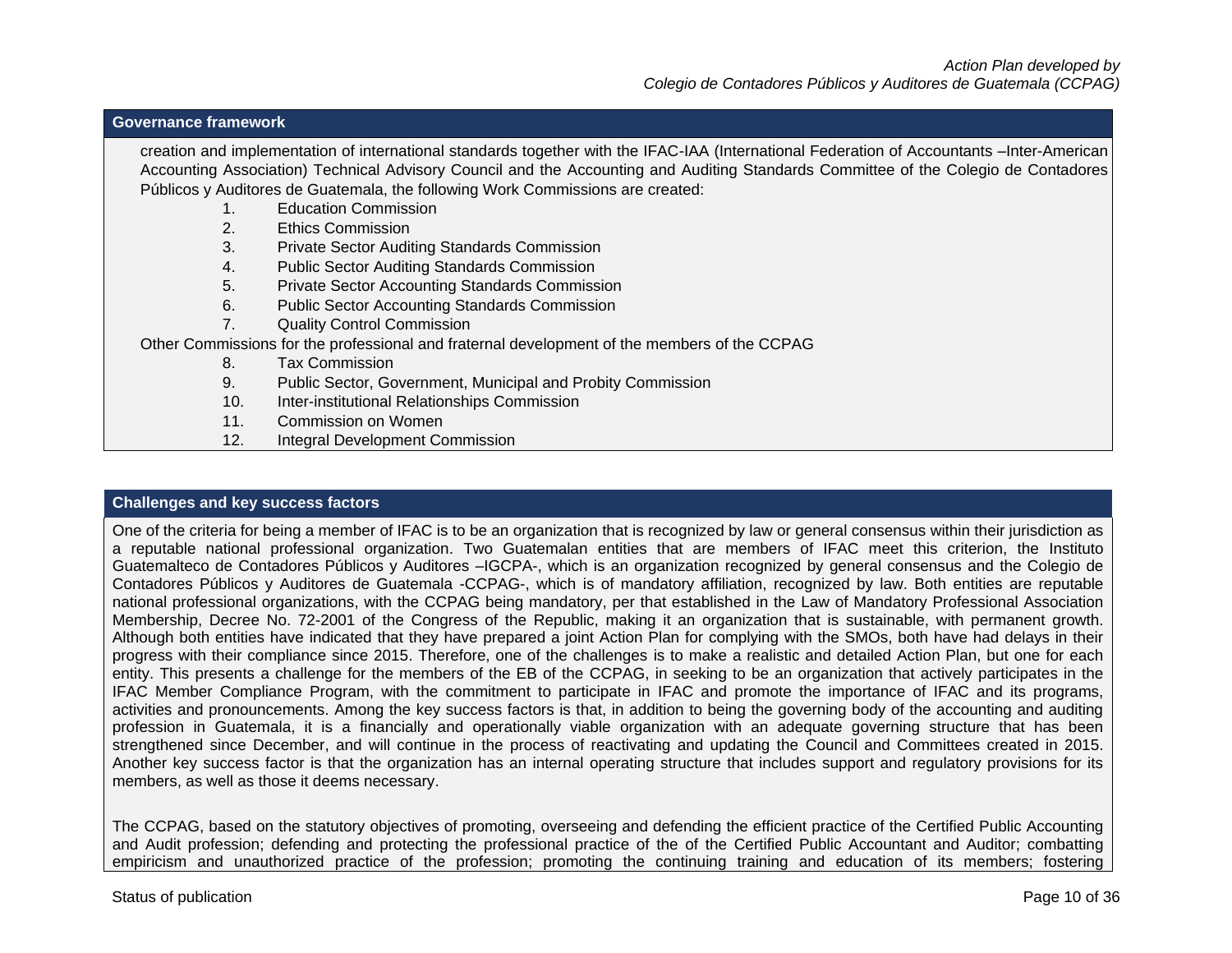#### **Challenges and key success factors**

representation and interaction with similar professional and educational entities, at the national and international levels; promoting and maintaining professional ethical standards to the benefit of the public accounting profession and of those with a general interest in the field; and promoting constant research of Accounting and Auditing Standards and Techniques, tax laws and laws of a general nature, and sciences related to the audit profession, has the following challenges and key success factors at the technical level:

Coordination with the entities governing the tax laws and state bodies governing the profession, which in one way or another regulate commercial, oversight and financial activities, with the following key success factors: a) having the support of IFAC in terms of having the support of advisors and activities that will allow for, in the cases of the standards already adopted, their application throughout the entire Quality Assurance review and Investigation and Disciplinary systems; and b) having the support of the Inter-American Accounting Association (IAA), as a sponsor of CCPAG, which may be requested by CCPAG, for holding practical application activities that require the dissemination of knowledge, improving training and conferring dignity to the accounting profession in the respective national jurisdiction, which will allow for creating global networks, that together with the member organizations, as well as the Business Forum and development partners, will allow members of the CCPAG to share experiences through training workshops or internships, both virtually and, to the extent possible, in person. Furthermore, activities and networking events will be held that include the participation of the Integration Committee for Latin America and Europe –CILEA –, which will be focused on the study of current professional and technical standards in each country, promoting the broad dissemination of the results of national research and comparative analysis with other countries. Harmonization, within the limits imposed by the laws and regulations of each country will be fundamental, as well as the technical standards and professional practice in all of the countries.

Among the fundamental challenges is that the current non-positive law, such as that established in the Organic Budget Law (Decree 101-1997 of the Congress of the Republic of Guatemala), which approved the implementation and maintenance of an integrated accounting system that meets the needs for recording financial information and of physical, reliable and timely outputs, tailored to the needs of each entity and in accordance with International Public Sector Accounting Standards and best practices applicable to the national reality, is the need for the joint creation of technical roundtables with the state accounting governing body for the analysis and implementation strategy of IPSAS, training of the accounting professional in regard to the contents and international certification, as well as the research of each standard as a fundamental action for the drafting of implementation and application guides for the public official that could be regulated as guidelines of the governing entity.

As the governing entity for public audits, the Comptroller General of Accounts –CGC-, through Agreement A-075-2017, approved the technical Government Auditing Standards named "International Standards of Supreme Audit Institutions adapted to Guatemala", ISSAI.GT. CCPAG will promote having this governing entity participate in the technical roundtable for the NICPS, as a framework for government accounting and will establish partnerships so that the CCPAG can provide support in the periodic review of the ISSAI.GT, considering the amendments to the ISAs, as well as support the process being carried out by the Office of Audit Quality Assurance of the CGC.

With respect to the Financial Sector, the Superintendency of Banks, as the regulatory body for financial institutions in Guatemala, and based on article 16, subsection a) of the Regulation for Credit Risk Management issued through the Resolution of the Monetary Board JM-93-2005, issued Official Notice No. 81-2010 dated February 5, 2010, addressed to financial institutions, which indicated, among others, that: financial entities must obtain from legal entities classified as applicants and major corporate borrowers (Q5 million or US \$ 650,000), a report from an independent public accountant, issued as a result of an audit of a complete set of general purpose financial statements prepared in accordance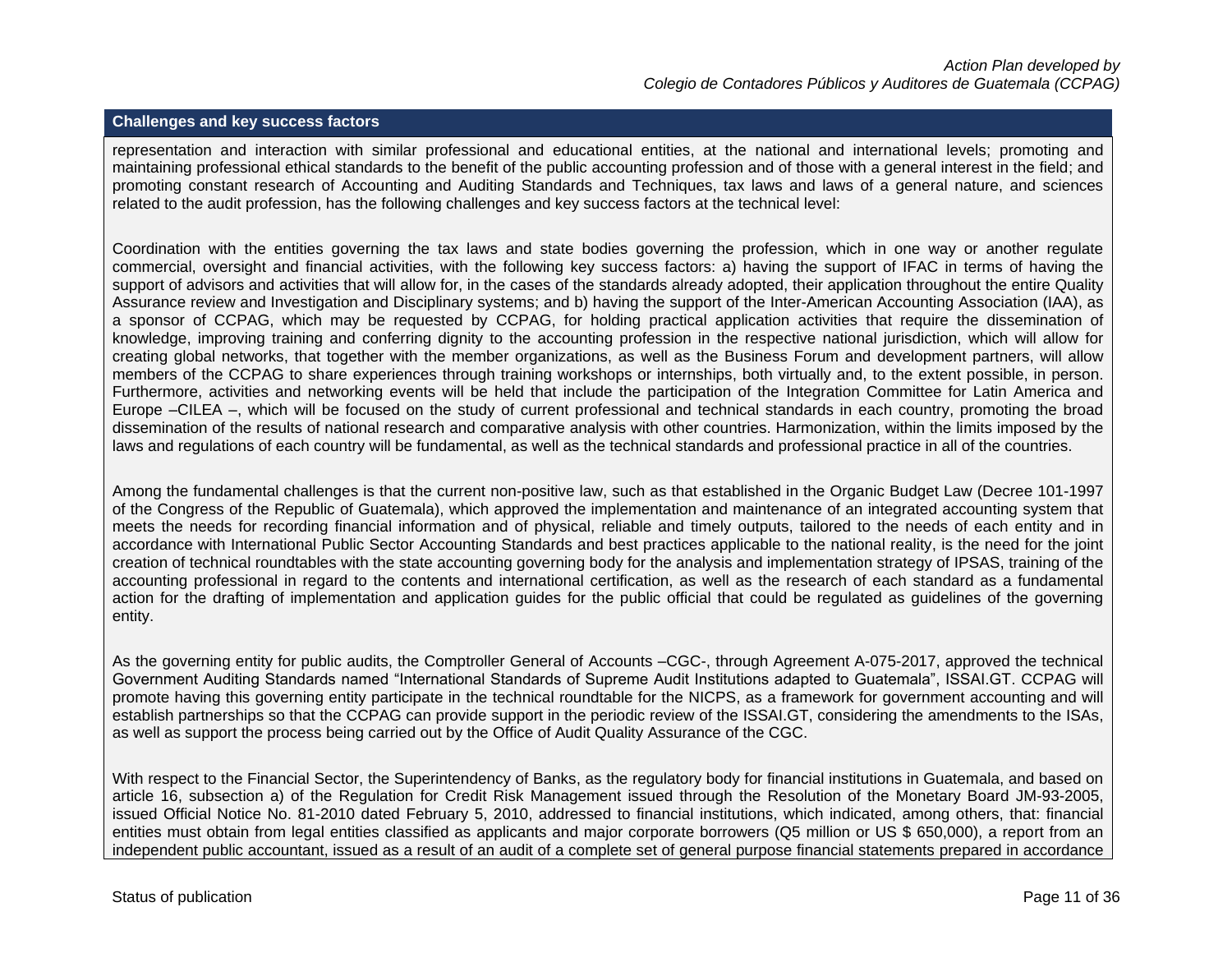# **Challenges and key success factors**

with a financial reporting framework to achieve fair presentation (Full IFRS Standards or IFRS for SMEs). Such report must be based on the provisions of ISA 700 and should contain a clear expression of a written opinion that the financial statements present fairly, in all material respects, the financial position of the audited companies. Therefore, the technical roundtables will be resumed, and the application of Full IFRS Standards or IFRS for SMEs will be analyzed and researched, as well as the adaptation process carried out in the banking financial entities.

Among the key success factors for the three challenges described in the preceding paragraphs are the following:

- The CCPAG, with the support of the entities it is a member of, can advise the Government of Guatemala, as well as the member countries, and regulatory and application entities, with the purpose of collaborating in its harmonization and integration processes. This would include the Superintendency for Tax Administration, with respect to everything from tax oversight to the implementation of accounting standards by taxpayers.
- Dissemination in government, business, academic and professional forums of the advances obtained in the investigations, studies, and work performed by the Commissions and individual professionals.
- With respect to technical roundtables or training workshops, the CCPAG can foster debate of those matters that contribute towards the advancement of the economic sciences and accounting professions.
- Training processes will be based on the development of professional competency at the undergraduate, graduate, and post-graduate levels, to ensure adequate qualification in economic sciences and accounting.
- The professionals who are members of the CCPAG assume their professional responsibility for continuing education that ensures the maintaining of a high level of competency, including monitoring that the national or international universities that offer academic training in their curriculum have the academic credits consistent with an educational institution that is classified at the professional level as one that educates with international standards.
- Develop the investigation and discipline of public accounting and audit firms with the objective of achieving behavior that is adopted by the professional upon performing their work that consists of integrity, which should be based on respect for the fundamental ethical values and on those established by the codes of ethics of the profession.
- Raise awareness among the professionals who are members of the CCPAG that they must strengthen their independence, given that the added value of the mission of the profession is the providing of an opinion, as well as being the guardian of the public interest, both in private and public entities, as an internal or external advisor, or in holding administrative or financial management positions, whose objective is to provide services in the interest of such entities, and of course, in the interest of Guatemalan society.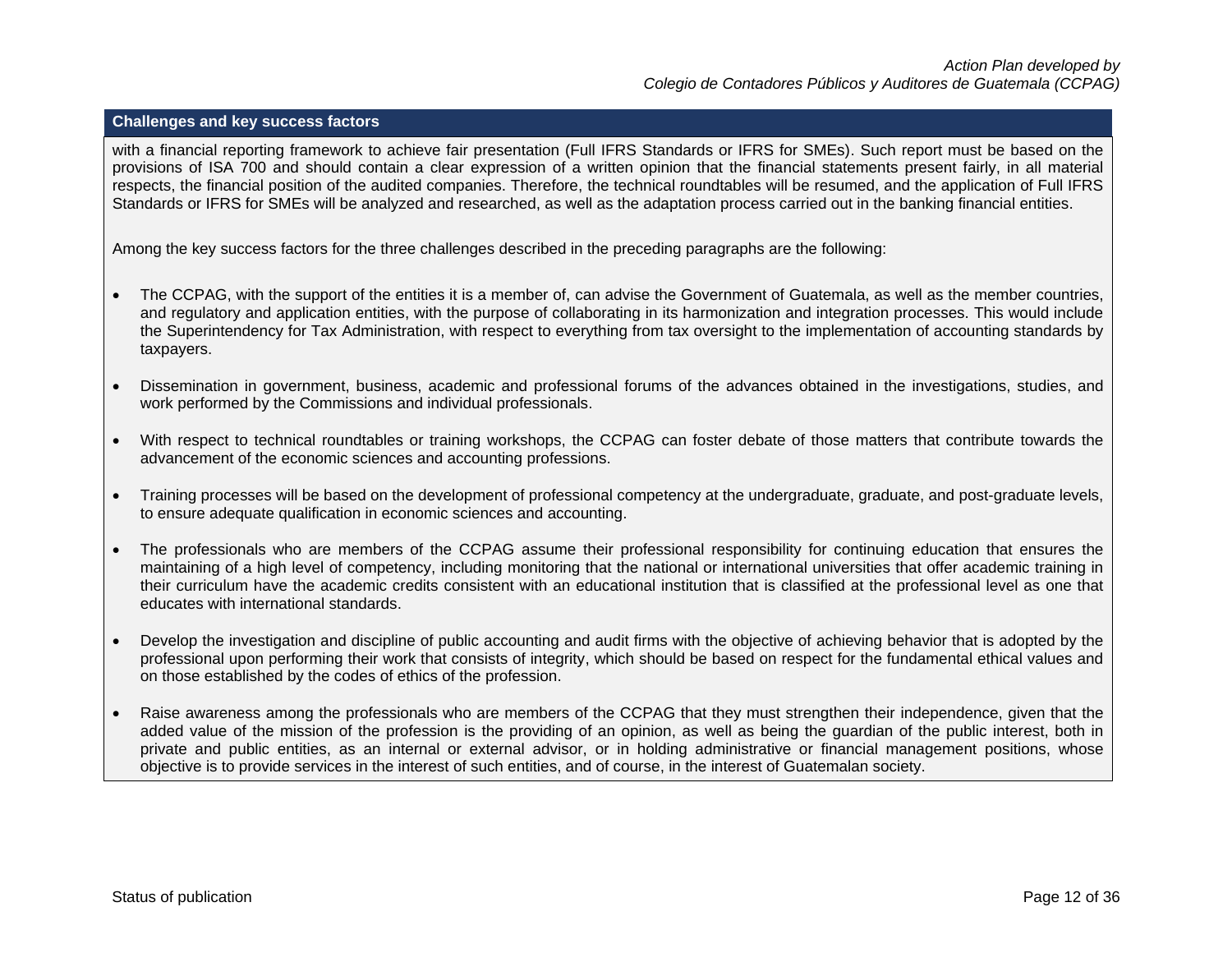#### <span id="page-13-0"></span>**Priorities for 2021 and 2022**

After having compiled and analyzed the updating of the resolutions or agreements of the CCPAG and suspended processes in relation to international agreements that include permission for the disclosure, use in training, and distribution among members of the IFAC standards, the following priorities have been established:

#### • **Quality Assurance.**

Reactivate the IFAC-IAA Technical Advisory Council and the Accounting and Auditing Standards Committee. Analyze the status of the agreement signed with French Accounting Profession, for the process of the Adoption of a Quality Assurance Review System, evaluate the previously drafted instruments (regulation, manuals, resolutions, etc.), as well as convene the National Quality Control Commission.

#### • **International Accounting Education Standards and Other Advisement from the IAESB.**

Regulate and implement the accreditation process and a competency examination, which includes processes for being admitted as a member, continuing education, and specialization, through a certification of basic knowledge of international accounting and auditing standards, as well as other standards, and international certification with representation with international entities (ACCA and ICAEW). In addition, draft the Plan for Minimum Required Content for programs of study or curriculums for an Undergraduate Degree in Public Accounting and Audit, which allows undergraduate students to know that the local or international university includes within its program of study or curriculum the minimum academic content credits that meet international standards. Furthermore, promote post-graduate degrees, master's degrees and doctorate degrees that develop the competencies of the public accounting and audit professional in the public or private sector, in accordance with current requirements and acceptable quality standards.

#### • **Practice Statements Related to International Standards and other documents issued by the International Auditing and Assurance Standards Board.**

Update the use agreements for the International Standards on Auditing, provide for the use of the most up to date standards, including in the Spanish language, promote their dissemination, and according to the process begun for the program for certification of basic knowledge and international certifications, hold the corresponding intensive training for updating the knowledge of the professionals that are members of the CCPAG, which will allow for, in addition to the registration of firms (individuals and legal entities that provide audit services) to be implemented, contributing towards the obtaining of positive results that will be reflected in the quality assurance review system.

#### • **IFAC Code of Ethics for Professional Accountants.**

Update the use agreements and adoption of the corresponding Code of Ethics, provide for the use of the most up to date standards, including in the Spanish language, promote the dissemination of the Professional Code of Ethics through prepared videos, form partnerships with local and international universities for theoretical and practical training using case studies, and disclose the relationship with the investigation and discipline processes, as well as the processes to be followed through the Honor Tribunal of the CCPAG, through due process. Make efforts to approach public institutions so that a standardization of the Institutional Code of Ethics with the International Code of Ethics can be considered.

#### • **International Public Sector Accounting Standards and Other Guidelines Issued by the IPSASB.**

Form partnerships with the governing bodies of the Public Sector for training (certification of basic knowledge and international certifications), as well as organize technical roundtables (with entities of the central government, autonomous decentralized entities, and public-private capital companies, among others) for the analysis of the current status of the adoption, research and drafting of technical implementation guides for providing advisement in the application process based on guidelines of the governing body.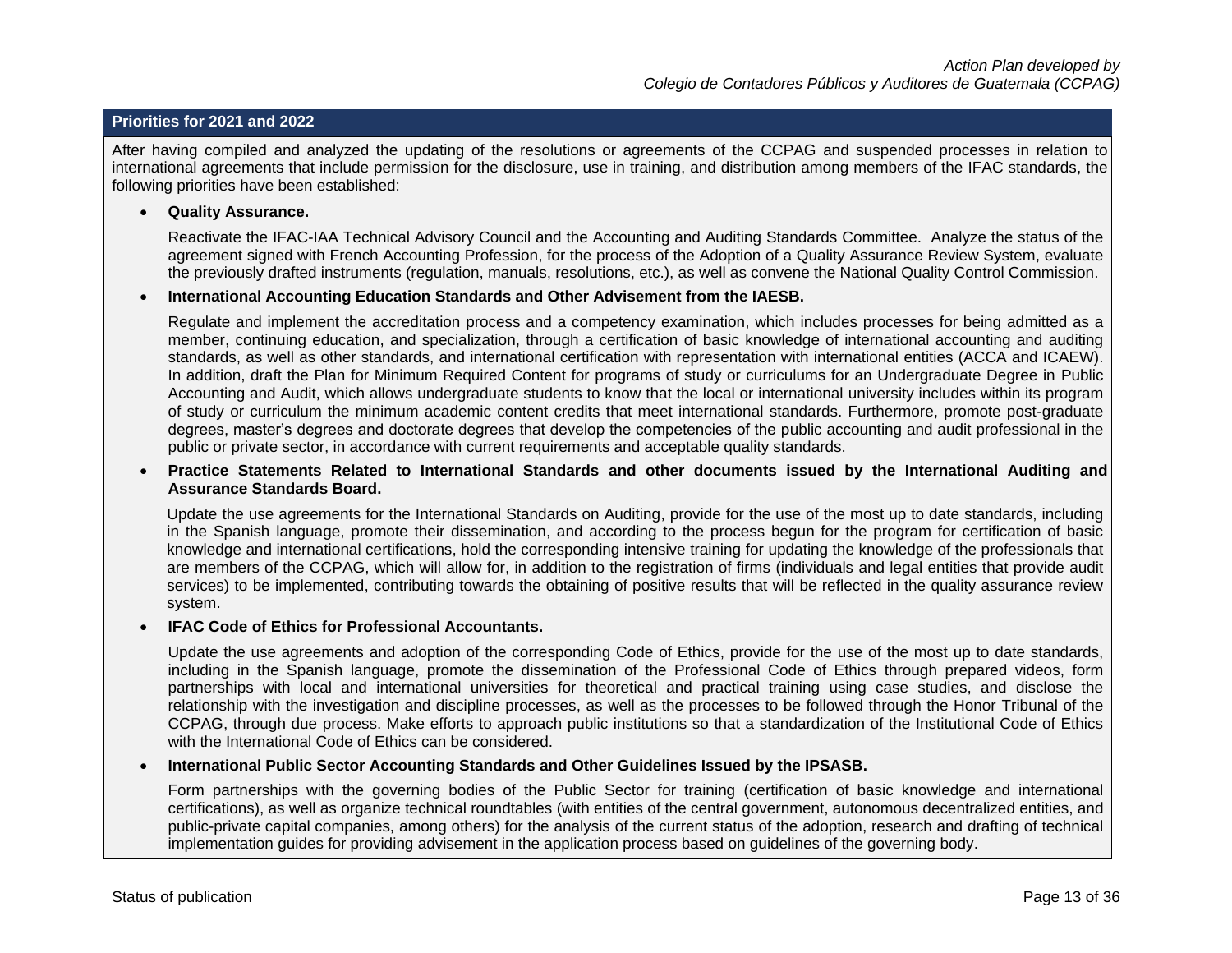#### • **Investigation and discipline.**

Prepare proposals for standards and procedures for filing complaints and handing down rulings. Prepare a bill for amending Decree 72- 2001, with the purpose of incorporating missing elements that would help to comply with the requirements of SMO 6.

Update and disseminate the standards that facilitate the investigation and discipline processes, on which the Ethics Commission and the Honor Tribunal will work together.

#### • **International Financial Reporting Standards.**

Resume the initiatives for amending the law or propose new amendments that allow for making the implementation of the international accounting standards mandatory, and start the processes for the certification of basic knowledge and international certifications, as well as training at the undergraduate, graduate, and post-graduate levels, linking the processes with the Education Commission.

# <span id="page-14-0"></span>**Projects**

The following projects are considered to be of importance for the 2020-2022 Executive Board:

- Strengthening the governing bodies of the CCPAG, as well as its rules for the sustainability of the implementation and evaluation of compliance with the IFAC Statements of Membership Obligations, fostering communication with the members, and training professionals with leadership skills so that they can continue with the processes, both at the Executive Board level and at the level of the Council, Committee or Commissions.
- Having an advisory program with IFAC, AIC, GLENIIF, and CILEA for the implementation of the SMOs, organizing global networks with similar entities for sharing experiences, and preparing support for being evaluated on observance of standards and codes (ROSC), with the support of the IDB.
- Implementing a quality assurance review system that keeps control of the program for the continuing training of the members, as well as of the records of national and international certification and recertification.
- Creating technical roundtables with a high level of participation by public and private entities, for the implementation of national strategies, performance of research, evaluation of training in international standards, and advisement on compliance with the current legislation or the promotion of necessary legislative amendments.
- Implement the Train the Trainer program as part of the members' skills refresher training, as well as that of quality control auditors, both in the private and public sectors, and provide external or internal audit tools or training in the use implemented by the governing entities.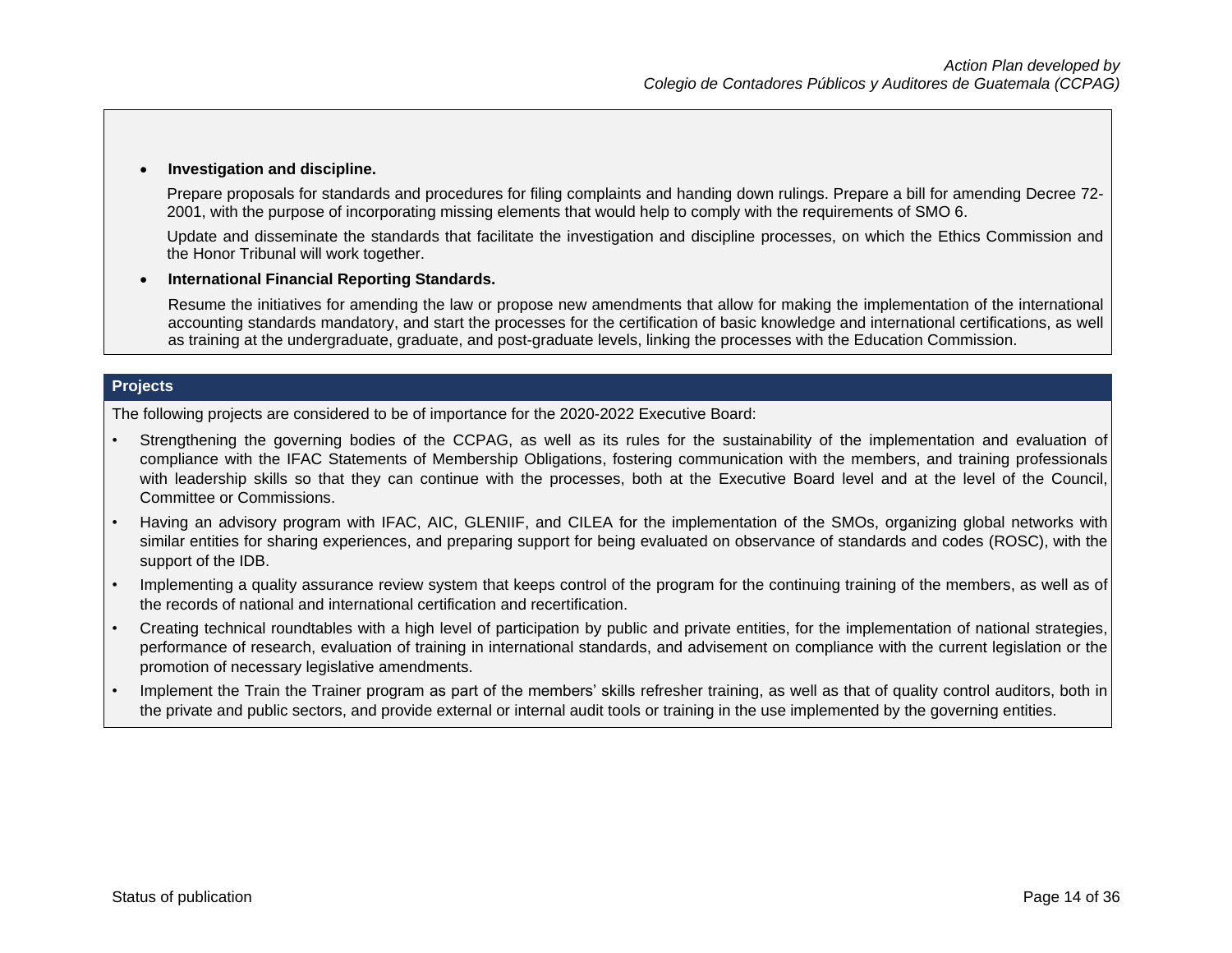

<span id="page-15-0"></span>Action Plan Subject: **SMO 1–Quality Assurance**

**Action Plan Objective:** To develop a Quality Assurance Review System in line with SMO 1 requirements

### **Background:**

On December 18, 2007, the CCPAG adopted the International Standards on Auditing (ISA). Likewise, on July 24, 2013, the International Standard on Quality Control was adopted at an Extraordinary General Assembly Meeting of the CCPAG, and the Quality Control Commission was created.

Since February 2015, CCPAG worked with French Accounting Profession, and an Inter-institutional Cooperation Agreement was also signed with the President of the CCPAG to support the activities, mainly in the development of the Action Plan with IFAC.

On June 8, 2015, the Regulation for the Quality Control Review System for Firms that Perform Audits and Reviews of Financial Statements and Other Assurance and Related Services Engagements was published in the *Diario Oficial de Centroamérica*.

The CCPAG has drafted the Regulation for the Quality Control Review System for Firms that Perform Audits, as well as the Functional Regulations of the National Quality Control Commission. With the support of the *Délégation Internationale pour l'Audit et Comptabilité* (DIPAC) of France, a roadmap was drafted for the establishment of the quality control review system. Conventions, conferences and various informational seminars were also held.

#### Actions for 2021

- 1) Reactivate the IFAC-IAA Technical Advisory Council and the Accounting and Auditing Standards Committee.
- 2) Review the agreements of the International Standards on Auditing (ISA), and the International Standards on Quality Control, with the purpose of verifying whether it is necessary to update with the current standards, including those related to the ISSAI.GT.
- 3) Compile the information from the Regulation for the Quality Control Review System for audit firms (Individuals and/or Legal Entities).
- 4) Compile the information from the Functional Regulations of the National Quality Control Commission.
- 5) Compile the information for updating the roadmap for the establishment of the quality control review system.
- 6) Organize training on the quality control review system.
- 7) Register professionals with international certification in ISA.

Actions for 2022

Creation of the National Registry of Audit Firms in the quality assurance review system.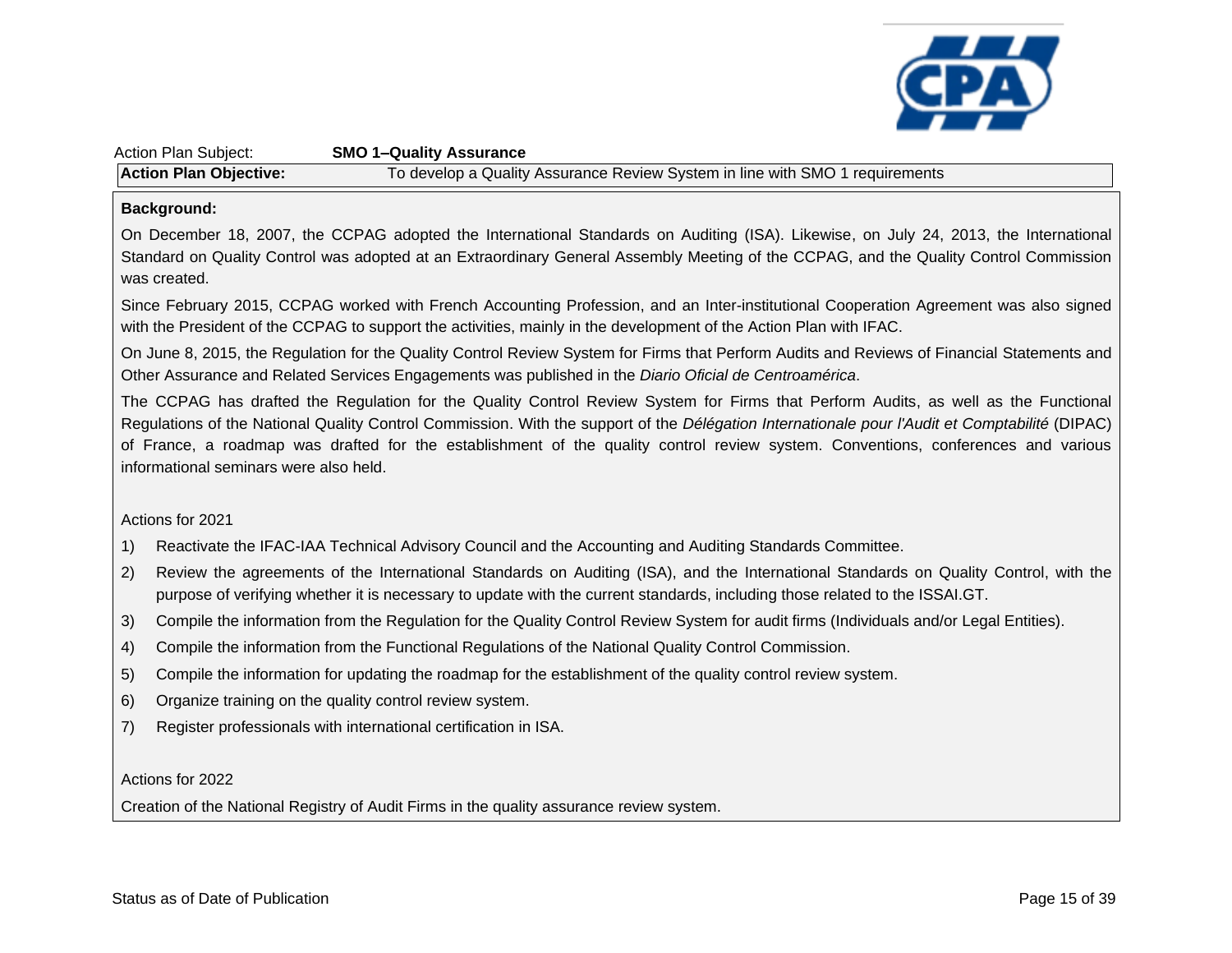| $\pmb{\#}$ | <b>Start Date</b> | <b>Actions</b>                                                                                                                                                                                    | <b>Completion</b><br><b>Date</b> | <b>Responsibility</b>                | <b>Resource</b> |
|------------|-------------------|---------------------------------------------------------------------------------------------------------------------------------------------------------------------------------------------------|----------------------------------|--------------------------------------|-----------------|
|            |                   | Develop and implement quality assurance review system                                                                                                                                             |                                  |                                      |                 |
| 1.         | February<br>2021  | Creation of the Quality Control Commission                                                                                                                                                        | February 2021                    | <b>Executive Board</b>               |                 |
| 2.         | February<br>2021  | Approval of the Protocol for the Operation of the Work<br>Commissions, which includes the one for Quality Control.                                                                                | February 2021                    | <b>Executive Board</b>               |                 |
| 3.         | February<br>2021  | Appointment of the Coordinator, Assistant Coordinator, and<br>Secretary of the Quality Control Commission.                                                                                        | February 2021                    | <b>Executive Board</b>               |                 |
| 4.         | March 2021        | Appointment of the delegate and alternate of the Executive Board<br>on the Quality Control Commission.                                                                                            | March 2021                       | <b>Executive Board</b>               |                 |
| 5.         | April 2021        | Update the agreement on the International Standards on Auditing<br>(ISA) and the International Standards on Quality Control, including<br>the compiling of background information for its review. | April 2021                       | <b>Quality Control</b><br>Commission |                 |
| 6.         | April 2021        | Implement introductory induction on the International Standards on<br>Quality Control (ISQC), addressed mainly to members of the work<br>commissions.                                             | May 2021                         | <b>Executive Board</b>               |                 |
| 7.         | May 2021          | Reactivate the IFAC-IAA Technical Advisory Council and the<br>Accounting and Auditing Standards Committee.                                                                                        | <b>July 2021</b>                 | <b>Executive Board</b>               |                 |
| 8.         | <b>June 2021</b>  | Design the type of evaluation that will be applied to the<br>professionals and firms that join the quality control registry.                                                                      | Permanent                        | <b>Quality Control</b><br>Commission | -----           |
| 9.         | <b>June 2021</b>  | Obtain information regarding the services provided by audit<br>professionals and firms in the country. (Initial registration of firms)                                                            | <b>June 2021</b>                 | <b>Quality Control</b><br>Commission | -----           |
| 10.        | <b>July 2021</b>  | Draft the roadmap for the establishment of the quality control<br>review system in accordance with SMO 1.                                                                                         | <b>July 2021</b>                 | <b>Quality Control</b><br>Commission | -----           |
| 11.        | August<br>2021    | Hold conferences for professionals on the objective of the quality<br>control review system.                                                                                                      | August 2021                      | <b>Quality Control</b><br>Commission | -----           |
| 12.        | September<br>2021 | Draft the regulations for the application of quality control in work<br>performed by professionals and firms that perform audits of<br>financial statements.                                      | September<br>2021                | <b>Quality Control</b><br>Commission | -----           |
| 13.        | October<br>2021   | Design the quality control review system based on subsection 26<br>of SMO 1, complying with the requirements of ISQCC 1, ISA 220                                                                  | October 2021                     | <b>Quality Control</b><br>Commission | -----           |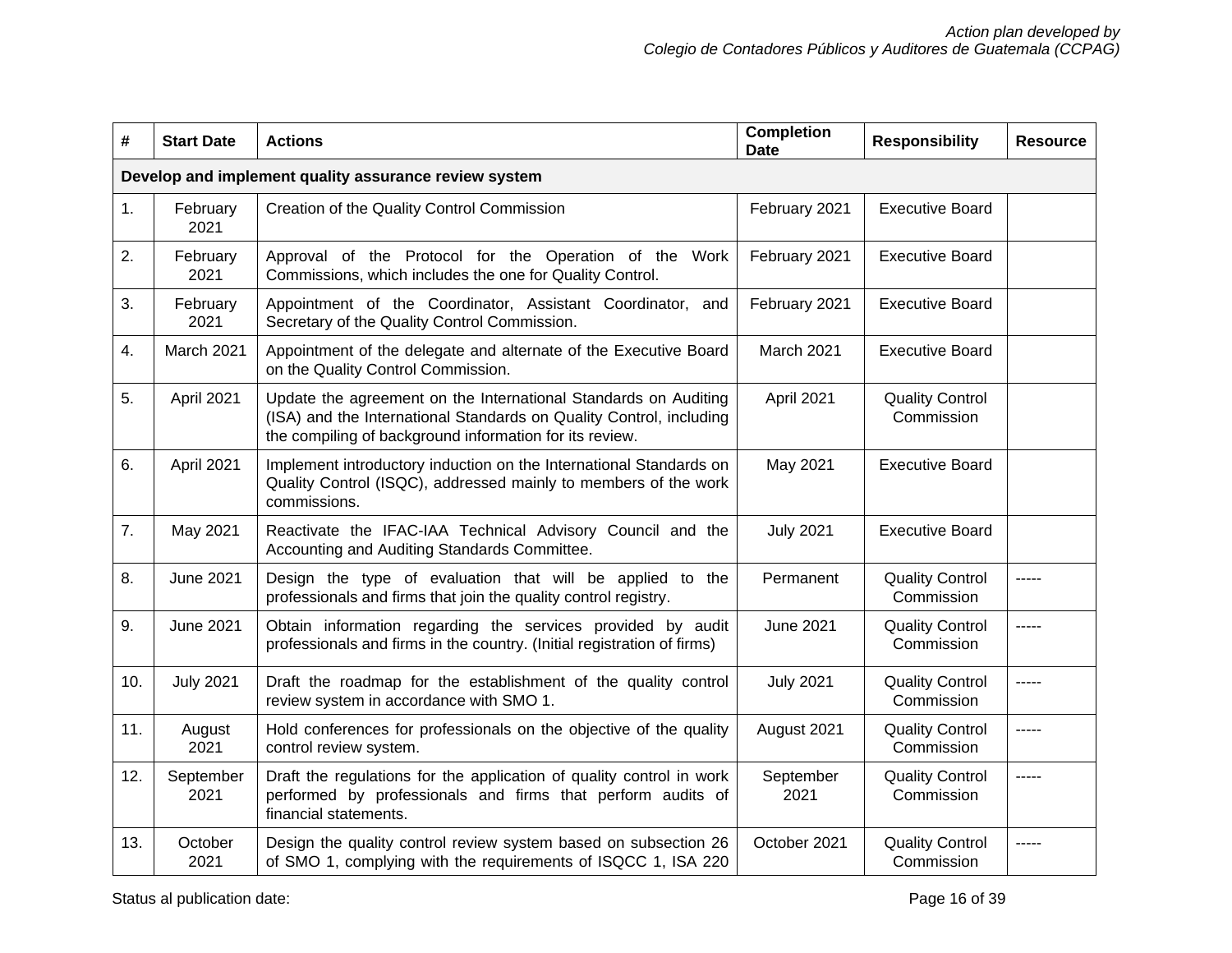| #   | <b>Start Date</b> | <b>Actions</b>                                                                                                                                                              | <b>Completion</b><br>Date | <b>Responsibility</b>                                   | <b>Resource</b> |
|-----|-------------------|-----------------------------------------------------------------------------------------------------------------------------------------------------------------------------|---------------------------|---------------------------------------------------------|-----------------|
|     |                   | and the IESBA Code of Ethics.                                                                                                                                               |                           |                                                         |                 |
| 14. | November<br>2021  | Appoint the National Quality Control Commission, for the review<br>and supervision of quality control.                                                                      | December<br>2021          | <b>Executive Board</b>                                  |                 |
| 15. | November<br>2021  | Train the members of the National Quality Control Commission.                                                                                                               | December<br>2021          | <b>Quality Control</b><br>Commission                    |                 |
| 16. | January<br>2022   | Establish a Registry of Professionals and Firms, for quality control,<br>with its regulations.                                                                              | Permanent                 | <b>Quality Control</b><br>Commission                    |                 |
| 17. | May 2022          | Perform reviews of professionals and firms that perform audits of<br>financial statements.                                                                                  | May 2022                  | <b>Quality Control</b><br>Commission and<br><b>CNCC</b> |                 |
|     |                   | <b>Maintaining Ongoing Processes</b>                                                                                                                                        |                           |                                                         |                 |
| 18. | Ongoing           | Through annual reviews, ensure that the levels of quality of the<br>assurance system comply with the components of SMO-1<br>(especially in relation to ISQC 1 and ISA 220). | Ongoing<br>annually       | <b>CRF</b>                                              |                 |
|     |                   | <b>Review of CCPAG's Compliance Information</b>                                                                                                                             |                           |                                                         |                 |
| 19. | Ongoing           | Review the responses to Parts I and II of the Compliance<br>Program and make any necessary modifications to update both<br>parts.                                           | Ongoing<br>annually       | <b>CRF</b>                                              |                 |

# **Main requirements of SMO 1**

| <b>Requirements</b>                                                                                                                                                              | ν | N | <b>Partially</b> | <b>Comments</b>                                                                |
|----------------------------------------------------------------------------------------------------------------------------------------------------------------------------------|---|---|------------------|--------------------------------------------------------------------------------|
| <b>Scope of the System</b><br>At a minimum, mandatory QA reviews are required<br>for all audits of financial statements.                                                         |   |   |                  | This work is being resumed with great effort and<br>support to the commission. |
| Quality Control Standards and Other Quality<br><b>Control Guidance</b><br>Audit firms are required to implement a quality<br>2.<br>control system in accordance with the quality |   |   |                  |                                                                                |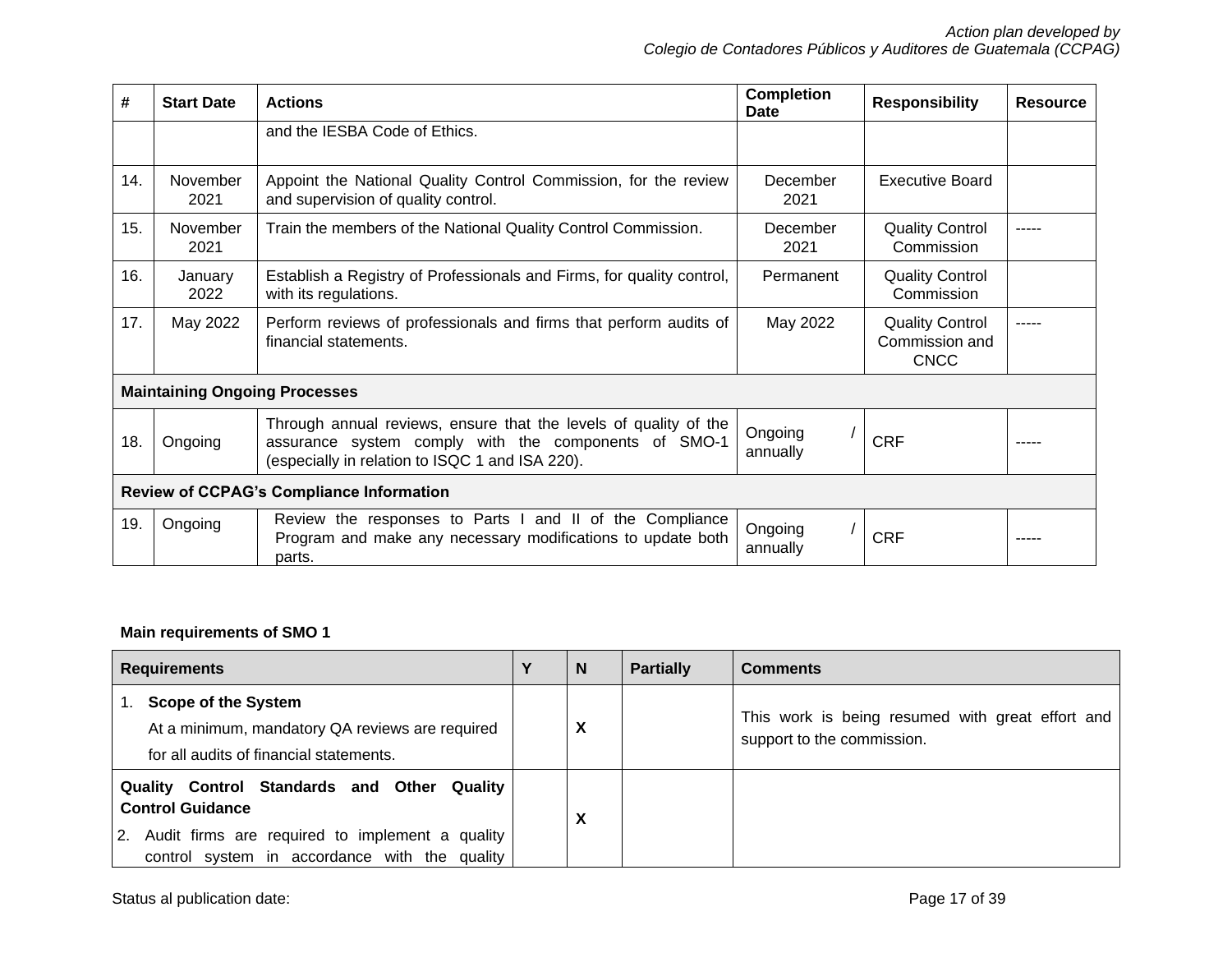|    | <b>Requirements</b>                                                                                                                                                              | Y | $\mathsf{N}$              | <b>Partially</b> | <b>Comments</b> |
|----|----------------------------------------------------------------------------------------------------------------------------------------------------------------------------------|---|---------------------------|------------------|-----------------|
|    | control standards.                                                                                                                                                               |   |                           |                  |                 |
| 3. | Most up to date versions of ISQC 1 and other<br>relevant ISA are adopted as quality control<br>standards.                                                                        |   | $\boldsymbol{\mathsf{X}}$ |                  |                 |
| 4. | Member Body assists firms in understanding the<br>objectives of quality control and in implementing<br>and maintaining appropriate systems of quality<br>control.                |   | $\boldsymbol{\mathsf{X}}$ |                  |                 |
|    | <b>Review Cycle</b>                                                                                                                                                              |   |                           |                  |                 |
|    | 5. A cycle-based, risk-based, or a mixed approach for<br>selecting firms for quality assurance (QA) review is<br>used.                                                           |   | X                         |                  |                 |
| 6. | For a cycle-based approach, quality control reviews<br>are required to take place at least every six years<br>(and every three years for audits of public interest<br>entities). |   | $\boldsymbol{\mathsf{X}}$ |                  |                 |
|    | <b>QA Review Team</b>                                                                                                                                                            |   |                           |                  |                 |
| 7. | Independence of the QA Team is assessed and<br>documented.                                                                                                                       |   | X                         |                  |                 |
| 8. | QA Team possesses<br>appropriate<br>levels<br>of<br>expertise.                                                                                                                   |   | $\boldsymbol{\mathsf{X}}$ |                  |                 |
|    | <b>Reporting</b>                                                                                                                                                                 |   |                           |                  |                 |
| 9. | Documentation of evidence supporting the quality<br>control review report is required.                                                                                           |   | X                         |                  |                 |
|    | 10. A written report is issued upon conclusion of the QA<br>review and provided to the firm/partner reviewed.                                                                    |   | $\boldsymbol{\mathsf{X}}$ |                  |                 |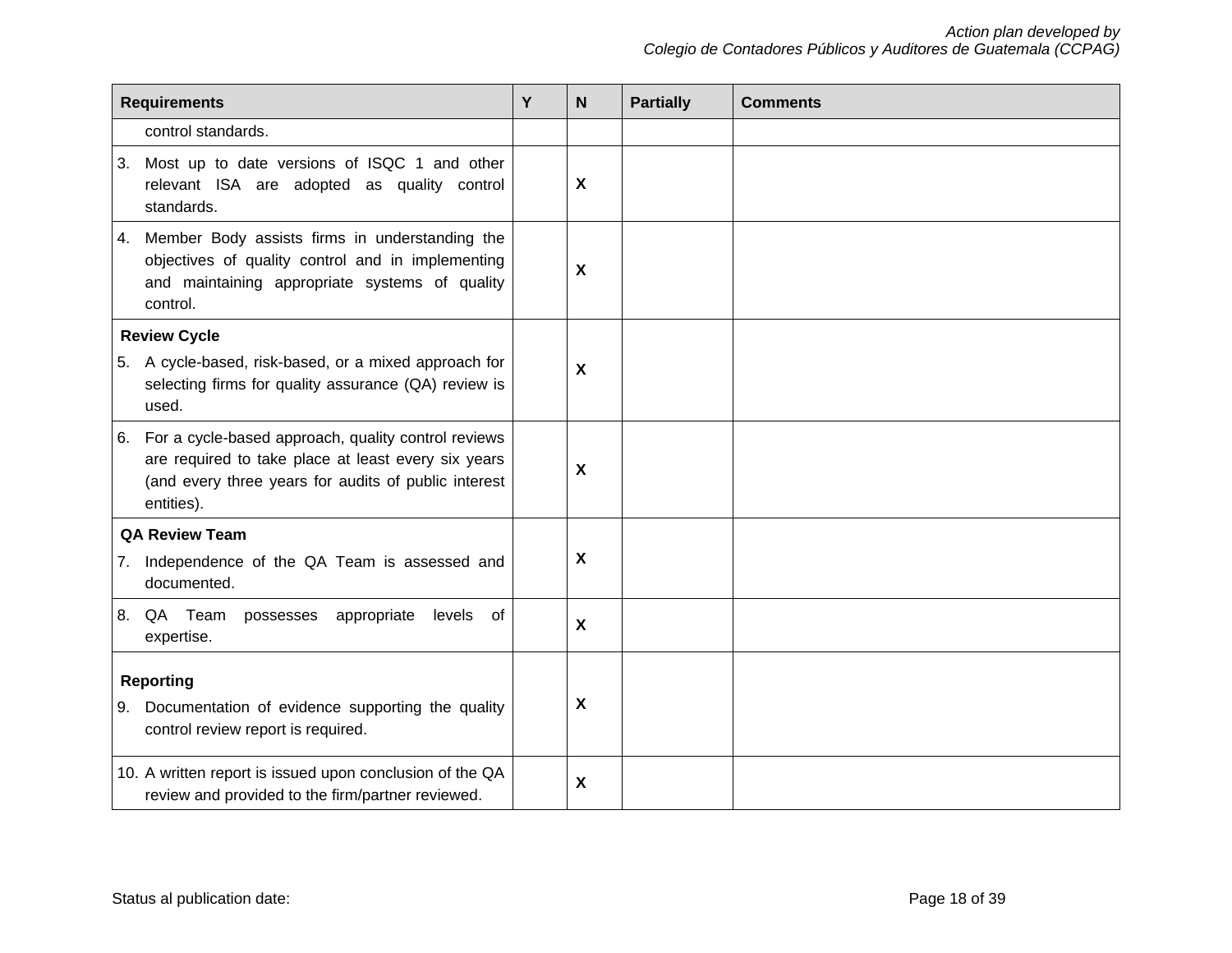| <b>Requirements</b>                                                                                                                                                                                           | Υ | N | <b>Partially</b> | <b>Comments</b> |
|---------------------------------------------------------------------------------------------------------------------------------------------------------------------------------------------------------------|---|---|------------------|-----------------|
| <b>Corrective and Disciplinary Actions</b><br>11. Reviewed firms/partners are required to make<br>adjustments<br>timely<br>to<br>comply<br>with<br>recommendations from the review report.                    |   | X |                  |                 |
| 12. QA review system is linked to the Investigation and<br>Discipline system.                                                                                                                                 |   | X |                  |                 |
| <b>Consideration of Public Oversight</b><br>13. The body responsible for QA reviews cooperates<br>with its oversight body and shares information on<br>the functioning of the QA review system, as<br>needed. |   | X |                  |                 |
| <b>Review</b><br>Implementation<br>Regular<br>of<br>and<br><b>Effectiveness</b><br>14. Regular<br>reviews<br>implementation<br>of<br>and<br>effectiveness of the system are performed.                        |   | X |                  |                 |

<span id="page-19-0"></span>Action Plan Subject: **SMO 2 – International Education Standards for Professional Accountants and Other Pronouncements Issued by the IAESB** 

Action Plan Objective: Requirements for the preparation, education and distribution of International Education Standards (IESs) and other implementation guides of SMO 2

# **Background:**

The Consejo de Educación Privada Superior - CEPS- (Council for Private Higher Education) has 11 universities registered that offer an Undergraduate Degree in Public Accounting and Audit; the national and autonomous university and ten private universities. Each university has an authorized curriculum, and upon concluding such program of study, normally in an average of five years, final graduation requirements are fulfilled, such as taking a general private exam, writing a thesis or participating in a professional practice internship. In some cases, a Master's degree is pursued, which fulfills the requirements for the obtaining the undergraduate degree.

According to the Law of Mandatory Professional Association Membership (Decree 72-2001 of the Congress of the Republic of Guatemala applicable as of December 2001), in addition to the university degree, in order to practice the profession it is necessary to be an active member

Status al publication date: Page 19 of 39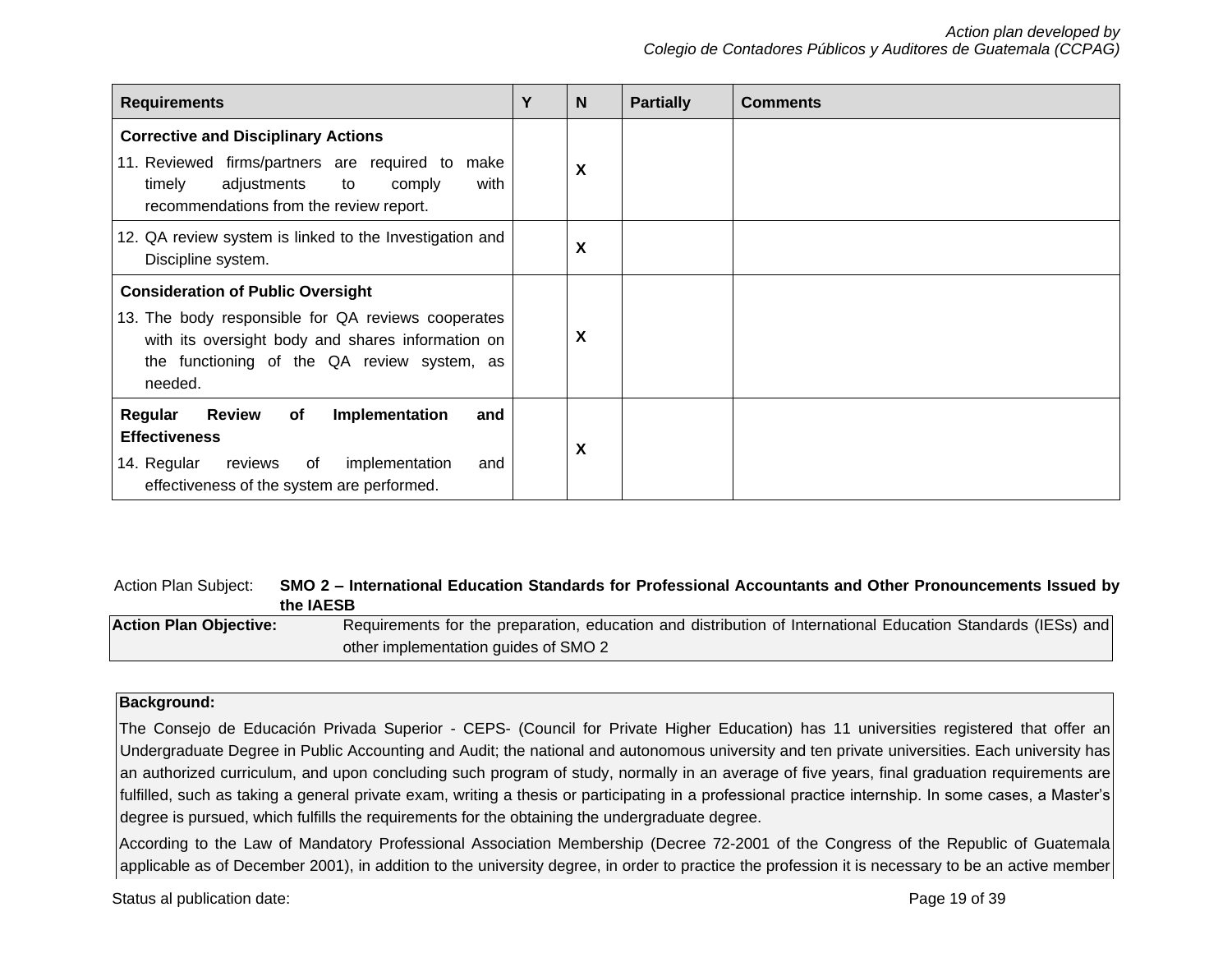of the professional association. For membership, it is only necessary to present the diploma legally issued by one of the universities authorized to operate in the country and pay the monthly membership dues of the association.

As part of the process for the adoption of international standards, at an Extraordinary General Assembly Meeting held on July 13, 2015, according to Minute No. AGE-6-CCPAG-2013/2015, the CCPAG approved the adoption of International Education Standards 1 to 8 (2008 version in Spanish, which were in effect that time), as well as any future amendments that may be enacted. This adoption was published in the Diario Oficial de Centro América on July 30, 2015.

# **Update 2021**

Implement the accreditation process and a competency examination, which includes processes for being admitted as a member, continuing education, and specialization, through a certification of basic knowledge of international accounting and auditing standards, as well as other standards, and international certification with representation with international entities (ACCA and ICAEW).

Draft the Plan for Minimum Required Content for programs of study or curriculums for an Undergraduate Degree in Public Accounting and Audit, which allows undergraduate students to know that the local or international university includes within its program of study or curriculum the minimum academic content credits that meet international standards. Furthermore, promote post-graduate degrees, master's degrees and doctorate degrees that develop the competencies of the public accounting and audit professional in the public or private sector, in accordance with current requirements and acceptable quality standards.

Promote joint efforts at the level of the national universities for the adoption of the requirements established in relation to IES 1 to 5.

Coordinate with the Commissions in order to create training records for the members that meet IES 6 to 8, in accordance with the professional competency examinations for verifying the knowledge and skills of the professionals.

Establish cooperation with regulatory entities and governing bodies of the government of Guatemala that require special skills or that have established specialization processes for the recognition of the professionals that comply with CPD, especially those that are in the financial, accounting and audit fields and that know and apply the professional competencies required by IES.

| #  | <b>Start Date</b>                                                                                  | <b>Actions</b>                                                                                                  | <b>Completion</b><br><b>Date</b> | <b>Responsibility</b> | <b>Resource</b> |  |  |
|----|----------------------------------------------------------------------------------------------------|-----------------------------------------------------------------------------------------------------------------|----------------------------------|-----------------------|-----------------|--|--|
|    | Leveling of the training and education of future CPAs with the guidelines of the IES of the IAESB. |                                                                                                                 |                                  |                       |                 |  |  |
|    | February<br>2021                                                                                   | Creation of the Education Commission.                                                                           | February<br>2021                 | Executive Board       |                 |  |  |
| 2. | February<br>2021                                                                                   | Approval of the Protocol for the Operation of the Work<br>Commissions, which includes the Education Commission. | February<br>2021                 | Executive Board       |                 |  |  |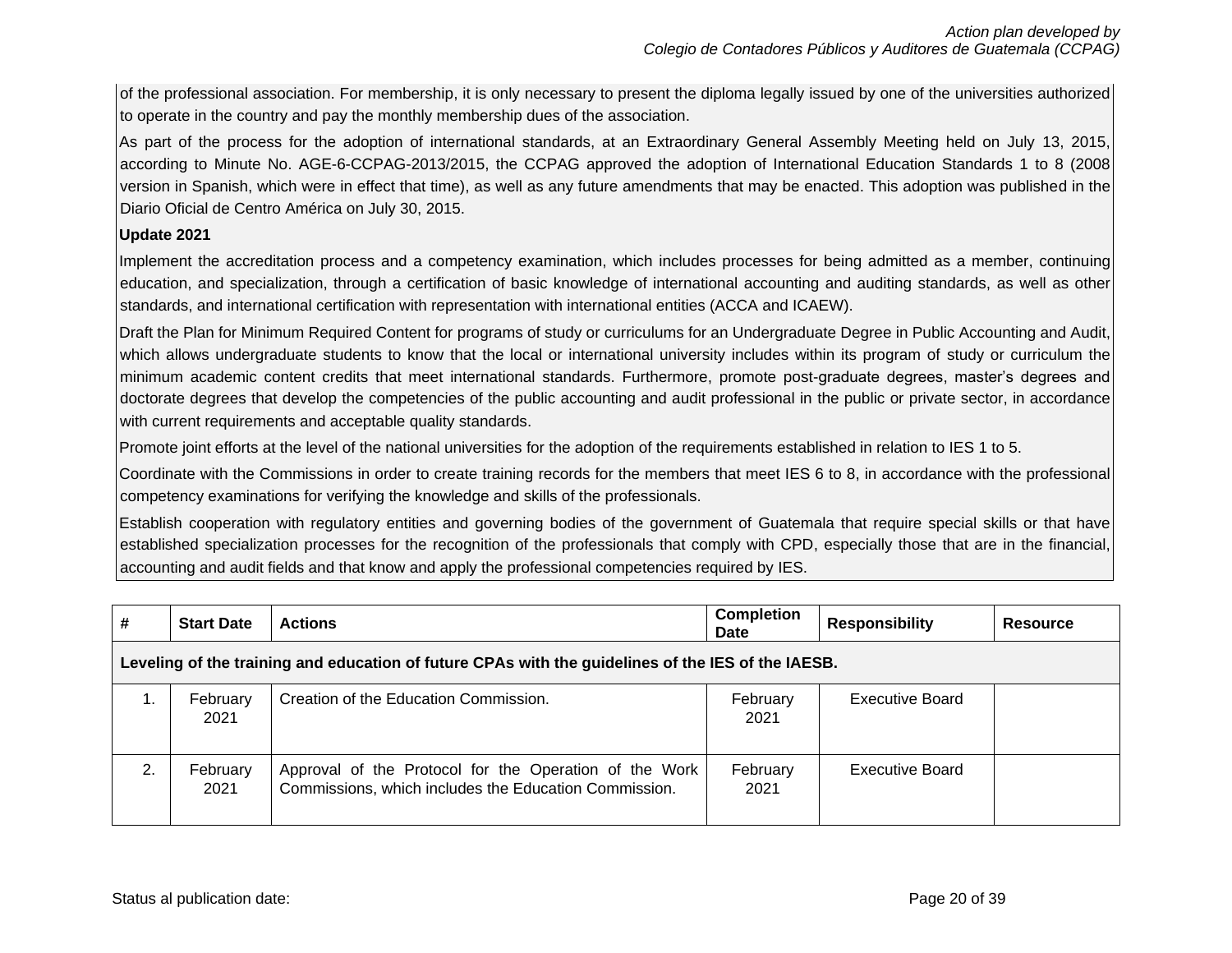| #   | <b>Start Date</b>                                                                              | <b>Actions</b>                                                                                                                                                                                                                                                                                                  | <b>Completion</b><br><b>Date</b> | <b>Responsibility</b>                                                             | <b>Resource</b> |  |  |
|-----|------------------------------------------------------------------------------------------------|-----------------------------------------------------------------------------------------------------------------------------------------------------------------------------------------------------------------------------------------------------------------------------------------------------------------|----------------------------------|-----------------------------------------------------------------------------------|-----------------|--|--|
| 3.  | February<br>2021                                                                               | Appointment of the Coordinator, Assistant Coordinator, and<br>Secretary of the Education Commission.                                                                                                                                                                                                            | February<br>2021                 | <b>Executive Board</b>                                                            |                 |  |  |
| 4.  | March 2021                                                                                     | Appointment of the delegate and alternate of the Executive<br>Board on the Education Commission.                                                                                                                                                                                                                | March 2021                       | <b>Executive Board</b>                                                            |                 |  |  |
| 5.  | April 2021                                                                                     | Implement introductory induction on the International<br>Accounting Education Standards, addressed mainly to<br>members of the work commissions.                                                                                                                                                                | May 2021                         | Executive Board, the<br>Education<br>Commission and<br><b>Related Commissions</b> |                 |  |  |
| 6.  | April 2021                                                                                     | Update the agreement on the International Accounting<br>Education Standards, if applicable, as well as obtain from<br>IFAC authorization for the use and disclosure of the<br>standards.                                                                                                                        | May 2021                         | Education<br>Commission and<br><b>Related Commissions</b>                         |                 |  |  |
| 7.  | April 2021                                                                                     | Draft the Plan for Minimum Required Content for programs<br>of study or curriculums for an Undergraduate Degree in<br>Public Accounting and Audit, to ensure that universities have<br>within their programs of study or curriculums the minimum<br>academic content credits that meet international standards. | November<br>2021                 | Education<br>Commission and<br><b>Related Commissions</b>                         |                 |  |  |
| 8.  | <b>June 2022</b>                                                                               | Discuss with the universities the plan for minimum required<br>content and reach a consensus on a methodology or<br>agreement for a content equivalency plan, as well as the<br>need for a minimum term of professional practice or<br>experience for professionals in training.                                | October 2021                     | <b>Executive Board and</b><br>the Education<br>Commission                         |                 |  |  |
| 9.  | November<br>2022                                                                               | Create a registry of universities included in the agreement.                                                                                                                                                                                                                                                    | <b>July 2023</b>                 | <b>Executive Board and</b><br>the Education<br>Commission                         |                 |  |  |
|     | Start discussions on the importance of professional exams prior to enrollment in associations. |                                                                                                                                                                                                                                                                                                                 |                                  |                                                                                   |                 |  |  |
| 10. | May 2021                                                                                       | Develop the certification of basic knowledge of international<br>standards for the standardization of knowledge among the<br>members of the CCPAG.                                                                                                                                                              | November<br>2021                 | Education<br><b>Commission CCPAG</b>                                              |                 |  |  |
| 11. | May 2021                                                                                       | Provide Diploma Courses, Post-graduate courses for<br>standardizing the knowledge of international public<br>accounting and auditing standards, as well as other                                                                                                                                                | November<br>2021                 | Education<br><b>Commission CCPAG</b>                                              |                 |  |  |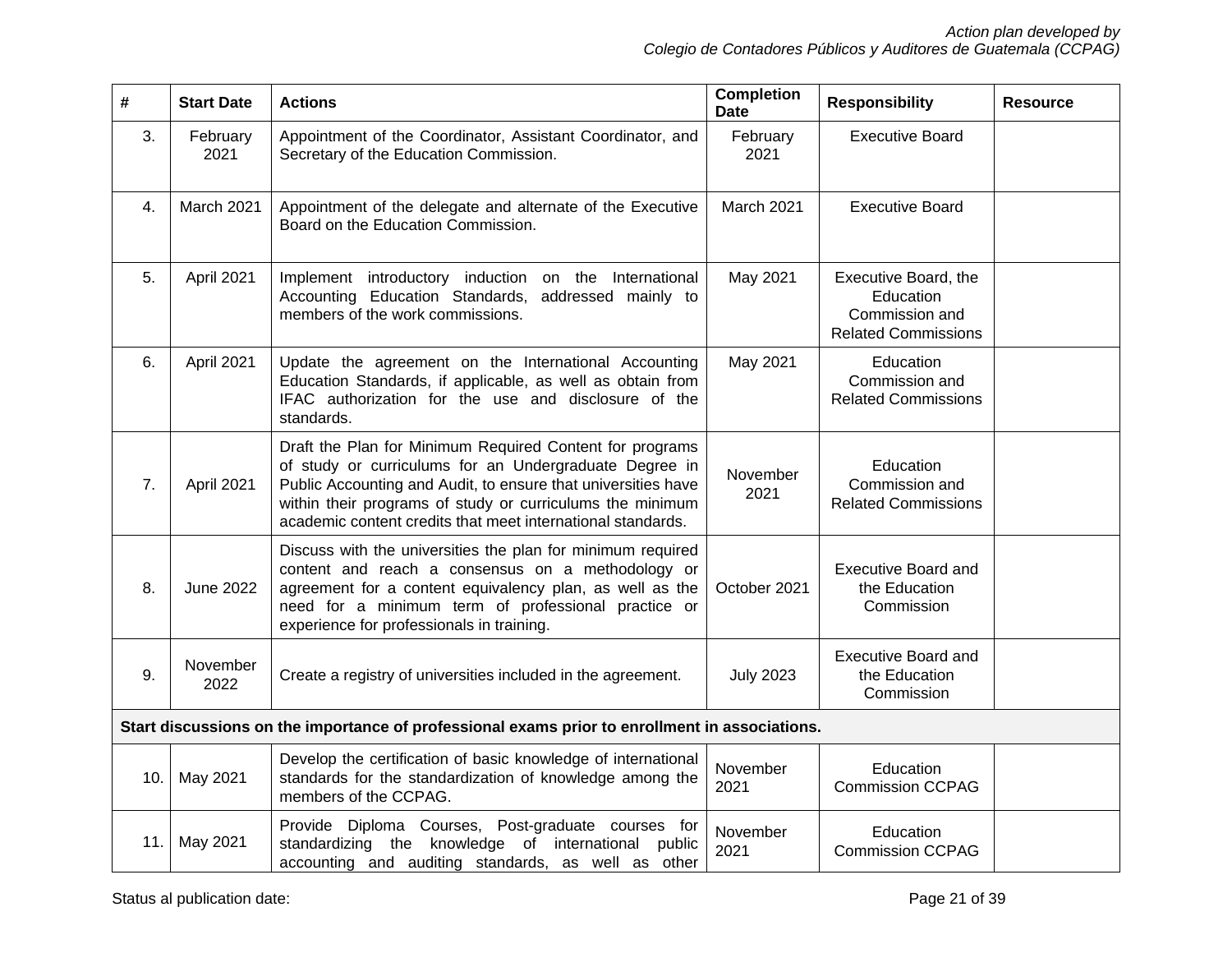| #   | <b>Start Date</b>                               | <b>Actions</b>                                                                                                                                                                                                                                                               | <b>Completion</b><br><b>Date</b> | <b>Responsibility</b>                | <b>Resource</b>                |  |  |
|-----|-------------------------------------------------|------------------------------------------------------------------------------------------------------------------------------------------------------------------------------------------------------------------------------------------------------------------------------|----------------------------------|--------------------------------------|--------------------------------|--|--|
|     |                                                 | standards, as part of the system for<br>professional<br>examination for certification of competencies.                                                                                                                                                                       |                                  |                                      |                                |  |  |
| 12. | April 2021                                      | Promote the process of international certification in public<br>accounting and auditing standards by ACCA and ICAEW,<br>which includes training courses and the certification.                                                                                               | November<br>2021                 | Education<br><b>Commission CCPAG</b> | <b>NIU</b><br><b>BLAGLOBAL</b> |  |  |
| 13. | <b>June 2021</b>                                | Determine the process related to the evaluation system for<br>ensuring professional competency in accordance with IES 6,<br>IES 8.                                                                                                                                           | November<br>2021                 | Education<br><b>Commission CCPAG</b> |                                |  |  |
| 14. | May 2021                                        | Regulate the system for continuing professional training or<br>development of the members of the CCPAG.                                                                                                                                                                      | November<br>2021                 | Education<br><b>Commission CCPAG</b> |                                |  |  |
| 15. | November<br>2015                                | Register certified professionals or firms as part of the<br>continuing professional training or development.                                                                                                                                                                 | January 2022                     | Education<br><b>Commission CCPAG</b> | <b>CCPAG</b>                   |  |  |
|     | <b>Maintaining Ongoing Processes</b>            |                                                                                                                                                                                                                                                                              |                                  |                                      |                                |  |  |
| 16. | May 2021                                        | Promote certification processes through ACCA and ICAEW.                                                                                                                                                                                                                      | Ongoing                          | Education<br><b>Commission CCPAG</b> | <b>NIU</b><br><b>BLAGLOBAL</b> |  |  |
| 17. | May 2021                                        | Have a process for the certification of basic knowledge and<br>training through Diploma Courses, Post-graduate courses<br>for standardizing knowledge.                                                                                                                       | Ongoing                          | Education<br><b>Commission CCPAG</b> | <b>CCPAG</b>                   |  |  |
| 18. | May 2021                                        | Develop the design for the registration of certified<br>professionals and firms, according to the system for<br>continuing professional training or development and the<br>evaluation of practical experience, ensuring that the<br>requirements comply with those of SMO-2. | Ongoing /<br>annually            | Education<br><b>Commission CCPAG</b> | <b>CCPAG</b>                   |  |  |
|     | <b>Review of CCPAG's Compliance Information</b> |                                                                                                                                                                                                                                                                              |                                  |                                      |                                |  |  |
| 19. | Ongoing                                         | Analysis of the Compliance Program and propose any<br>necessary updates.                                                                                                                                                                                                     | Ongoing<br>annually              | Education<br><b>Commission CCPAG</b> | <b>CCPAG</b>                   |  |  |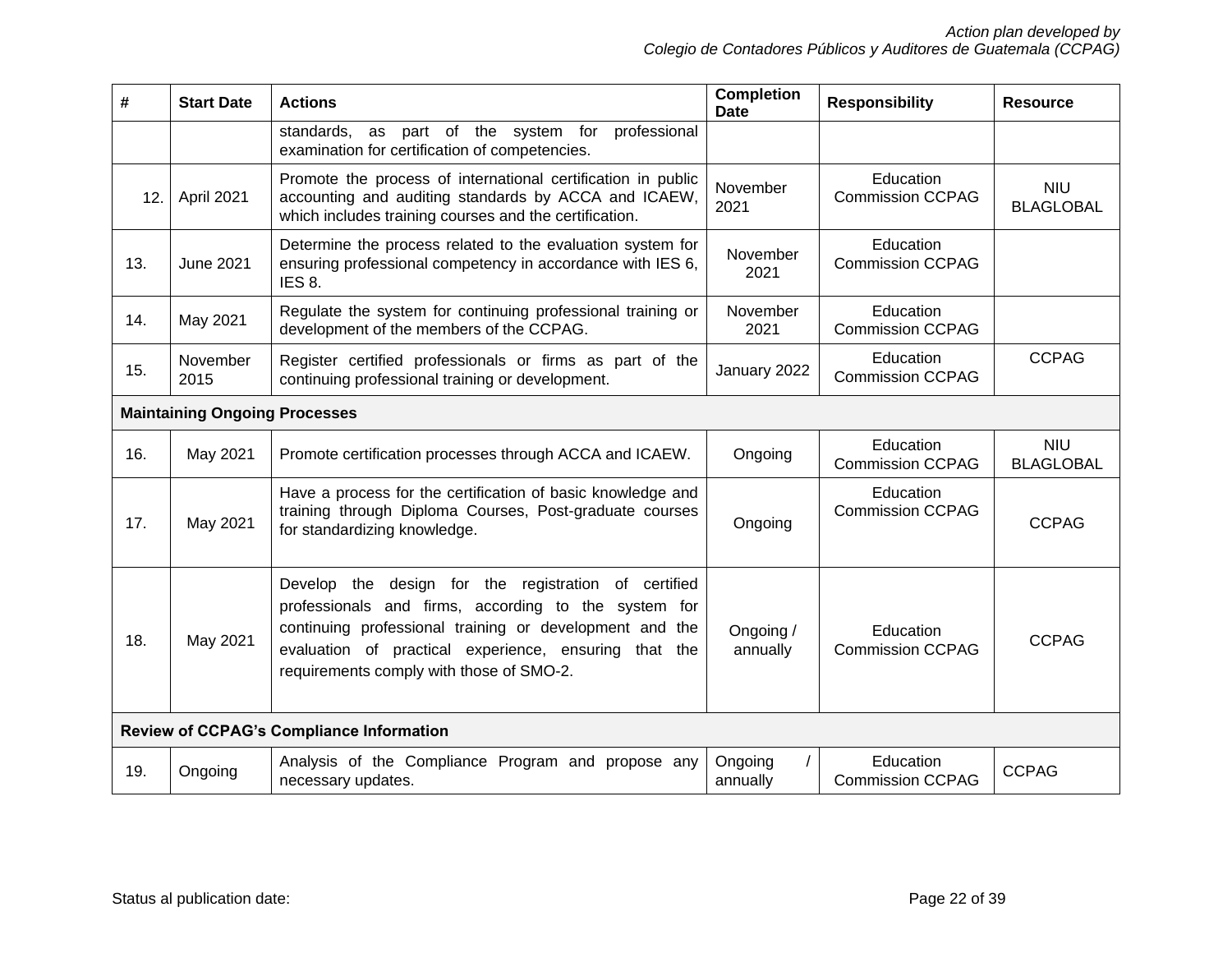<span id="page-23-0"></span>Action Plan Subject: **SMO 3 - International Standards on Auditing and Other Pronouncements Issued by the IAASB**

**Action Plan Objective:** To adopt and implement IAASB pronouncements

# **Background:**

On December 18, 2007, the ISA issued by the IAASB were adopted in Guatemala by the CCPAG, per the publication in the official gazette on December 20, 2007.

In July 2007, through Resolution JM-138-2007, the Monetary Board issued the regulations with the minimum requirements for the scope and contracting of external audit firms for auditing specialized financial services entities. Among the most relevant aspects of these regulations are the following: a) The entities mentioned in these regulations must contract external auditors registered in the registry of the Superintendency of Banks; b) the engagements must be carried out in accordance with International Standards on Auditing, taking into account that the presentation of the financial statements must be in accordance with the regulations issued by the Monetary Board and the Superintendency of Banks (SIB) and, in the event of the occurrence of any unforeseen circumstances in relation to these regulations, they must be in accordance with International Accounting Standards, as well as with the SIB, in accordance with agreement 007-2007.

In agreement 007-2007, the SIB indicates in section 2 that entities subject to the inspection and oversight of the SIB must contract external auditors that are registered in the registry of the oversight entity.

In resolution JM-264-2002 issued by the Monetary Board, it indicates that the SIB must maintain a registry of the audit firms that can provide services to the financial market of the country. The registry is reviewed every two years and is provided prior to the classification of the company and its partners, in accordance with the rules for such purposes; however, the regulations do not provide assurance for quality control engagements.

In the year 2016, the Audit Commission of the IGCPA and CCPAG, worked on making available a model audit opinion for audits of regulated entities in the financial sector. For presentation purposes of the reports submitted to the SIB, a model was developed for used by audit firms. In December 2016, the Auditing Standards Commission was able to have a dialogue with the Superintendency of Banks and the audit firms that audited financial entities, which resulted in the CCPAG issuing a statement indicating that for the 2016 fiscal year the model that would be used as the Model Report for the Audit of Financial Statements of Entities Supervised by the Superintendency of Banks would be the one in effect since August 2012.

| # | <b>Start Date</b>                                                  | <b>Actions</b>                                                                                | <b>Completion</b><br><b>Date</b> | <b>Responsibility</b>  | Resource |  |
|---|--------------------------------------------------------------------|-----------------------------------------------------------------------------------------------|----------------------------------|------------------------|----------|--|
|   | Promotion of Implementation of International Standards on Auditing |                                                                                               |                                  |                        |          |  |
|   | February<br>2021                                                   | Creation of the Public and Private Sector International<br>Standards on Auditing Commissions. | February<br>2021                 | <b>Executive Board</b> |          |  |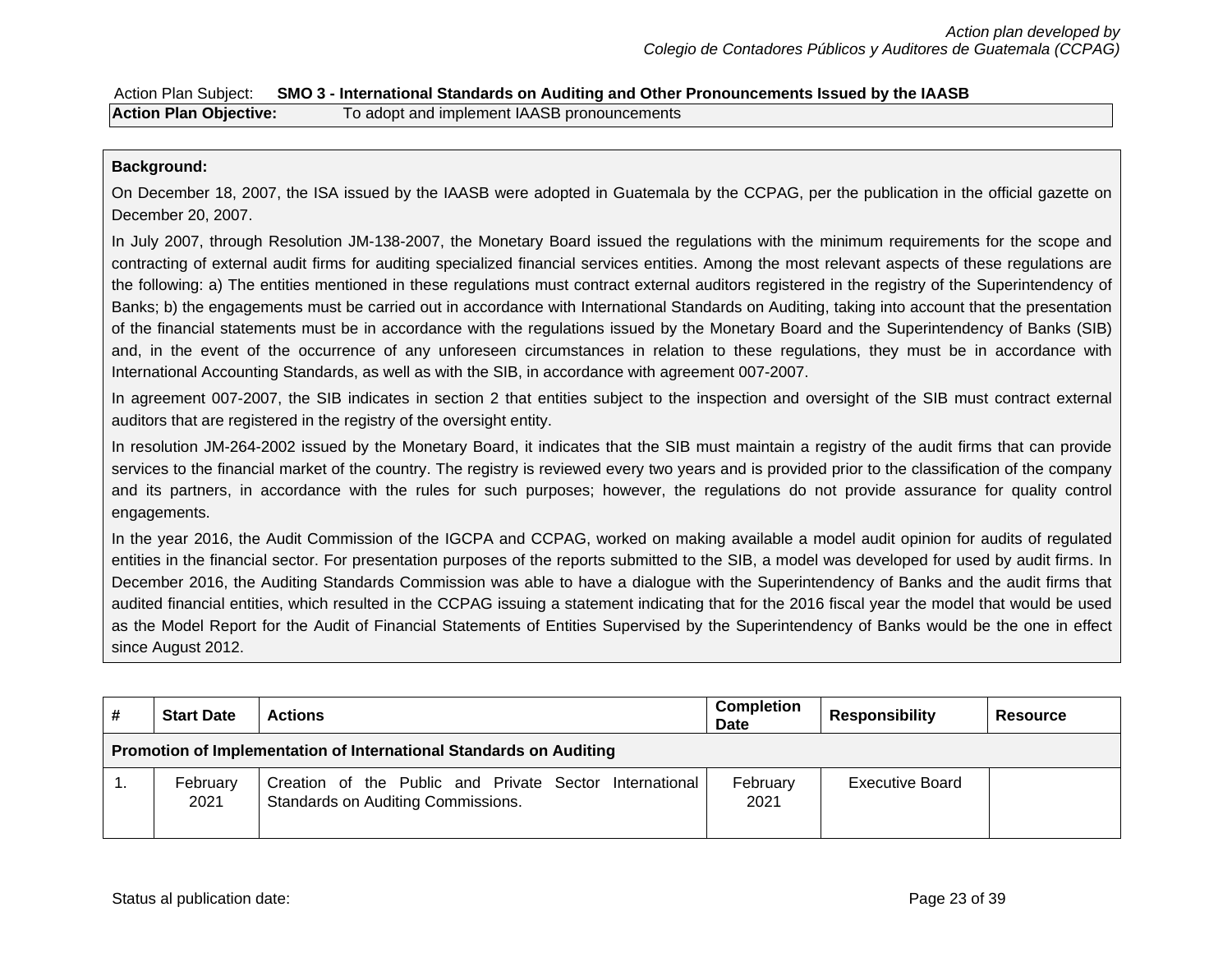| 2.  | February<br>2021 | Approval of the Protocol for the Operation of the Work<br>Commissions, which includes the Public and Private Sector<br>International Standards on Auditing Commissions.                                                                                                                                                    | February<br>2021 | <b>Executive Board</b>                                                                                                     |                                                                                                                           |
|-----|------------------|----------------------------------------------------------------------------------------------------------------------------------------------------------------------------------------------------------------------------------------------------------------------------------------------------------------------------|------------------|----------------------------------------------------------------------------------------------------------------------------|---------------------------------------------------------------------------------------------------------------------------|
| 3.  | February<br>2021 | Appointment of the Coordinator, Assistant Coordinator, and<br>Secretary of the Public and Private Sector International<br>Standards on Auditing Commissions.                                                                                                                                                               | February<br>2021 | <b>Executive Board</b>                                                                                                     |                                                                                                                           |
| 4.  | March 2021       | Appointment of the delegate and alternate of the Executive<br>Board on the Public and Private Sector International<br>Standards on Auditing Commissions.                                                                                                                                                                   | March 2021       | <b>Executive Board</b>                                                                                                     |                                                                                                                           |
| 5.  | April 2021       | Implement introductory induction on the Public and Private<br>Sector International Standards on Auditing, addressed mainly<br>to members of the work commissions.                                                                                                                                                          | May 2021         | Executive Board /<br><b>Related Commissions</b>                                                                            |                                                                                                                           |
| 6.  | April 2021       | Update the agreement on the International Standards on<br>Auditing, if applicable, as well as obtain from IFAC<br>authorization for the use and disclosure of the standards.                                                                                                                                               | May 2021         | <b>Public and Private</b><br>Sector International<br>Standards on<br>Auditing<br>Commissions                               | Education<br>Commission                                                                                                   |
| 7.  | April 2021       | Discuss and/or establish a cooperation agreement with the<br>related entities regarding the content plan and international<br>standards, to reach a consensus on a methodology or the<br>updating of content.                                                                                                              | November<br>2021 | <b>Executive Board and</b><br><b>Public and Private</b><br>Sector International<br>Standards on<br>Auditing<br>Commissions | <b>Executive Board</b><br>Public and<br><b>Private Sector</b><br>International<br>Standards on<br>Auditing<br>Commissions |
| 8.  | April 2021       | Jointly draft the Plan for Minimum Required Content for<br>programs of study or curriculums for an Undergraduate<br>Degree in Public Accounting and Audit, to ensure that<br>universities have within their programs of study or curriculums<br>the minimum academic content credits that meet international<br>standards. | November<br>2021 | <b>Public and Private</b><br>Sector International<br>Standards on<br>Auditing<br>Commissions                               | Education<br>Commission                                                                                                   |
| 9.  | May 2021         | Promote certification processes on International Standards on<br>Auditing through ACCA and ICAEW.                                                                                                                                                                                                                          | Ongoing          | <b>Public and Private</b><br>Sector International<br>Standards on<br>Auditing<br>Commissions                               | <b>NIU</b><br><b>BLAGLOBAL</b>                                                                                            |
| 10. | <b>June 2021</b> | Implement and make available to members a virtual library for<br>consulting the most up-to-date standards, including the                                                                                                                                                                                                   | September        | <b>Executive Board and</b><br>Public and Private                                                                           |                                                                                                                           |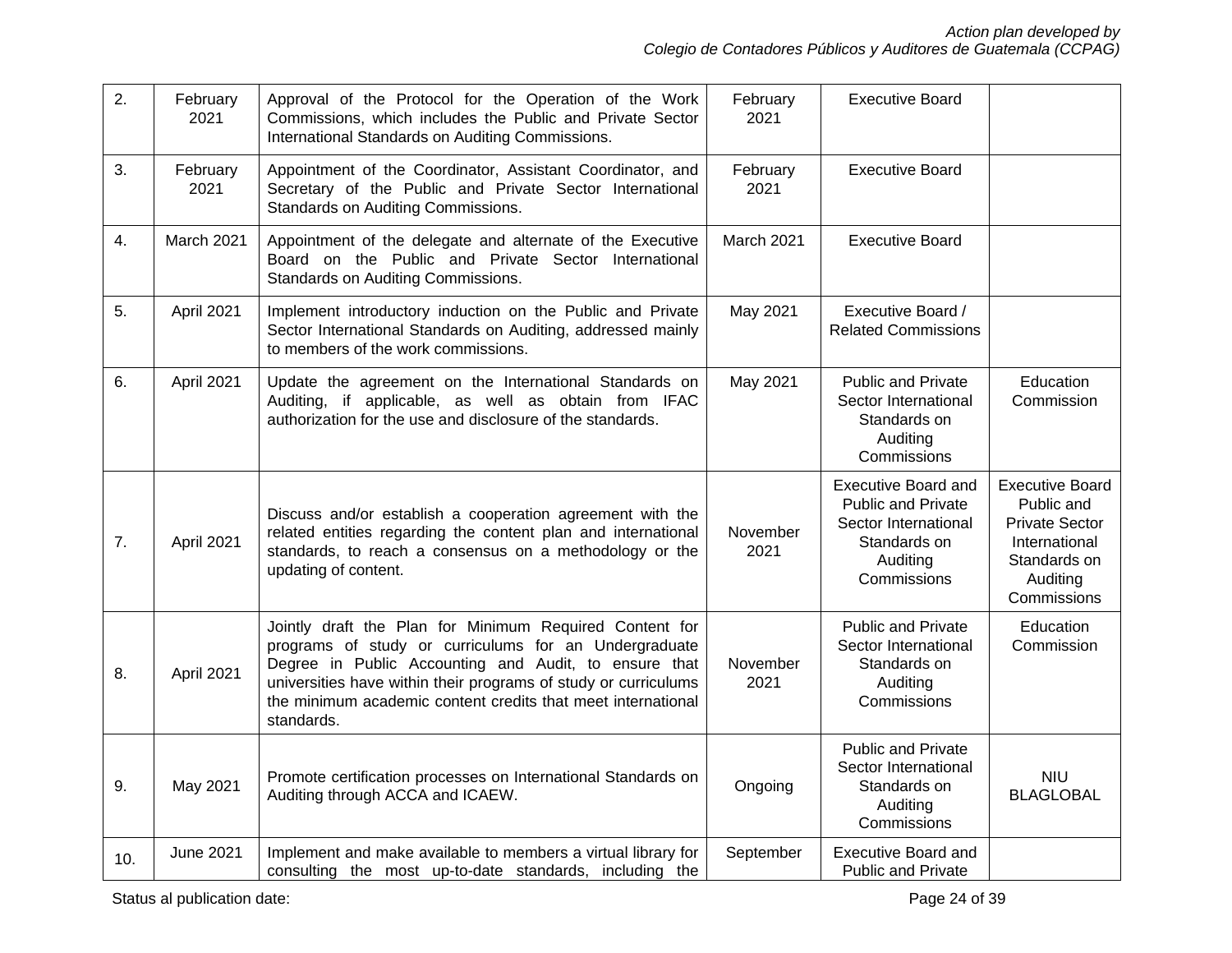|     |                                                 | corresponding applicable legislation.                                                                                                                                                                                                                                                                                        | 2021    | Sector International<br>Standards on<br>Auditing<br>Commissions                              |  |  |
|-----|-------------------------------------------------|------------------------------------------------------------------------------------------------------------------------------------------------------------------------------------------------------------------------------------------------------------------------------------------------------------------------------|---------|----------------------------------------------------------------------------------------------|--|--|
| 11. | <b>June 2021</b>                                | Hold training workshops, seminars, forums, and talks for<br>instructing CPAs in IAASB standards and their updates, as<br>well as their application in case studies.                                                                                                                                                          | Ongoing | <b>Public and Private</b><br>Sector International<br>Standards on<br>Auditing<br>Commissions |  |  |
|     | <b>Maintaining Ongoing Processes</b>            |                                                                                                                                                                                                                                                                                                                              |         |                                                                                              |  |  |
| 12. | May 2021                                        | Ensure proper training and the dissemination of the<br>information on ISAs at the national level by promoting a<br>specific number of minimum training hours per year.                                                                                                                                                       | Ongoing | <b>Public and Private</b><br>Sector International<br>Standards on<br>Auditing<br>Commissions |  |  |
| 13. | April 2021                                      | Maintain constant communication with IFAC and monitor<br>changes to IAASB standards to ensure that they are<br>communicated to the members of CCPAG and are included as<br>part of the continuing training.                                                                                                                  | Ongoing | <b>CCPAG</b>                                                                                 |  |  |
| 14. | <b>July 2021</b>                                | Create technical roundtables for the promotion and application<br>of accounting and auditing standards, with an emphasis on<br>ISAs and ISSAI.GT, which include representatives of:<br>• Organized Private Sector<br>• Public Sector (centralized, decentralized and autonomous)<br>• Financial Sector<br>• Academic Sector. | Ongoing | <b>CCPAG</b>                                                                                 |  |  |
|     | <b>Review of CCPAG's Compliance Information</b> |                                                                                                                                                                                                                                                                                                                              |         |                                                                                              |  |  |
| 15. | Ongoing                                         | Evaluate compliance with Parts I and II of the Compliance<br>Program with the Audit Commissions.                                                                                                                                                                                                                             | Ongoing | <b>CCPAG</b>                                                                                 |  |  |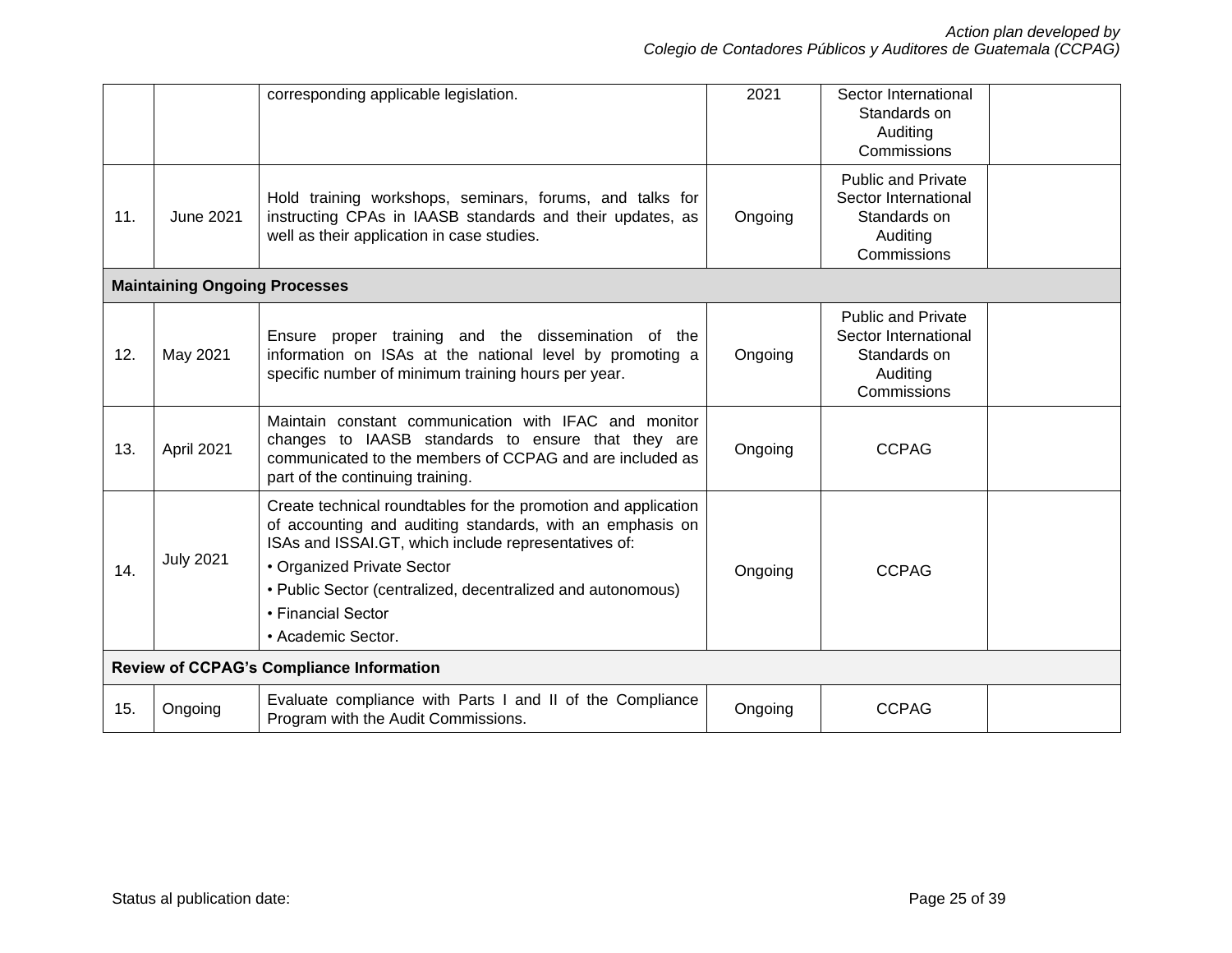#### <span id="page-26-0"></span>Action Plan Subject: **SMO 4 - IESBA Code of Ethics for Professional Accountants**

| <b>Action Plan Objective:</b> | Perform the corresponding formalities for adopting a Code of Ethics for Professional Accountants issued by the |
|-------------------------------|----------------------------------------------------------------------------------------------------------------|
|                               | IESBA.                                                                                                         |

#### **Background:**

The CCPAG is the governing body of the accounting and auditing profession in the country, which is responsible for promoting the constant research and promotion of technical accounting and auditing standards. Furthermore, its bylaws state that among others, its main objectives are to promote, oversee and defend the decent, ethical and efficient practice of the Certified Public Accounting and Audit profession in all of its aspects and to maintain discipline and solidarity among its members.

According to that stipulated in the bylaws of the CCPAG, the Honor Tribunal is the body in charge of directing inquiries and handing down the corresponding rulings, imposing penalties as applicable, in the cases of complaints in which a member of the CCPAG is accused of ethics violations, having affected the honor and prestige of the profession, or having flagrantly incurred in inefficiency, incompetence, negligence, lack of skills, malpractice or morally improper conduct in the practice of the profession.

The CCPAG approved the first Code of Ethics in the year 2007. However, amendments and changes were made to such Code and it was not until January 30, 2013, that the IFAC Code of Ethics for Professional Accountants was approved at an Extraordinary General Assembly Meeting, according to Minute No. AGE-4-JDCCPG-2011/2013. At a meeting of the Executive Board on February 11, 2013, it was agreed to publish and disseminate the resolution adopting the IFAC Code of Ethics for Professional Accountants, per Minute SO-75-JDCCPAG-2011/2013. This approval was published in the Official Bulletin on March 4, 2013.

The Honor Tribunal is the body in charge of overseeing the application of the IFAC Code of Ethics for Professional Accountants. However, it is the Executive Board that receives the complaints or notifications of violations made by institutions or individuals regarding the violations committed by the members. The Executive Board, at ordinary meetings, verifies whether such violations merit being elevated to the Honor Tribunal for the due process of analysis and imposing of penalties, if warranted.

The Executive Board has included the participation of the Honor Tribunal at the swearing in ceremonies for new members, by having them make a presentation on the IFAC Code of Ethics for Professional Accountants to the new members prior to having them take their oaths.

The CCPAG has an Action Plan for disseminating, raising awareness and instilling with the IFAC Code of Ethics for Professional Accountants, issued by the IESBA, in effect in Guatemala.

The Executive Board, in accordance with the bylaws of the CCPAG, issued an open call in December 2020 for the formation of the Work Commissions, in support of the member bodies, in order to actively work on the formation, dissemination, research, and implementation of accounting and auditing standards, as well as for maintaining international standards and best practices. As a result, in February 2021 it appointed the members of the Ethics Commission, and among its main objectives are the following: to study, disseminate and maintain professional ethical standards to the benefit of the interests of the profession of the Public Accountant and Auditor; oversee and defend the decent, ethical and efficient practice of the profession; and maintain discipline and solidarity among its members.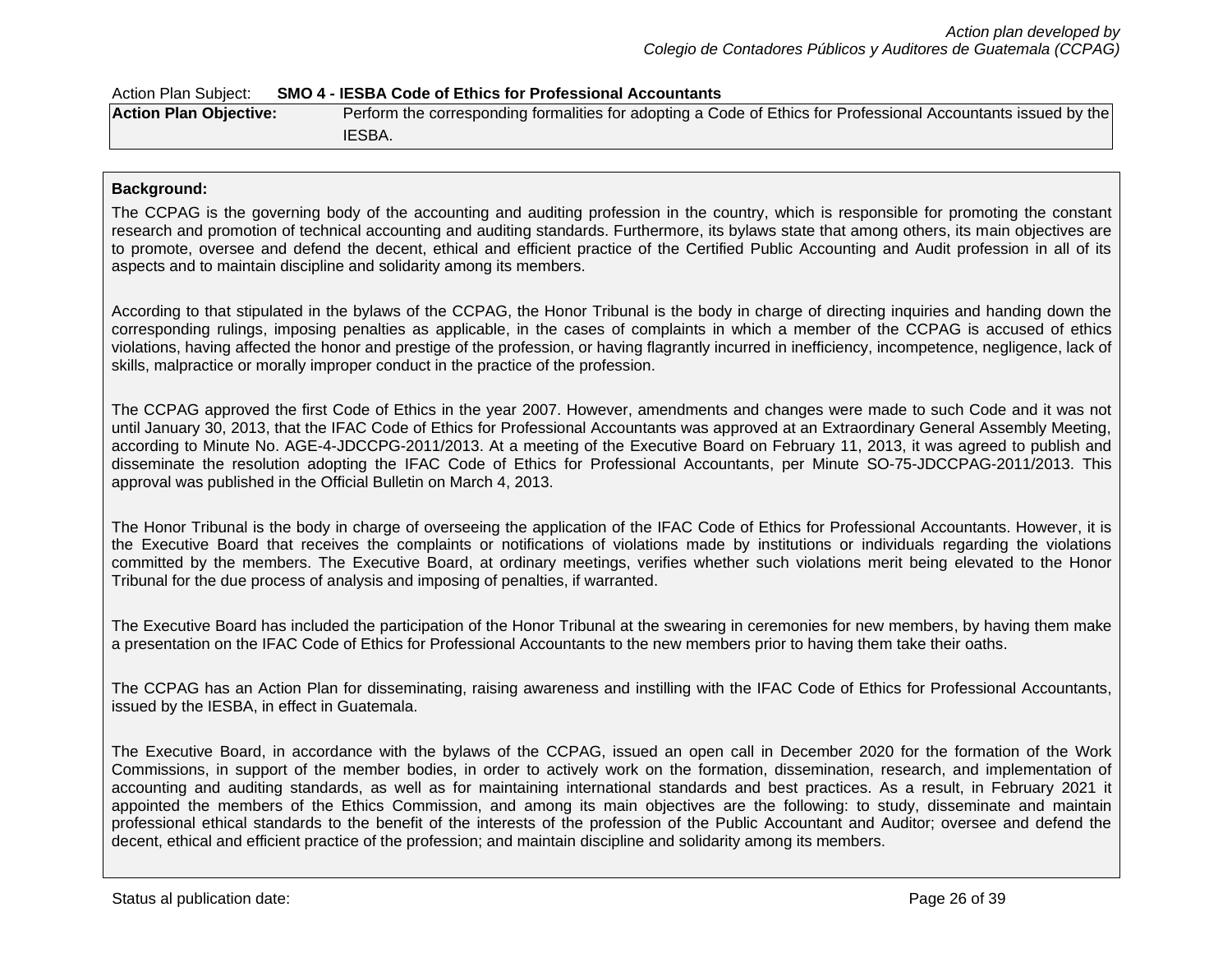Diagnosis of the knowledge of the IFAC Code of Ethics for Professional Accountants: In January 2021, the Ethics Commission surveyed the members through the social networking sites of the CCPAG in order to identify the level of general knowledge of the IFAC Code of Ethics for Professional Accountants. The results obtained have the objective of serving as a basis for the drafting of the action plan of the Ethics Commission, to be subsequently delivered to the Executive Board.

Review of the amendments and updates to the Code of Ethics for Professional Accountants issued by the IESBA in order to update the Code adopted by the CCPAG in 2013.

Disseminate the adoption and effective term of the Code of Ethics for Professional Accountants, by attaching it in digital media and social networking sites of the CCPAG.

Disseminate periodic bulletins on important specific matters, which are sent by electronic mail to the members, in order to incentivize the adoption, knowledge and implementation of the Code of Ethics for Professional Accountants. Publish informational capsules on CCPAG's social networking sites, with useful links for accessing important resources of the international organizations (IFAC/IESBA), provided that the necessary formalities are performed in order to have the authorization of such organizations to do so.

Make efforts and perform the necessary formalities so that the eleven national universities that offer the major in Public Accounting and Audit can include the study of the Code of Ethics in their curriculum.

Make efforts to approach public institutions so that a standardization of the Institutional Code of Ethics with the International Code of Ethics can be considered.

| #  | <b>Start Date</b>                                                                                                   | <b>Actions</b>                                                                                                                         | <b>Completion</b><br><b>Date</b> | <b>Responsibility</b>    | <b>Resource</b> |  |
|----|---------------------------------------------------------------------------------------------------------------------|----------------------------------------------------------------------------------------------------------------------------------------|----------------------------------|--------------------------|-----------------|--|
|    | Disclose the Adoption of the Code of Ethics (IESBA) Council of International Ethics Standards Board for Accountants |                                                                                                                                        |                                  |                          |                 |  |
| 1. | February<br>2021                                                                                                    | Creation and approval of the Ethics Commission.                                                                                        | February 2021                    | <b>Executive Board</b>   |                 |  |
| 2. | February<br>2021                                                                                                    | Approval of the Protocol for the Operation of the Work<br>Commissions, which includes the one for the Ethics<br>Commission.            | February 2021                    | <b>Executive Board</b>   |                 |  |
| 3. | February<br>2021                                                                                                    | Appointment of the Coordinator, Assistant Coordinator, and<br>Secretary of the Ethics Commission.                                      | February 2021                    | <b>Executive Board</b>   |                 |  |
| 4. | February<br>2021                                                                                                    | Conduct a survey through the social networking sites of the<br>CCPAG (Facebook, WhatsApp, electronic mail addresses of<br>the members) | February 2021                    | <b>Ethics Commission</b> |                 |  |
| 5. | <b>March 2021</b>                                                                                                   | Appointment of the delegate and alternate of the Executive                                                                             | March 2021                       | <b>Executive Board</b>   |                 |  |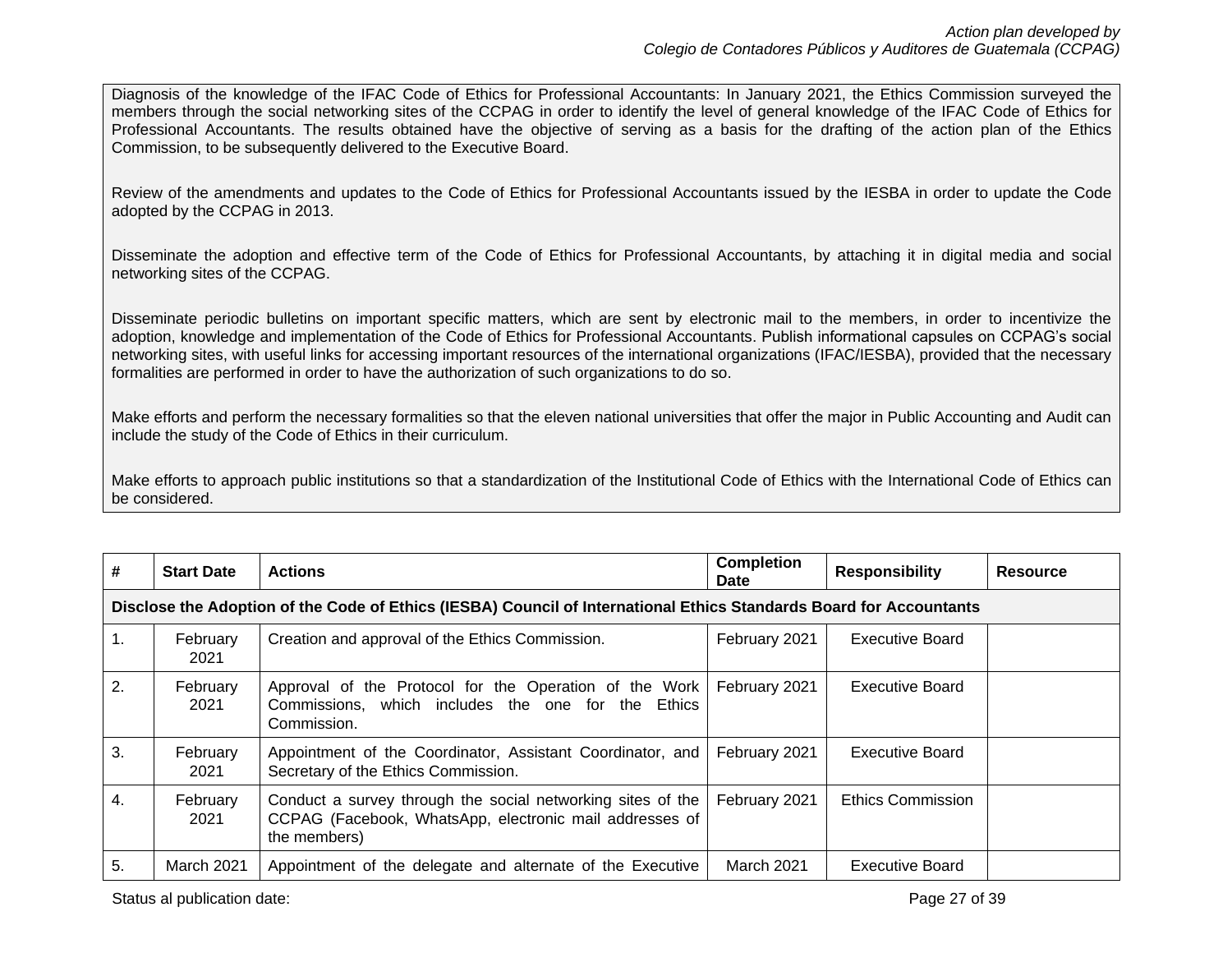|     |                                      | Board on the Ethics Commission.                                                                                                                                                                                                                 |                       |                                                        |              |
|-----|--------------------------------------|-------------------------------------------------------------------------------------------------------------------------------------------------------------------------------------------------------------------------------------------------|-----------------------|--------------------------------------------------------|--------------|
| 6.  | March 2021                           | Obtain the necessary permissions from IFAC/IESBA for the<br>publications of the updates to the Code of Ethics and the<br>updated support materials.                                                                                             | March 2021            | <b>Executive Board</b>                                 |              |
| 7.  | April 2021                           | Implement introductory induction on the Code of Ethics,<br>addressed mainly to members of the work commissions.                                                                                                                                 | May 2021              | <b>Executive Board</b>                                 |              |
| 8.  | April 2021                           | Review of the amendments and updates to the Code of Ethics<br>for Professional Accountants issued by the IESBA in order to<br>update the Code adopted by the CCPAG in 2013.                                                                     | April 2021            | <b>Ethics Commission</b>                               |              |
| 9.  | April 2021                           | Continue the ongoing training of members regarding the<br>adoption of the Code of Ethics.                                                                                                                                                       | Ongoing               | <b>Ethics Commission</b><br>and Honor Tribunal         |              |
| 10. | May 2021                             | Disseminate periodic bulletins on important specific matters,<br>which are sent by electronic mail to the members, in order to<br>incentivize the adoption, knowledge and implementation of the<br>Code of Ethics for Professional Accountants. | May 2021              | <b>Ethics Commission</b><br>and Honor Tribunal         | May 2021     |
| 11. | June de<br>2021                      | Make efforts and perform the necessary formalities so that the<br>eleven national universities that offer the major in Public<br>Accounting and Audit can include the study of the Code of<br>Ethics in their curriculum.                       | <b>June 2021</b>      | <b>Executive Board and</b><br><b>Ethics Commission</b> |              |
| 12. | <b>July 2021</b>                     | Approach public institutions in order to perform the necessary<br>formalities and make the best effort to standardize the<br>Institutional Code of Ethics with the International Code of<br>Ethics.                                             | <b>July 2021</b>      | <b>Executive Board and</b><br><b>Ethics Commission</b> |              |
| 13. | August 2020                          | Disseminate the Code of Ethics in the national certification<br>processes that the members participate in.                                                                                                                                      | Permanent             | <b>Executive Board and</b><br><b>Ethics Commission</b> |              |
|     | <b>Maintaining Ongoing Processes</b> |                                                                                                                                                                                                                                                 |                       |                                                        |              |
| 14. | Ongoing                              | Update the publication of the Code with the changes approved<br>by IFAC.                                                                                                                                                                        | Ongoing /<br>annually | Honor Tribunal<br><b>CCPAG</b>                         | <b>CCPAG</b> |
| 15. | Ongoing                              | Identify opportunities for supporting the application of the<br>Code of Ethics issued by IESBA and include a review of the<br>activities in order to update the action plan for future<br>occasions.                                            | Ongoing /<br>annually | <b>Honor Tribunal</b><br><b>CCPAG</b>                  | <b>CCPAG</b> |
| 16. | Ongoing                              | Carry out outreach activities to inform users of CPA services<br>about the procedure for filing complaints in the event of non-<br>compliance with ethical standards.                                                                           | Ongoing /<br>annually | Honor Tribunal<br><b>CCPAG</b>                         | <b>CCPAG</b> |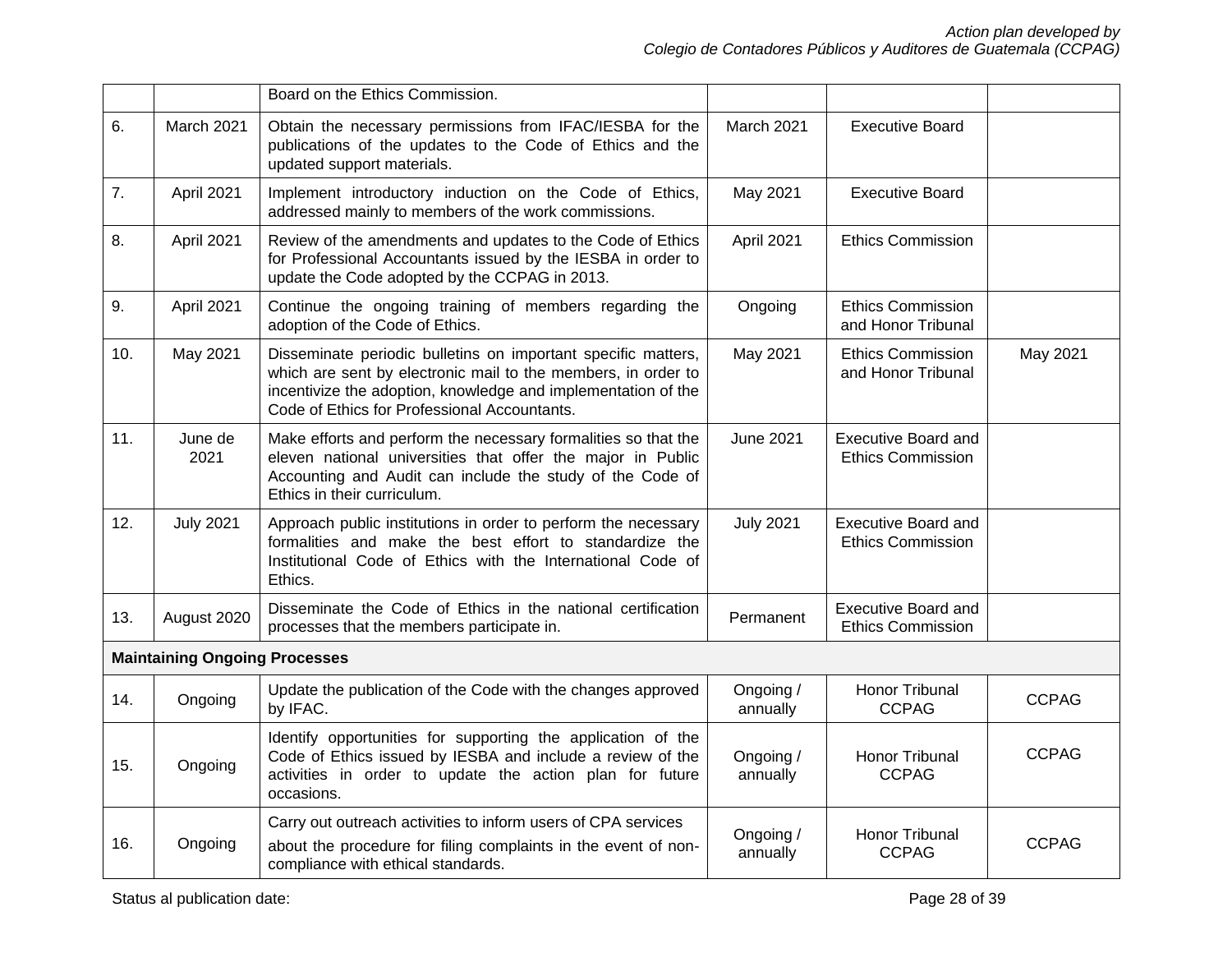| <b>Review of CCPAG's Compliance Information</b> |         |                                                                                                  |                       |       |              |
|-------------------------------------------------|---------|--------------------------------------------------------------------------------------------------|-----------------------|-------|--------------|
| 17.                                             | Ongoing | Evaluate compliance with Parts I and II of the Compliance<br>Program with the Ethics Commission. | Ongoing ∧<br>annually | CCPAG | <b>CCPAG</b> |

#### <span id="page-29-0"></span>Action Plan Subject: **SMO 5 – International Public Sector Accounting Standards and Other Pronouncements Issued by the IPSASB**

| <b>Action Plan Objective:</b> | Develop best efforts to encourage public sector institutions to adopt IPSAS and help with the implementation as |
|-------------------------------|-----------------------------------------------------------------------------------------------------------------|
|                               | necessary                                                                                                       |

#### **Background:**

According to article 49 of Decree 101-1997 of the Congress of the Republic of Guatemala, Organic Budget Law, the Ministry of Public Finance, through the State Accounting Department, is the governing body for the government integrated accounting system, and consequently, is responsible for prescribing, putting into operation and maintaining such system throughout the non-financial public sector. Its attributes include issuing the government integrated accounting standards for the non-financial public sector, and defining the accounting methodology to be applied, as well as the frequency, structure and characteristics of accounting statements, among others.

Based on the above, it is established that the regulatory entity and the one responsible for adopting public sector accounting standards is the Ministry of Public Finance, through the State Accounting Department.

In 2005, the process of implementing IPSAS began as part of the SIAF (Integrated Financial Management System) Project. However, the government did not follow up on such implementation.

In 2009, the Public Expenditure and Financial Accountability (PEFA) report of 2009 emphasized the need for implementing IPSAS. In 2010, the roadmap for the implementation of IPSAS was drafted.

The Ministry of Public Finance, through Ministerial Agreement Number 92-2011 dated September 2, 2011 and published in the *Diario de Centro América* on September 6, 2011, created the Steering Committee for the Implementation of the International Public Sector Accounting Standards, which has among its objectives: designing, proposing and developing the strategic activities and actions to foster the process for the progressive institutionalization of the International Public Sector Accounting Standards in Guatemala.

The public sector initiative called "Challenges for the adoption of IPSAS in the accounting system of the Guatemalan public sector" included conducting the seminar entitled "The first meeting of the Public Sector Accounting System" with the participation of national and international experts on IPSAS and authorities of the Ministry of Public Finance.

On July 24, 2013, at an Extraordinary General Assembly Meeting, the CCPAG approved the Action Plan for compliance with the Statements of Membership Obligations (SMO) Program before IFAC.

Through Decree 13-2013 of the Congress of the Republic of Guatemala, article 1 of Decree 101-97 "Organic Budget Law" was amended, establishing that the senior authorities of each public sector agency or entity are responsible for the implementation and maintenance of: The Integrated Accounting System that meets the needs for recording financial information and of physical, reliable and timely outputs, tailored to its own characteristics, in accordance with International Public Sector Accounting Standards and best practices applicable to the national reality.

In 2015, the CCPAG informed its members through a publication in the *Diario de Centro América*, of the resolution on the declaration of the adoption of the Conceptual Framework for the Preparation and Presentation of Financial Statements and the International Public Sector Accounting Standards -IPSAS-, issued by the IPSASB (based on what was communicated at the Extraordinary General Assembly Meeting held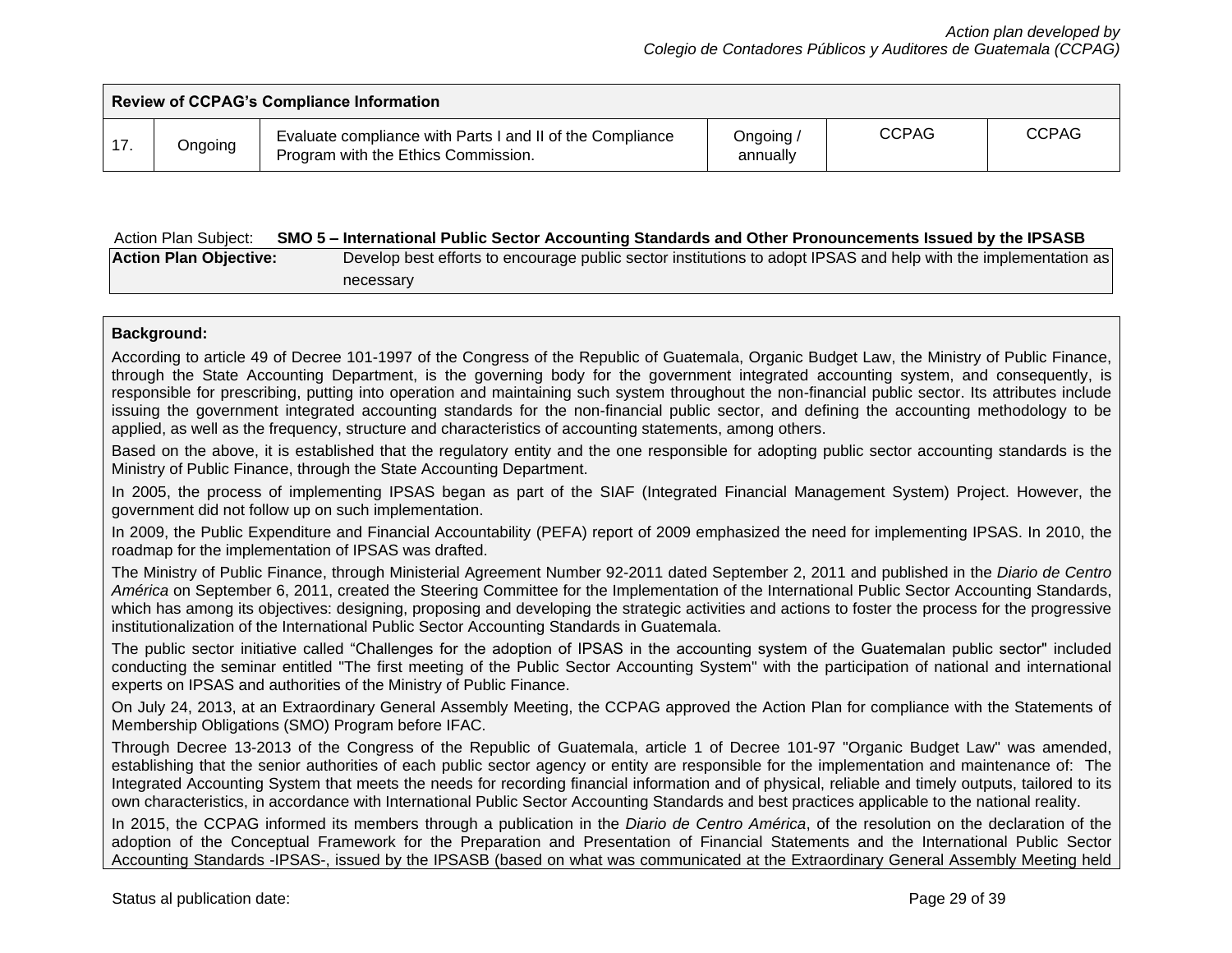on July 13, 2015, per Minute No. AGE-6-CCPAG-2013/2015), due to the fact that they were adopted by Decree 13-2013, which amends article 1 of Decree 101-97 "Organic Budget Law." In such adoption by the MPF, the government adopted the accrual basis of accounting of IPSASB for all entities, except for municipalities. In addition, it is worth mentioning that various conferences and diploma courses have been held, some together with the MPF with the participation of Marcia Maurer, delegate of the U.S. Treasury Department, as a speaker at these activities. In October 2015, the Second International Standards Convention was held, which included content regarding the status of the adoption of IPSAS in the country.

Through Ministerial Agreement number 109-2019, the Ministry of Public Finance approved the implementation of the IPSAS in Guatemala, through the indirect method. It authorized the State Accounting Department to manage the coordination of the implementation of the IPSAS, on a gradual and progressive basis in the Presidency of the Republic, Government Ministries, Secretariats and other offices of the Executive Branch. Its attributes include, among others: Proposing the necessary regulations for the application of IPSAS; advising, training and assisting the indicated offices in the implementation and methodology, and convening technical roundtables for improving the process of the implementation of the IPSAS.

Through Ministerial Agreement number 473-2019 of the Ministry of Public Finance, the Conceptual Framework for General Purpose Financial Reporting by entities of the non-financial public sector was approved, based on IPSAS, which contains the definitions and general considerations for the general purpose financial information of public sector entities. The cited entities are subject to its compliance.

Actions for 2021

- 1. Establish communication with the governing entity (Ministry of Public Finance), in accordance with that established in Ministerial Agreement Number 109-2019.
- 2. Through the Public Sector International Accounting Standards (IPSAS) Commission, provide support to the State Accounting Department in each stage of the implementation of the IPSAS.
- 3. Provide support through technical roundtable for the discussion of the standards, based on Ministerial Agreement Number 109-2019.
- 4. Review the degree of implementation of the IPSAS, through the Public Sector Accounting Standards Commission.
- 5. Promote the study of IPSAS, continuing with the necessary approach for complying with their application.
- 6. Certify members in the use of the IPSAS.
- 7. Develop guides and other instruments and/or tools for the implementation of the IPSAS.
- 8. Analyze and make proposals for the implementation of the IPSAS.

| #              | <b>Start Date</b>              | <b>Actions</b>                                                                                                                                                                        | <b>Completion</b><br>Date | <b>Responsibility</b> | <b>Resource</b> |
|----------------|--------------------------------|---------------------------------------------------------------------------------------------------------------------------------------------------------------------------------------|---------------------------|-----------------------|-----------------|
|                | <b>Implementation of IPSAS</b> |                                                                                                                                                                                       |                           |                       |                 |
| $\mathbf{1}$ . | February<br>2021               | Creation of the Public Sector International Accounting<br><b>Standards Commission</b>                                                                                                 | February 2021             | Executive Board       |                 |
| 2.             | February<br>2021               | Approval of the Protocol for the Operation of the Work   February 2021<br>Commissions, which includes the one for the Public Sector<br>International Accounting Standards Commission. |                           | Executive Board       |                 |
| 3.             | February<br>2021               | Appointment of the Coordinator, Assistant Coordinator, and<br>Secretary of the Public Sector International Accounting<br>Standards Commission.                                        | February 2021             | Executive Board       |                 |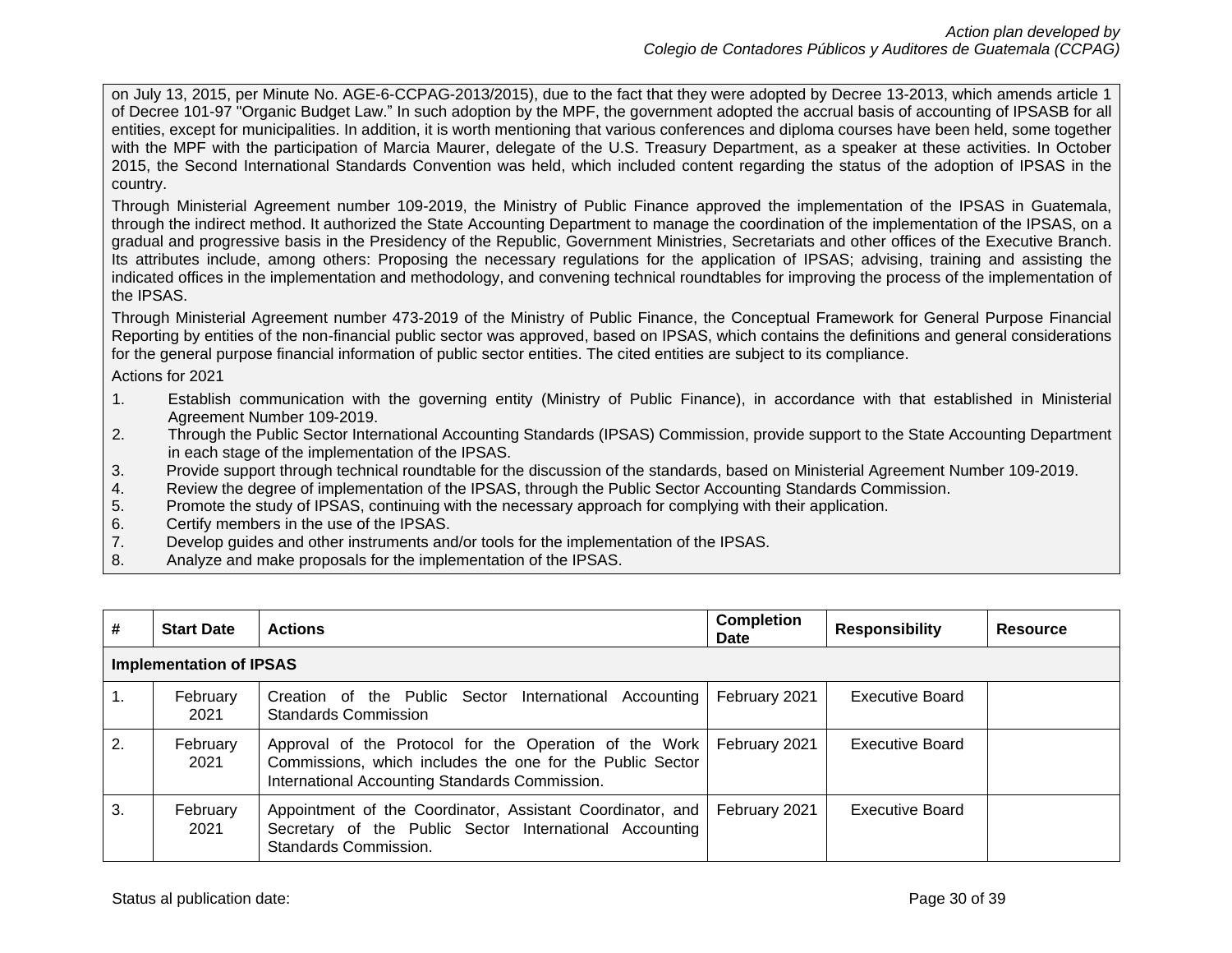| $\overline{4}$ . | March 2021 | Appointment of the delegate and alternate of the Executive<br>Board on the Public Sector International Accounting Standards<br>Commission.                                                                                                                                                                                                                                               | March 2021       | <b>Executive Board</b>                                                                                   |                                                                                                                           |
|------------------|------------|------------------------------------------------------------------------------------------------------------------------------------------------------------------------------------------------------------------------------------------------------------------------------------------------------------------------------------------------------------------------------------------|------------------|----------------------------------------------------------------------------------------------------------|---------------------------------------------------------------------------------------------------------------------------|
| 5.               | April 2021 | Implement introductory induction on the Public Sector<br>International Accounting Standards, addressed mainly to<br>members of the work commissions.                                                                                                                                                                                                                                     | May 2021         | Executive Board /<br>Related<br>Commissions                                                              |                                                                                                                           |
| 6.               | April 2021 | The CCPAG, through the EB and the Public Sector<br>International Accounting Standards Commission will issue the<br>necessary communications in order to support the<br>implementation of the IPSAS.                                                                                                                                                                                      | November<br>2022 | <b>CCPAG / CNICSP</b>                                                                                    | <b>CCPAG/MPF</b>                                                                                                          |
| 7.               | May 2021   | Based on Ministerial Agreement No. 109-2019 of the Ministry<br>of Public Finance, propose and promote to the MPF the<br>convening of technical roundtables for the study, analysis and<br>discussion of the IPSAS.                                                                                                                                                                       | November<br>2022 | <b>CCPAG / CNICSP</b>                                                                                    | <b>CCPAG/MPF</b>                                                                                                          |
| 8.               | May 2021   | Implement the process through which the members of the<br>International Accounting Standards Commission will present a<br>report on the degree of advancement in the implementation of<br>the IPSAS, establishing the challenges, limitations and<br>pertinent recommendations.                                                                                                          | May 2021         | <b>CCPAG / CNICSP</b>                                                                                    | <b>CCPAG/MPF</b>                                                                                                          |
| 9.               | May 2021   | Promote the study of the IPSAS, continuing with the<br>necessary approach for complying with their application,<br>through the Certification of Basic Knowledge or International<br>Certification (ACCA or ICAEW).                                                                                                                                                                       | November<br>2022 | <b>CCPAG / CNICSP</b>                                                                                    | <b>CCPAG /MPF</b>                                                                                                         |
| 10.              | May 2021   | Develop<br>guides,<br>and/or<br>instruments<br>tools<br>for<br>the<br>implementation of the IPSAS.<br>Through the technical roundtables, analyze, discuss and<br>prepare guides and other instruments and/or tools for the use<br>of the IPSAS that is brought into line with and made fully<br>compatible with the legislation on the financial administration<br>of the public sector. | November<br>2022 | CCPAG, CNICSP/<br><b>MPF</b>                                                                             | <b>CCPAG/CNICS</b><br>/ MPF Technical<br>Roundtables                                                                      |
| 11.              | May 2021   | Analyze and make proposals for the implementation of the<br>IPSAS in stages:<br>Stage I: Diagnosis.<br>Stage II: a) Study of the accounting policies, b) Components of<br>the financial statements and operational analysis.                                                                                                                                                             | November<br>2022 | CCPAG, CNICSP/<br>MPF (entities of the<br>central government,<br>autonomous<br>decentralized<br>entities | CCPAG/<br>Working<br>Commission for<br><b>IPSAS</b><br>International<br>Accounting<br>Standards /<br><b>MPF Technical</b> |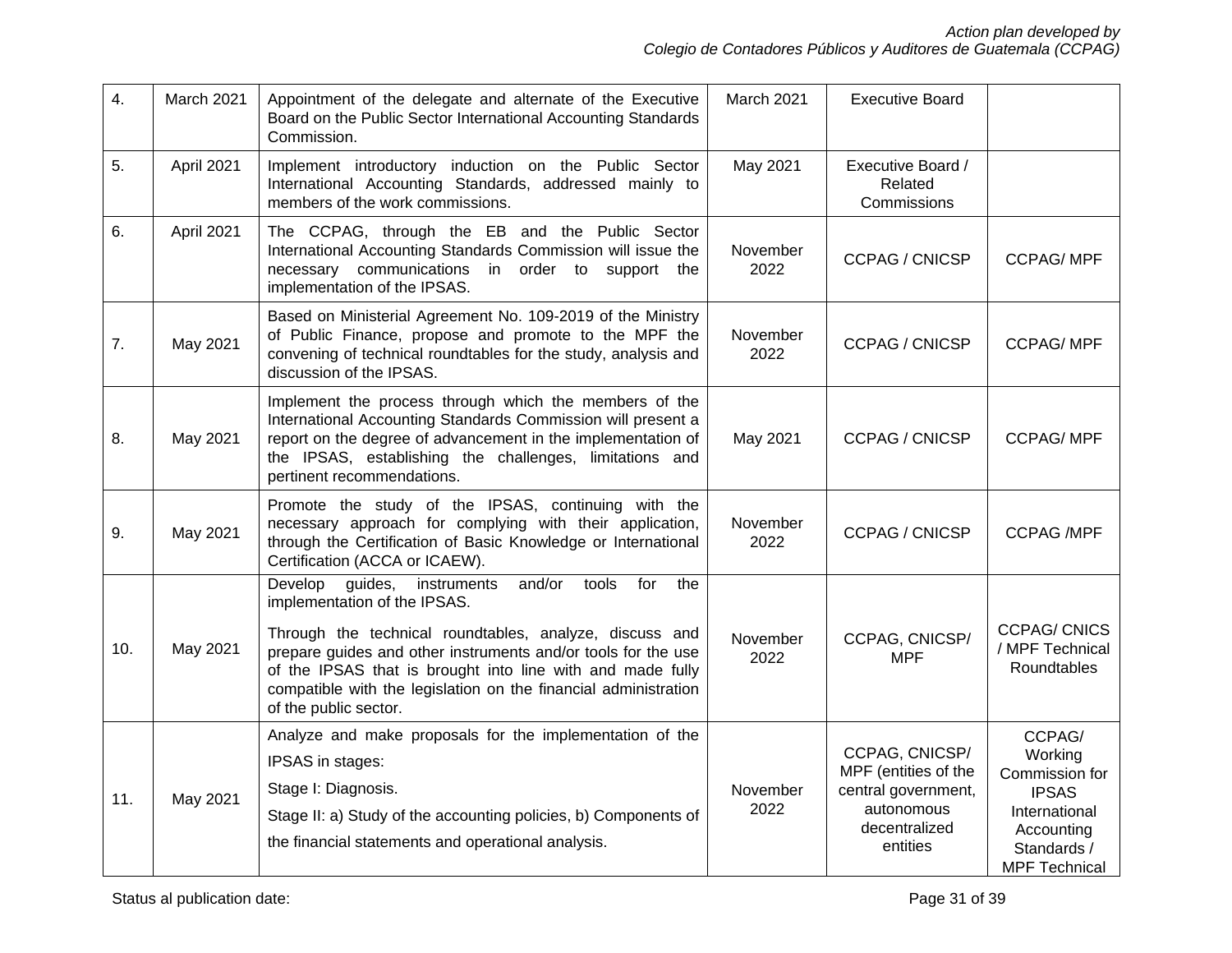|     |                                      | Stage III: a) Initial conversion, and b) Implementation of the<br>change according to the information system.                                                                                                                                                                                                  |                  |                                          | Roundtables                                                                                     |  |
|-----|--------------------------------------|----------------------------------------------------------------------------------------------------------------------------------------------------------------------------------------------------------------------------------------------------------------------------------------------------------------|------------------|------------------------------------------|-------------------------------------------------------------------------------------------------|--|
|     | <b>Maintaining Ongoing Processes</b> |                                                                                                                                                                                                                                                                                                                |                  |                                          |                                                                                                 |  |
| 12. | May 2021                             | Broaden the collaboration with educational institutions and<br>educators in the accounting field, as well as sponsor studies,<br>courses, conferences and research projects that improve the<br>quality of the accounting sciences information in the public<br>sector.                                        | November<br>2022 | CCPAG/<br>International<br>Organizations | CCPAG/<br>International<br>Organizations                                                        |  |
| 13. | Ongoing                              | Certify members in the use of IPSAS:<br>Implement certification programs for the members, through<br>international organizations: Initially with Business & Legal<br>Advisories BlagGlobal SAS and Northern International<br>University, certifiers for Latin America of ACCA and ICAEW of<br>London, England. | November<br>2022 | CCPAG/<br>International<br>Organizations | CCPAG/<br>International<br>Organizations                                                        |  |
|     |                                      | <b>Review of CCPAG's Compliance Information</b>                                                                                                                                                                                                                                                                |                  |                                          |                                                                                                 |  |
| 14. | May 2021                             | Promote the study of IPSAS, continuing with the necessary<br>approach for complying with their application, through<br>technical roundtables.                                                                                                                                                                  | November<br>2022 | <b>CCPAG, CNICPS</b>                     | <b>CCPAG /MPF</b>                                                                               |  |
|     | <b>Training and Dissemination</b>    |                                                                                                                                                                                                                                                                                                                |                  |                                          |                                                                                                 |  |
| 15. | Ongoing                              | Draft a Work Plan for the training, certification,<br>dissemination and evaluation activities on the application of<br>SMO 5- International Public Sector Accounting Standards<br>and Other Pronouncements Issued by the IPSASB.                                                                               | November<br>2022 | <b>CCPAG, CNICPS</b>                     | CCPAG/<br>Working<br>Commission for<br><b>IPSAS</b><br>International<br>Accounting<br>Standards |  |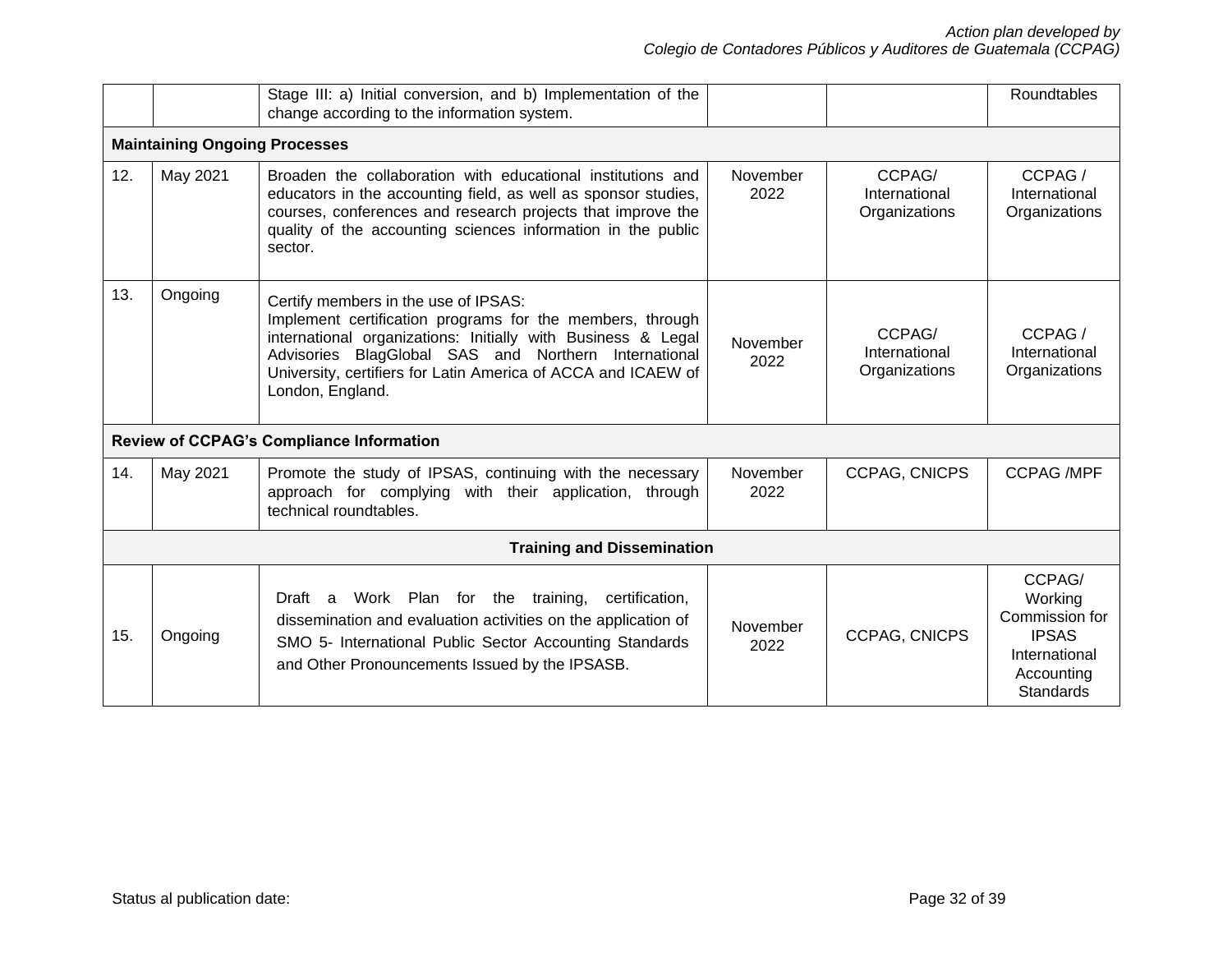#### <span id="page-33-0"></span>Action Plan Subject: **SMO 6 – Investigation and Discipline**

| <b>Action Plan Objective:</b> | Establish a framework for investigating and disciplining reprehensible conduct and the violation of professional |
|-------------------------------|------------------------------------------------------------------------------------------------------------------|
|                               | and ethical rules and regulations of professional public accountants in practice.                                |

# **Background:**

The Honor Tribunal of the CCPAG is the body in charge of directing inquiries (investigation) and handing down rulings by the members of the CCPAG, imposing penalties as applicable, in cases of flagrant inefficiency, incompetence, negligence, lack of skills, malpractice or morally improper conduct in the practice of the profession: the current procedure used is the filing of complaints based on that established in the bylaws of the CCPAG.

Currently, the Honor Tribunal cannot initiate an inquiry (investigation) without having the corresponding complaint; this is based on the bylaws of the CCPAG.

The IFAC Code of Ethics was adopted by Guatemala so that the professionals can be governed by the bylaws, regulations and provisions of the CCPAG.

During the investigation of a member of the CCPAG against whom the corresponding complaint was filed, if a ruling is made with the purpose of penalizing the member, such member may appeal to the General Assembly of Presidents of Professional Associations, as an appellate body. If that entity confirms the penalty imposed, the member may appeal before ordinary courts.

Actions for 2021:

- 1) Proposals for standards and procedures for filing complaints and issuing rulings, based on SMO 6.
- 2) Prepare a bill for amending Decree 72-2001, with the purpose of incorporating missing elements that would help to comply with the requirements of SMO 6.

| #   | <b>Start Date</b> | <b>Actions</b>                                                                                                                              | <b>Completion</b><br><b>Date</b> | <b>Responsibility</b> | <b>Resource</b> |
|-----|-------------------|---------------------------------------------------------------------------------------------------------------------------------------------|----------------------------------|-----------------------|-----------------|
|     | February<br>2021  | Creation of the Ethics Commission.                                                                                                          | February 2021                    | Executive Board       | -----           |
| -2. | February<br>2021  | Approval of the Protocol for the Operation of the Work   February 2021<br>Commissions, which includes the one for the Ethics<br>Commission. |                                  | Executive Board       | -----           |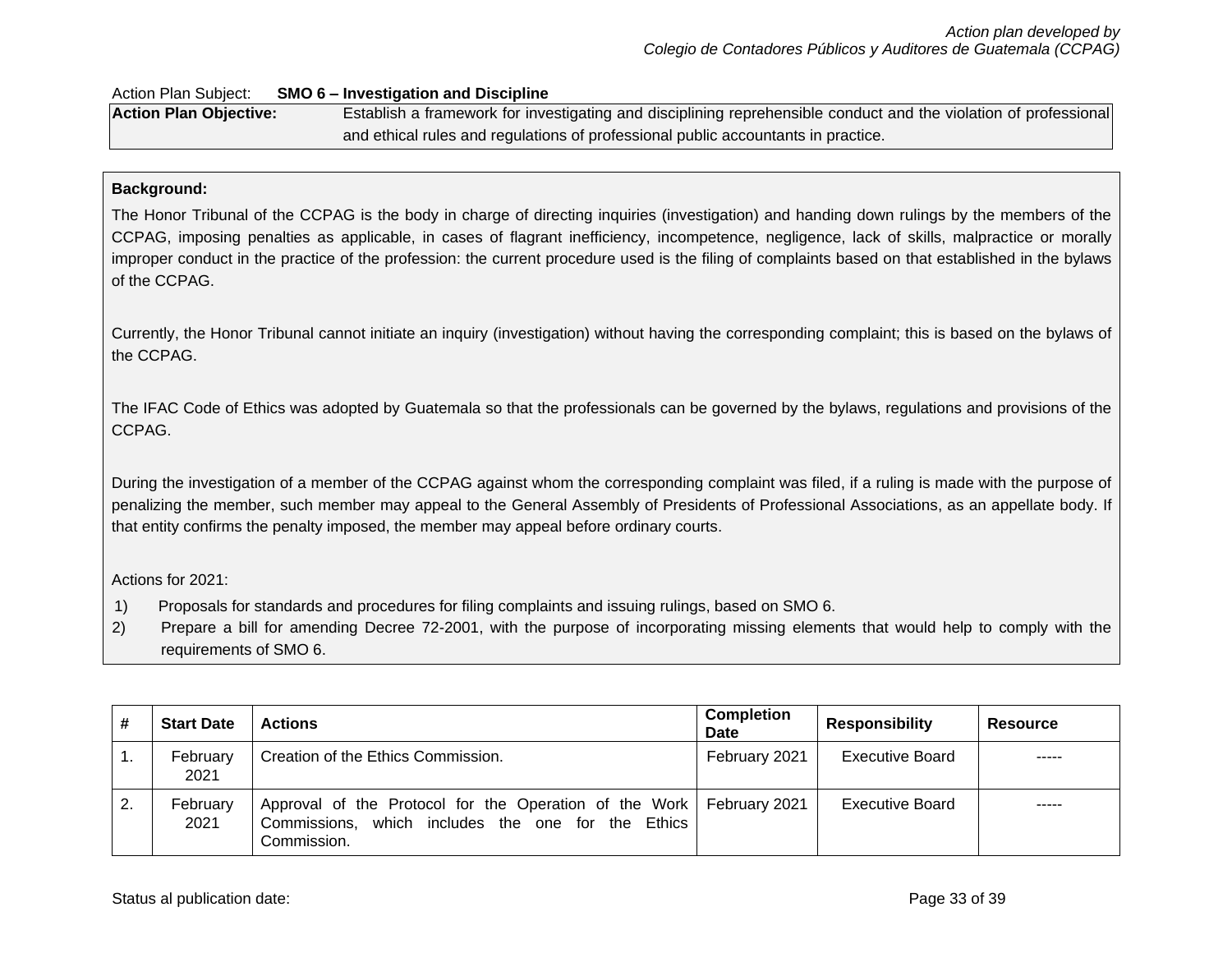| 3.  | February<br>2021 | Appointment of the Coordinator, Assistant Coordinator, and<br>Secretary of the Executive Board of the Ethics Commission.                                       | February 2021     | <b>Executive Board</b>                        |              |
|-----|------------------|----------------------------------------------------------------------------------------------------------------------------------------------------------------|-------------------|-----------------------------------------------|--------------|
| 4.  | March 2021       | Appointment of the delegate and alternate of the Executive<br>Board on the Ethics Commission.                                                                  | March 2021        | <b>Executive Board</b>                        |              |
| 5.  | April 2021       | introductory induction on Investigation<br>Implement<br>and<br>Discipline, addressed mainly to members of the<br>work<br>commissions.                          | May 2021          | Executive Board and<br>Related<br>Commissions |              |
| 6.  | April 2021       | Draft proposals for standards and procedures for filing<br>complaints and issuing rulings, based on SMO 6.                                                     | June 2021         | <b>Ethics Commission</b>                      |              |
| 7.  | May 2021         | Prepare a bill for amending Decree 72-2001, with the purpose<br>of incorporating missing elements that would help to comply<br>with the requirements of SMO 6. | September<br>2021 | <b>Ethics Commission</b>                      |              |
| 8.  | May 2021         | Disclosure of the monitoring and disciplinary actions by the<br>Ethics Commission.                                                                             | Permanent         | Honor Tribunal                                |              |
| 9.  | April 2021       | Draft a protocol for filing ethics complaints and violations of<br>professional standards with the HT.                                                         | September<br>2021 | <b>HT CCPAG</b>                               | <b>CCPAG</b> |
| 10. | April 2021       | Design channels for filing complaints regarding<br>acts of<br>negligence or ethics violations by CPAs.                                                         | December<br>2021  | HT CCPAG                                      | <b>CCPAG</b> |

# **Main Requirements of SMO 6**

| <b>Requirements</b>                                                                                                                                           | Υ | N | <b>Partially</b> | <b>Comments</b> |
|---------------------------------------------------------------------------------------------------------------------------------------------------------------|---|---|------------------|-----------------|
| <b>Scope of the System</b><br>A system of investigation, discipline and<br>1.<br>appeals exists for the accountancy profession.<br>The system is operational. |   | X |                  |                 |
| Information about the types of misconduct<br>which may bring about investigative actions is<br>publicly available.                                            |   | X |                  |                 |
| <b>Initiation of Proceedings</b><br>Both a "complaints-based" and an "information-<br>3.<br>based" approach are adopted.                                      |   | X |                  |                 |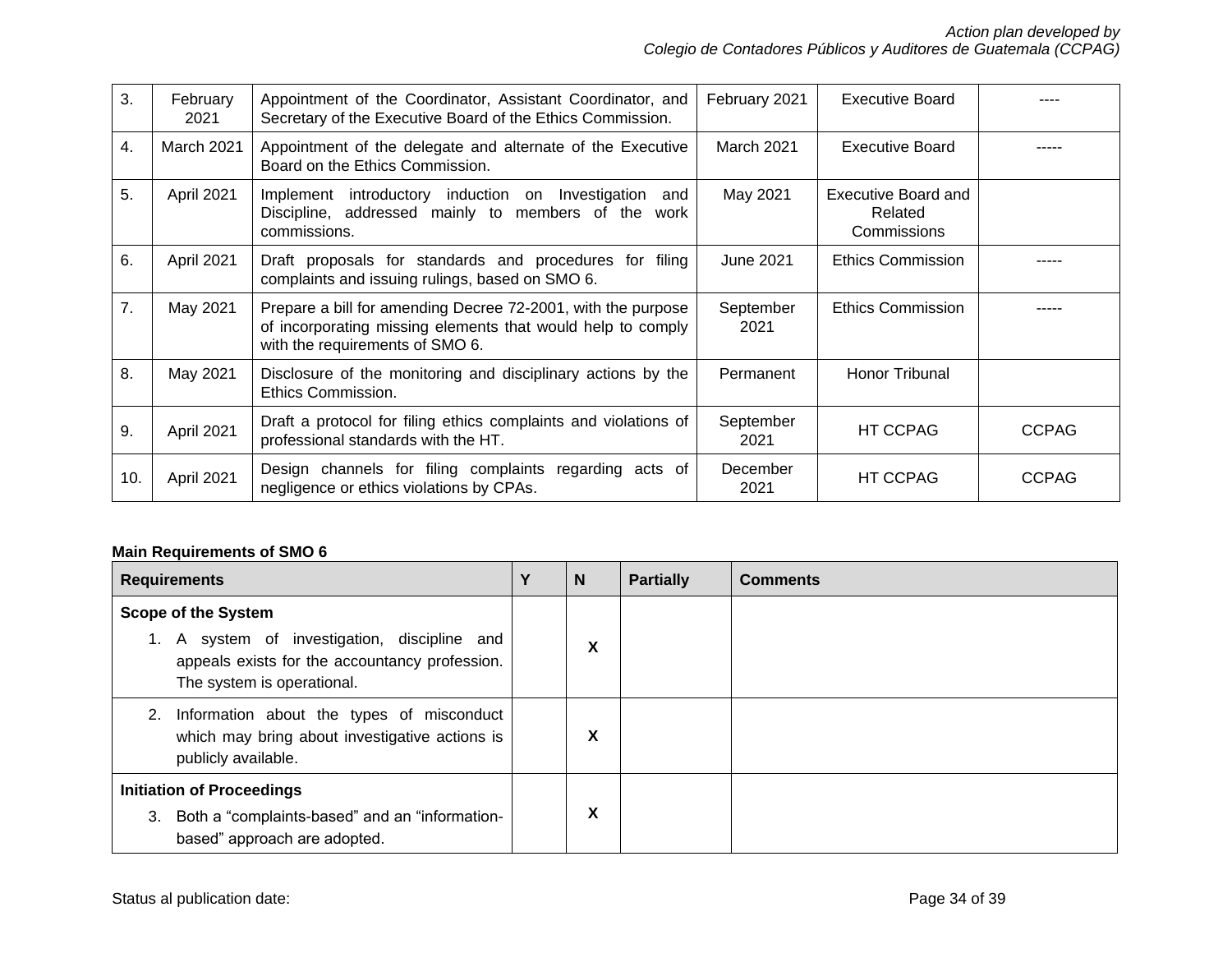| <b>Requirements</b> |                                                                                                                                                                                                                                                                |  | $\mathsf{N}$              | <b>Partially</b> | <b>Comments</b> |
|---------------------|----------------------------------------------------------------------------------------------------------------------------------------------------------------------------------------------------------------------------------------------------------------|--|---------------------------|------------------|-----------------|
|                     | 4. Link with the results of QA reviews has been<br>established.                                                                                                                                                                                                |  | $\boldsymbol{\mathsf{X}}$ |                  |                 |
|                     | <b>Investigative Process</b>                                                                                                                                                                                                                                   |  |                           |                  |                 |
|                     | 5. A committee or similar body exists for<br>performing investigations.                                                                                                                                                                                        |  | X.                        |                  |                 |
|                     | 6. Members of a committee are independent of<br>the subject of the investigation and other<br>related parties.                                                                                                                                                 |  | $\boldsymbol{\mathsf{X}}$ |                  |                 |
|                     | <b>Disciplinary Process</b>                                                                                                                                                                                                                                    |  |                           |                  |                 |
|                     | 7. A separate disciplinary committee/entity exists<br>to make disciplinary decisions on referrals from<br>the investigation committee.                                                                                                                         |  | $\boldsymbol{\mathsf{X}}$ |                  |                 |
|                     | 8. Members of the committee/entity include<br>professional accountants as well as non-<br>accountants.                                                                                                                                                         |  | $\mathsf{X}$              |                  |                 |
|                     | 9. The tribunal exhibits independence of the<br>subject of the investigation and other related<br>parties.                                                                                                                                                     |  | $\boldsymbol{\mathsf{X}}$ |                  |                 |
| <b>Sanctions</b>    |                                                                                                                                                                                                                                                                |  |                           |                  |                 |
|                     | 10. The disciplinary system allows imposing an<br>extensive range of penalties. It is particularly<br>important to include (a) loss of professional<br>designation; (b) restriction and removal of<br>practicing rights; and (c) exclusion from<br>membership. |  | $\boldsymbol{\mathsf{X}}$ |                  |                 |
|                     | <b>Rights of Representation and Appeal</b>                                                                                                                                                                                                                     |  |                           |                  |                 |
|                     | 11. A third appeals body exists which is separate<br>from both the disciplinary committee and<br>investigative committee.                                                                                                                                      |  | $\boldsymbol{\mathsf{X}}$ |                  |                 |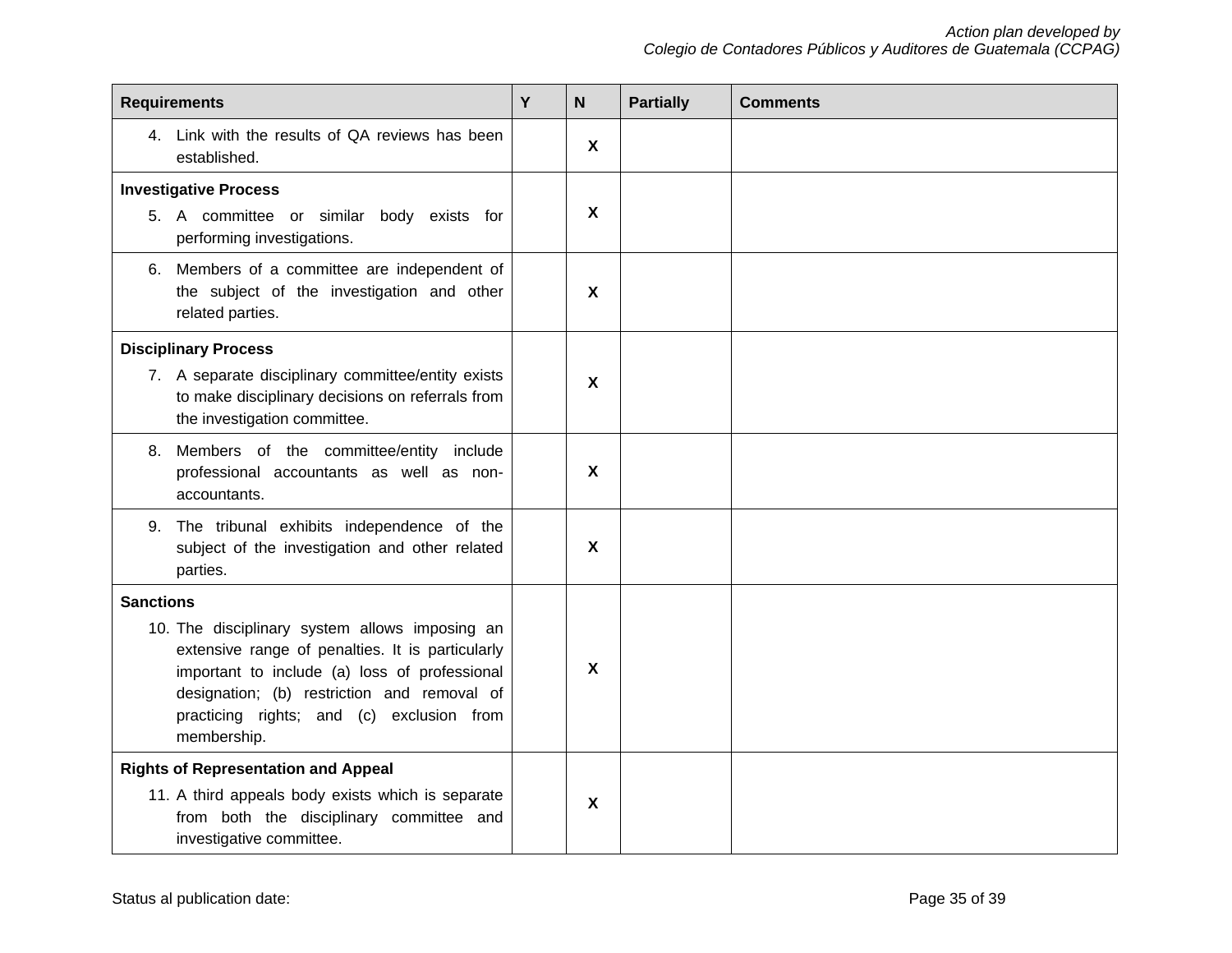| Y       | N                                                                                                                                                                                                                                                                                                                                                                                                         | <b>Partially</b> | <b>Comments</b> |
|---------|-----------------------------------------------------------------------------------------------------------------------------------------------------------------------------------------------------------------------------------------------------------------------------------------------------------------------------------------------------------------------------------------------------------|------------------|-----------------|
|         | X                                                                                                                                                                                                                                                                                                                                                                                                         |                  |                 |
|         | $\boldsymbol{\mathsf{X}}$                                                                                                                                                                                                                                                                                                                                                                                 |                  |                 |
|         | $\boldsymbol{\mathsf{X}}$                                                                                                                                                                                                                                                                                                                                                                                 |                  |                 |
|         |                                                                                                                                                                                                                                                                                                                                                                                                           |                  |                 |
|         | $\boldsymbol{\mathsf{X}}$                                                                                                                                                                                                                                                                                                                                                                                 |                  |                 |
|         | X                                                                                                                                                                                                                                                                                                                                                                                                         |                  |                 |
|         | X                                                                                                                                                                                                                                                                                                                                                                                                         |                  |                 |
|         |                                                                                                                                                                                                                                                                                                                                                                                                           |                  |                 |
|         | X                                                                                                                                                                                                                                                                                                                                                                                                         |                  |                 |
|         | X                                                                                                                                                                                                                                                                                                                                                                                                         |                  |                 |
| related | 13. Tracking mechanisms to monitor progress in<br>15. Activities are supported to ensure that the<br>public is aware that an investigative and<br>16. A process for the independent review of<br>complaints on which there was no follow-up<br>17. The results of the investigative and disciplinary<br>18. There is an appropriate process for liaison with<br>outside bodies on possible involvement in |                  |                 |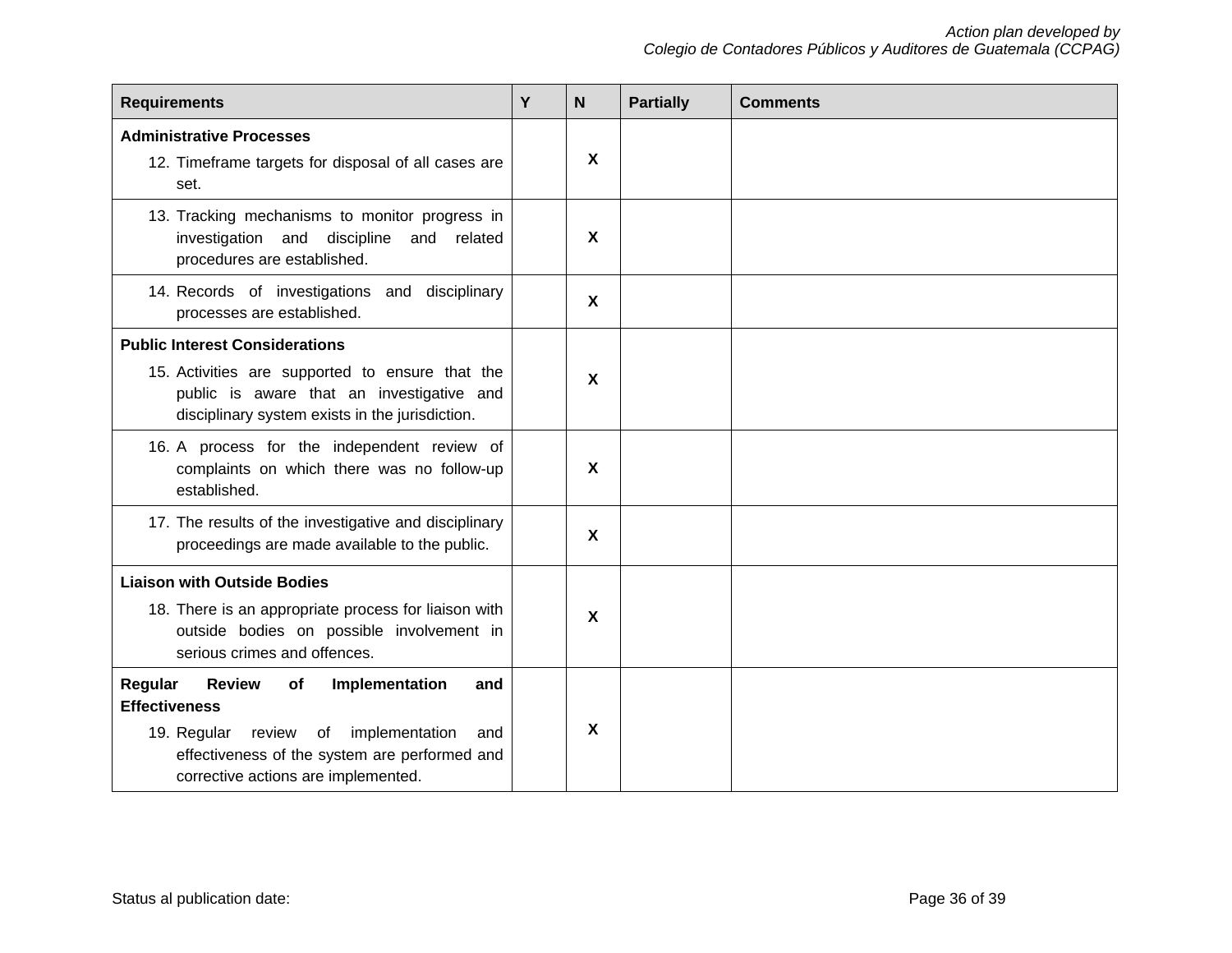#### <span id="page-37-0"></span>Action Plan Subject: **SMO 7 – International Financial Reporting Standards and Other Pronouncements issued by the IASB**

| <b>Action Plan Objective:</b> | Disseminate and provide ongoing training and education on International Financial Reporting Standards (IFRS) |
|-------------------------------|--------------------------------------------------------------------------------------------------------------|
|                               | issued by IASB.                                                                                              |

#### **Background**

In 2007, the IGCPA and the CCPAG adopted the most up-to-date IFRSs and agreed that the revised IFRSs would be applicable to general financial information, but especially to public companies.

In June 2010, the CCPAG, based on the proposal of the IGCPA, adopted the IFRS for Small and Medium-Sized Entities (SMEs) (2009 Version) for those companies in which full IFRS would not be applicable (non-public companies).

The Superintendency of Banks, as the regulatory body for financial institutions in Guatemala, and based on article 16, subsection a) of the Regulation for Credit Risk Management issued through the Resolution of the Monetary Board JM-93-2005, issued Official Notice No. 81-2010 dated February 5, 2010, addressed to financial institutions, which indicated, among others, that: financial entities must obtain from legal entities classified as applicants and major business borrowers (Q5 million or US \$ 650,000), a report from an independent public accountant, issued as a result of an audit of a complete set of general purpose financial statements prepared in accordance with a financial reporting framework to achieve fair presentation (Full IFRS Standards or IFRS for SMEs).

| #  | <b>Start Date</b>                                            | <b>Actions</b>                                                                                                                                                     | <b>Completion</b><br><b>Date</b> | <b>Responsibility</b>                         | <b>Resource</b> |  |  |  |
|----|--------------------------------------------------------------|--------------------------------------------------------------------------------------------------------------------------------------------------------------------|----------------------------------|-----------------------------------------------|-----------------|--|--|--|
|    | <b>Promoting IASB Standards, Guidance and Pronouncements</b> |                                                                                                                                                                    |                                  |                                               |                 |  |  |  |
| 1. | February<br>2021                                             | Creation of the Private Sector International Accounting<br>Standards Commission.                                                                                   | February 2021                    | <b>Executive Board</b>                        |                 |  |  |  |
| 2. | February<br>2021                                             | Approval of the Protocol for the Operation of the Work<br>Commissions, which includes the one for Private Sector<br>International Accounting Standards Commission. | February 2021                    | <b>Executive Board</b>                        |                 |  |  |  |
| 3. | February<br>2021                                             | Appointment of the Coordinator, Assistant Coordinator, and<br>Secretary of the Private Sector International Accounting<br>Standards Commission.                    | February 2021                    | <b>Executive Board</b>                        |                 |  |  |  |
| 4. | March<br>2021                                                | Appointment of the delegate and alternate of the Executive<br>Board on the Private Sector International Accounting<br>Standards Commission.                        | <b>March 2021</b>                | <b>Executive Board</b>                        |                 |  |  |  |
| 5. | April 2021                                                   | Implement introductory induction on the International<br>Financial Reporting Standards, addressed mainly to members<br>of the work commissions.                    | May 2021                         | Executive Board and<br>Related<br>Commissions |                 |  |  |  |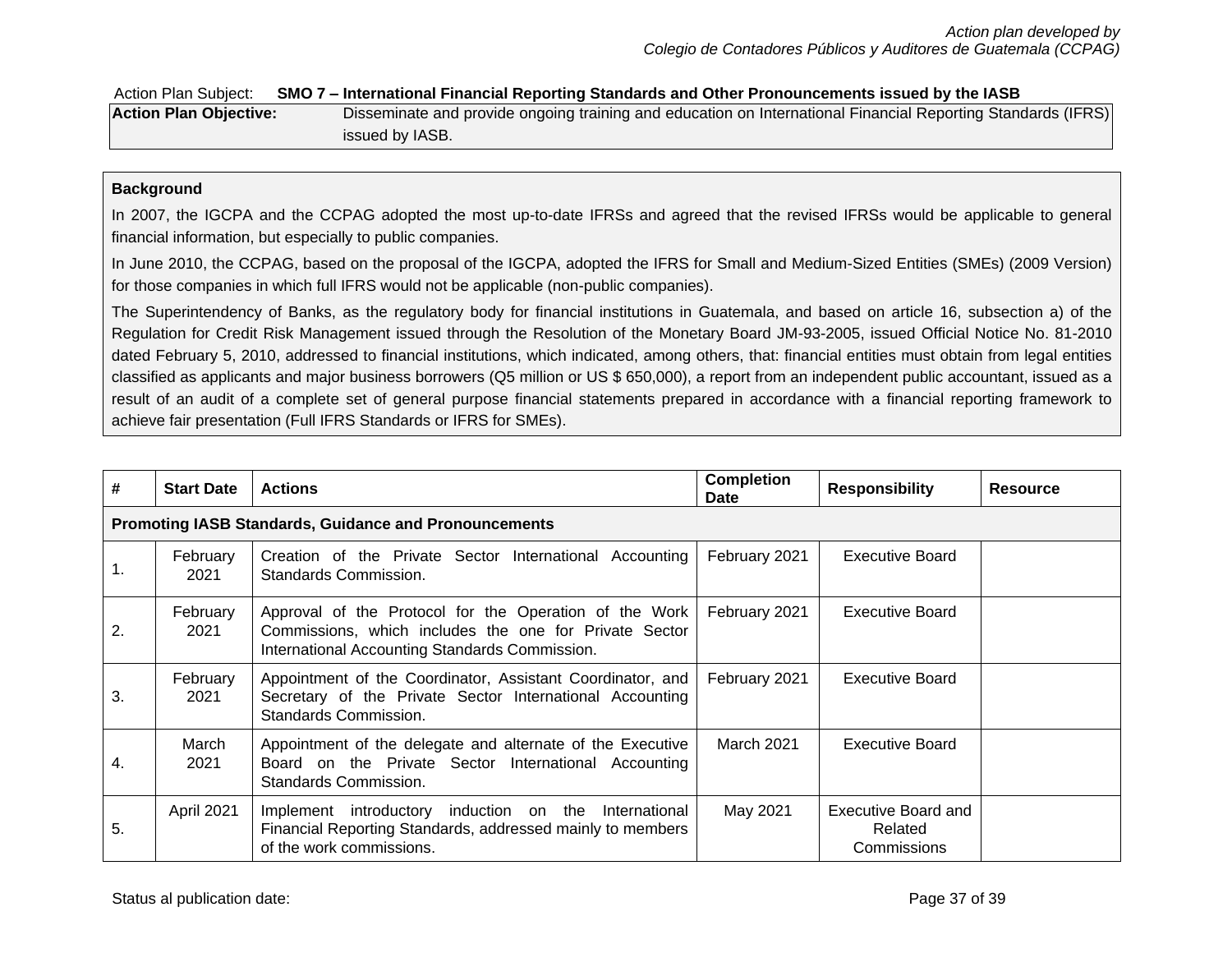| 6.  | April 2021       | Update the agreement on the International Financial<br>Reporting Standards, if applicable, as well as obtain<br>authorization for the use and disclosure of the standards.                                                                                                                                                 | <b>June 2021</b>  | International<br>Accounting<br><b>Standards</b><br>Commissions                               | Education<br>Commission        |
|-----|------------------|----------------------------------------------------------------------------------------------------------------------------------------------------------------------------------------------------------------------------------------------------------------------------------------------------------------------------|-------------------|----------------------------------------------------------------------------------------------|--------------------------------|
| 7.  | April 2021       | Jointly draft the Plan for Minimum Required Content for<br>programs of study or curriculums for an Undergraduate<br>Degree in Public Accounting and Audit, to ensure that<br>universities have within their programs of study or curriculums<br>the minimum academic content credits that meet international<br>standards. | November<br>2021  | International<br>Accounting<br><b>Standards</b><br>Commissions                               | Education<br>Commission        |
| 8.  | May 2021         | Promote certification processes on International Accounting<br>Standards, both Full and for SMEs, through ACCA and<br>ICAEW.                                                                                                                                                                                               | Ongoing           | International<br>Accounting<br><b>Standards</b><br>Commissions                               | <b>NIU</b><br><b>BLAGLOBAL</b> |
| 9.  | <b>June 2021</b> | Hold training workshops, seminars, forums, and talks for<br>instructing CPAs in accounting standards and their updates,<br>as well as their application in case studies.                                                                                                                                                   | Ongoing           | International<br>Accounting<br><b>Standards</b><br>Commissions                               |                                |
| 10. | <b>June 2021</b> | Implement and make available to members a virtual library for<br>consulting the most up-to-date standards, including the<br>corresponding applicable legislation.                                                                                                                                                          | September<br>2021 | <b>Executive Board and</b><br>International<br>Accounting<br><b>Standards</b><br>Commissions |                                |
|     |                  | <b>Maintaining Ongoing Processes</b>                                                                                                                                                                                                                                                                                       |                   |                                                                                              |                                |
| 11. | May 2012         | Ensure training and dissemination of information on Full IFRS<br>and IFRS for SMEs at the national level.                                                                                                                                                                                                                  | Ongoing           | <b>Private Sector</b><br>International<br>Accounting<br>Standards<br>Commission              |                                |
| 12. | April 2021       | Maintain constant communication with IFAC and related<br>entities, and promote the monitoring of changes to the<br>standards issued to ensure that they are communicated to the<br>members of CCPAG and are included as part of the<br>continuing training.                                                                | Ongoing           | <b>CCPAG</b>                                                                                 |                                |